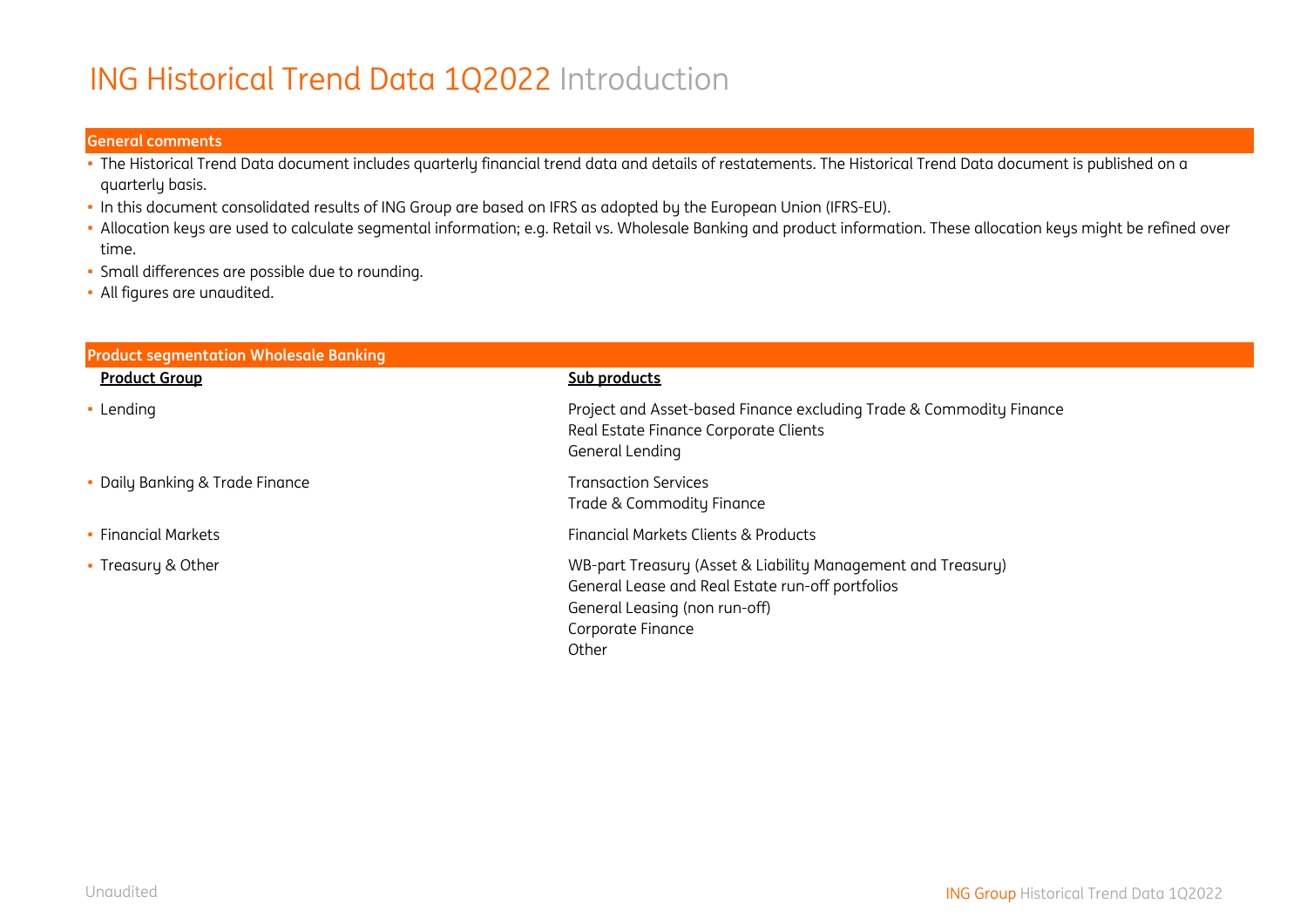#### Table of contents

1.1 Profit or loss: Comparable quarters 2.1 Consolidated Balance Sheet: Total assets - 3.1 Customer lending/deposits: 1Q2022 Segment split 1.2 Profit or loss: 1Q2022 Segment split Comparable quarters 3.2 Customer lending/deposits: Quarterly overview 1.3 Profit or loss: Quarterly overview 2.2 Consolidated Balance Sheet: Total assets - 3.3 Customer lending/deposits: Retail Banking 1.4 Profit or loss: Retail Banking Quarterly overview 3.4 Customer lending/deposits: Retail Banking Netherlands 1.5 Profit or loss: Retail Banking Benelux 2.3 Consolidated Balance Sheet: Total liabilities and equity - 3.5 Customer lending/deposits: Retail Banking Belgium 1.6 Profit or loss: Retail Banking Netherlands Comparable quarters 3.6 Customer lending/deposits: Retail Banking Germany 1.7 Profit or loss: Retail Banking Belgium 2.4 Consolidated Balance Sheet: Total liabilities and equity - 3.7 Customer lending/deposits: Retail Banking Other Challengers 1.8 Profit or loss: Retail Banking Challengers & Growth Markets Quarterly overview & Growth Markets 1.9 Profit or loss: Retail Banking Germany 2.5 Total equity: Comparable quarters 3.8 Customer lending/deposits: Wholesale Banking 1.10 Profit or loss: Retail Banking Other Challengers & Growth Markets 2.6 Total equity: Quarterly overview 3.9 Customer lending/deposits: Wholesale Banking - Lending 1.11 Profit or loss: Wholesale Banking 2.7 Capital position 3.10 Customer lending/deposits: Wholesale Banking - 1.12 Profit or loss: Wholesale Banking - Lending 2.8 Funding Daily Banking & Trade Finance 1.13 Profit or loss: Wholesale Banking - Daily Banking & Trade Finance 2.9 Investments: ING Group 3.11 Customer lending/deposits: Wholesale Banking - 1.14 Profit or loss: Wholesale Banking - Financial Markets Financial Markets 1.15 Profit or loss: Wholesale Banking - Treasury & Other 3.12 Customer lending/deposits: Wholesale Banking - 1.16 Profit or loss: Corporate Line Treasury & Other 1.17 Geographical split: 1Q2022 3.13 Customer lending/deposits: Corporate Line 1.18 Geographical split: Comparable quarters 3.14 Customer lending/deposits: 1Q2022 Geographical split 1.19 Geographical split: Netherlands 3.15 Customer lending/deposits: Geographical Netherlands 1.20 Geographical split: Belgium 3.16 Customer lending/deposits: Geographical Belgium 1.21 Geographical split: Germany 3.17 Customer lending/deposits: Geographical Germany 1.22 Geographical split: Other Challengers 3.18 Customer lending/deposits: Geographical Other Challengers 1.23 Geographical split: Growth Markets 3.19 Customer lending/deposits: Geographical Growth Markets 1.24 Geographical split: Wholesale Banking Rest of World 3.20 Customer lending/deposits: Geographical Wholesale 1.25 Geographical split: Other Banking Rest of World

- 
- 
- 
- 
- 
- 
- 
- 
- 

#### **1. Profit or loss 2. Balance sheet and other 3. Customer lending/deposits**

- 
- 
- 
- 
- 
- 
- 
- 
- 
- 
- 
- 
- 
- 
- 
- 
- 
- 
- 
- 
- 3.21 Customer lending/deposits: Geographical Other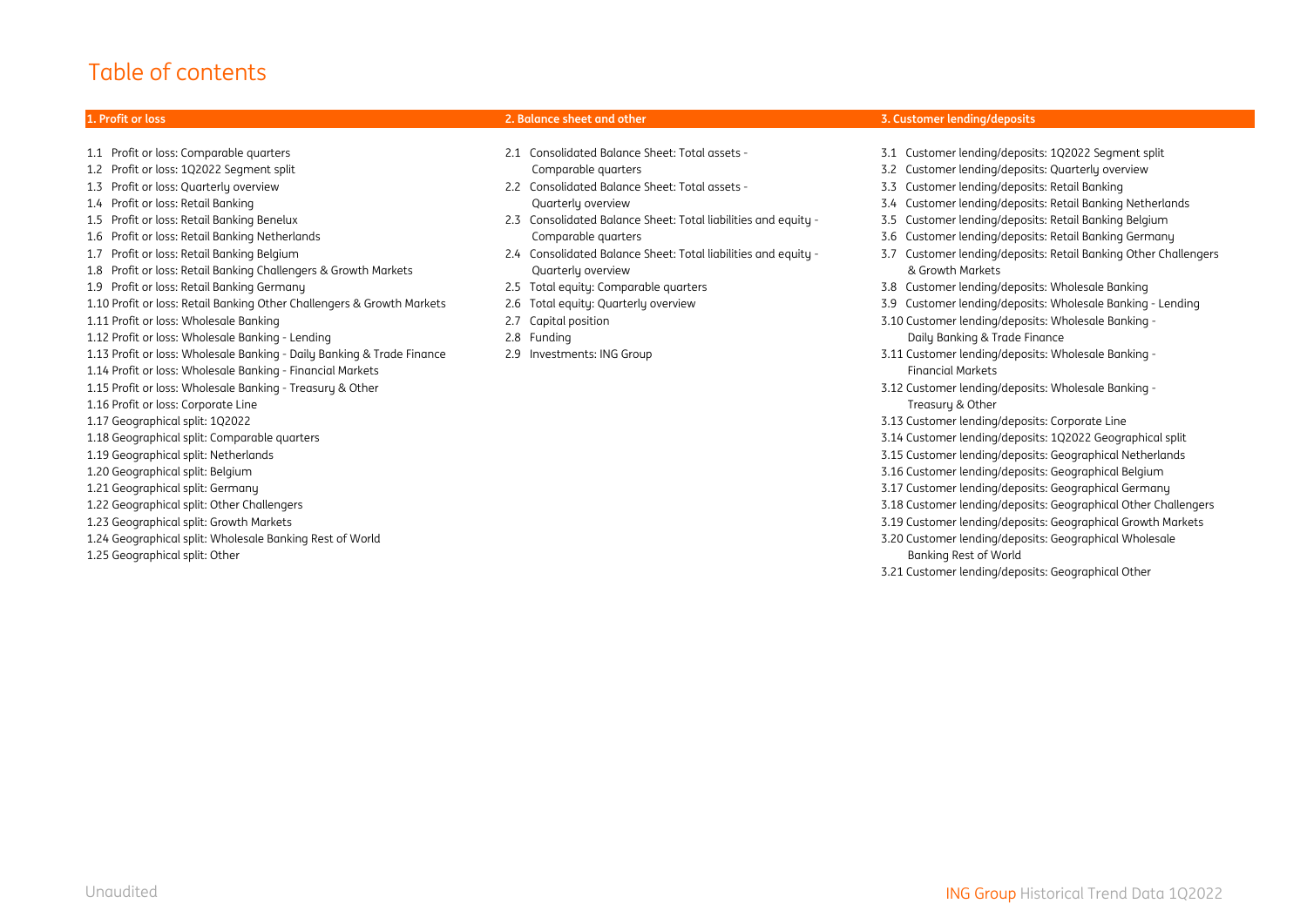#### ING 1.1 Profit or loss: Comparable quarters

| <b>Profit or loss</b>                              |         |                  |         |         |                          |         |         |                             |         |              |                          |           |
|----------------------------------------------------|---------|------------------|---------|---------|--------------------------|---------|---------|-----------------------------|---------|--------------|--------------------------|-----------|
|                                                    |         | <b>ING Group</b> |         |         | of which: Retail Banking |         |         | of which: Wholesale Banking |         |              | of which: Corporate Line |           |
| In $\epsilon$ million                              | 1Q2022  | 1Q2021           | 4Q2021  | 1Q2022  | 102021                   | 4Q2021  | 1Q2022  | 1Q2021                      | 4Q2021  | 1Q2022       | 102021                   | 4Q2021    |
| <b>Profit or loss</b>                              |         |                  |         |         |                          |         |         |                             |         |              |                          |           |
| Net interest income                                | 3,415   | 3,513            | 3,374   | 2,274   | 2,356                    | 2,250   | 1,061   | 1,038                       | 1,065   | 80           | 118                      | 59        |
| Net fee and commission income                      | 933     | 854              | 925     | 609     | 573                      | 605     | 324     | 278                         | 322     | $\mathbf{0}$ |                          | $-2$      |
| Investment income                                  | 29      | 39               | 15      | 24      | 31                       | 15      | 6       | 8                           |         | $\Omega$     |                          | -0        |
| Other income                                       | 222     | 296              | 310     | 143     | 170                      | 183     | 139     | 173                         | 173     | $-60$        | $-47$                    | $-47$     |
| <b>Total income</b>                                | 4,600   | 4,702            | 4,624   | 3,049   | 3,130                    | 3,053   | 1,530   | 1,497                       | 1,561   | 21           | 75                       | 10        |
| Expenses excl. regulatory costs                    | 2,296   | 2,429            | 2,562   | 1,539   | 1,676                    | 1,771   | 644     | 640                         | 676     | 113          | 113                      | 115       |
| Regulatory costs <sup>1)</sup>                     | 649     | 587              | 385     | 478     | 440                      | 207     | 171     | 148                         | 91      | $-0$         | $\mathbf{0}$             | 87        |
| <b>Operating expenses</b>                          | 2,945   | 3.016            | 2,947   | 2,017   | 2,115                    | 1,978   | 815     | 787                         | 766     | 113          | 113                      | 202       |
| Gross result                                       | 1,655   | 1,686            | 1,677   | 1,032   | 1,015                    | 1,075   | 715     | 709                         | 795     | $-92$        | $-39$                    | $-192$    |
| Addition to loan loss provisions                   | 987     | 223              | 346     | 48      | 192                      | 130     | 939     | 30                          | 216     | $-0$         | $-0$                     | $\Omega$  |
| <b>Result before tax</b>                           | 668     | 1,463            | 1,331   | 984     | 823                      | 945     | $-224$  | 679                         | 579     | $-92$        | $-39$                    | $-192$    |
| Taxation                                           | 194     | 439              | 351     | 270     | 240                      | 269     | $-13$   | 149                         | 151     | $-63$        | 51                       | $-68$     |
| Non-controlling interests                          | 46      | 18               | 35      | 37      | 16                       | 26      | 9       | $\overline{c}$              |         | $\mathbf{0}$ | $-0$                     | 0         |
| Net result                                         | 429     | 1,005            | 945     | 677     | 567                      | 650     | $-220$  | 528                         | 420     | $-29$        | $-89$                    | $-124$    |
| <b>Key figures</b>                                 |         |                  |         |         |                          |         |         |                             |         |              |                          |           |
| Interest margin                                    | 1.37%   | 1.46%            | 1.37%   |         |                          |         |         |                             |         |              |                          |           |
| Cost/income ratio                                  | 64.0%   | 64.1%            | 63.7%   | 66.1%   | 67.6%                    | 64.8%   | 53.3%   | 52.6%                       | 49.1%   | n.a.         | n.a.                     | n.a.      |
| Risk costs in bps of average customer lending      | 62      | 15               | 22      |         | 18                       | 12      | 205     |                             | 48      | n.a.         | n.a.                     | n.a.      |
| Return on equity based on IFRS-EU equity           | 3.3%    | 7.8%             | 7.2%    |         |                          |         |         |                             |         |              |                          |           |
| Return on equity based on 12.5% CET1 <sup>2)</sup> | 4.7%    | 10.6%            | 10.1%   | 13.9%   | 11.6%                    | 13.4%   | $-4.3%$ | 11.7%                       | 9.3%    | $-31.8%$     | $-109.4%$                | $-127.1%$ |
| Risk-weighted assets (end of period)               | 334,905 | 311,014          | 313,064 | 168,395 | 161,106                  | 160,419 | 163,897 | 147,187                     | 149,484 | 2,613        | 2,721                    | 3,161     |
| Employees (internal FTEs, end of period)           | 57,048  | 57,731           | 57,090  | 42,690  | 43,454                   | 42,658  | 14,029  | 13,942                      | 14,107  | 329          | 335                      | 324       |
| Four-quarter rolling average key figures           |         |                  |         |         |                          |         |         |                             |         |              |                          |           |
| Interest margin                                    | 1.37%   | 1.42%            | 1.39%   |         |                          |         |         |                             |         |              |                          |           |
| Cost/income ratio                                  | 60.5%   | 63.6%            | 60.5%   | 61.9%   | 63.0%                    | 62.3%   | 49.6%   | 57.0%                       | 49.5%   | n.a.         | n.a.                     | n.a.      |
| Return on equity based on IFRS-EU equity           | 8.0%    | 5.4%             | 9.2%    |         |                          |         |         |                             |         |              |                          |           |
| Return on equity based on 12.5% CET1 <sup>2)</sup> | 11.1%   | 7.3%             | 12.7%   | 16.1%   | 11.1%                    | 15.5%   | 7.7%    | 5.3%                        | 12.0%   | $-93.8%$     | $-115.7%$                | $-112.7%$ |

 $\frac{1}{1}$  Regulatory costs comprise bank taxes and contributions to the deposit guarantee schemes ('DGS') and the (European) single resolution fund ('SRF').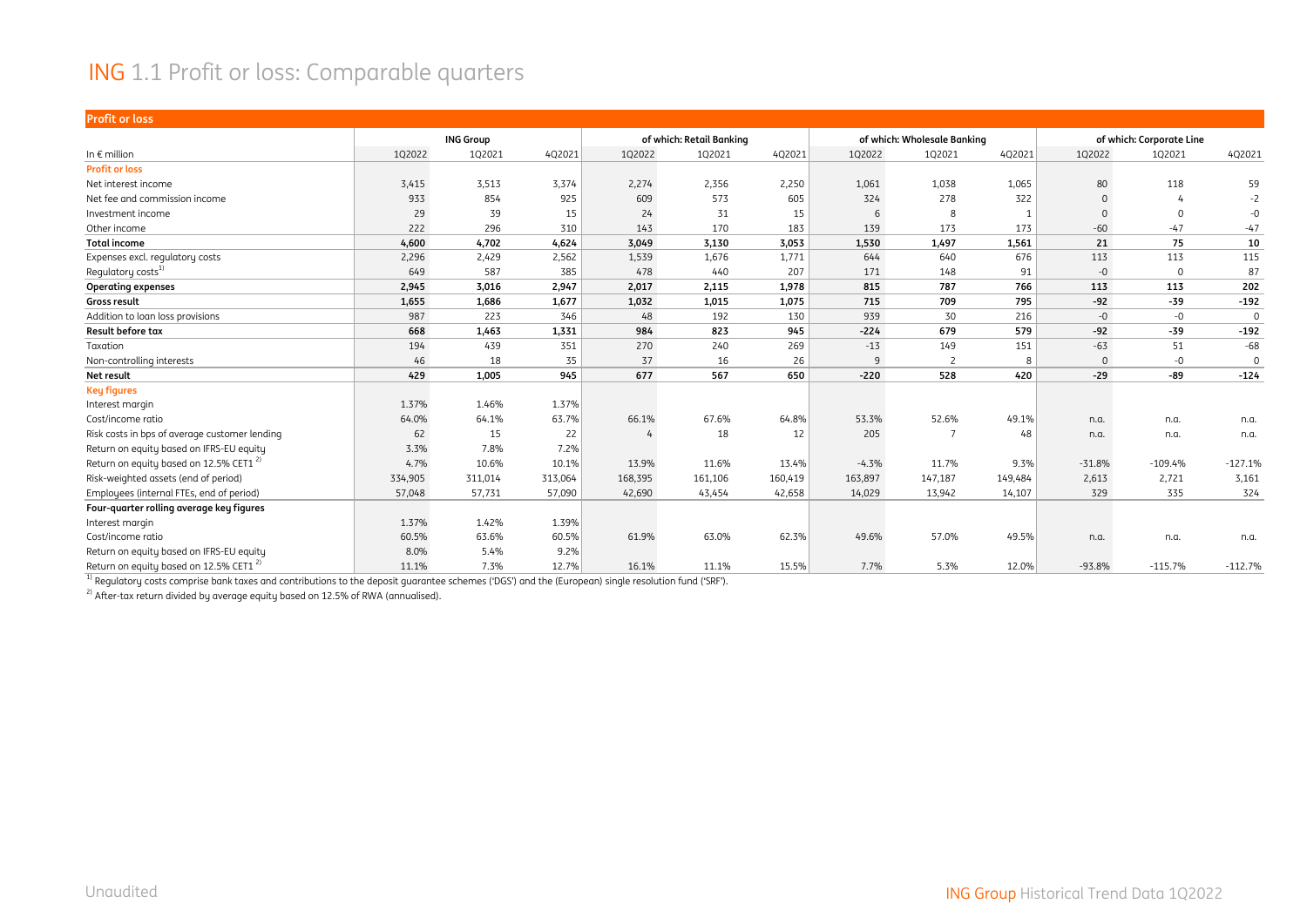#### ING 1.2 Profit or loss: 1Q2022 Segment split

| Profit or loss 1Q2022                                |         |                |                |          |                                        |              |                |             |                 |                |                |             |
|------------------------------------------------------|---------|----------------|----------------|----------|----------------------------------------|--------------|----------------|-------------|-----------------|----------------|----------------|-------------|
|                                                      |         | Retail         | Retail Benelux |          | Retail Challengers & Growth<br>Markets |              | Wholesale      |             | Daily Banking & | Financial      | Treasuru       | Corporate   |
| In $\epsilon$ million                                | Total   | Banking        | Netherlands    | Belgium  | Germany                                | Other        | Banking        | Lending     | Trade Finance   | Markets        | & Other        | Line        |
| Balance sheet related interest                       | 3,415   | 2,346          | 781            | 425      | 350                                    | 790          | 1,127          | 693         | 202             | 142            | 89             | $-57$       |
| Capital charge on book equity                        |         | $-24$          | $\overline{c}$ |          | 11                                     | $-43$        | $-22$          | $\mathbf 0$ |                 | $-18$          | $-5$           | 46          |
| Interest benefit on total capital                    |         | $-48$          | $-15$          | $-12$    | -9                                     | $-12$        | $-44$          | $-29$       | $-6$            | $-7$           | $-2$           | 92          |
| Net interest income                                  | 3,415   | 2,274          | 767            | 419      | 352                                    | 735          | 1,061          | 665         | 197             | 117            | 82             | 80          |
| Net fee and commission income                        | 933     | 609            | 209            | 125      | 136                                    | 139          | 324            | 140         | 146             | 31             | 6              | $\mathbf 0$ |
| Investment income                                    | 4       | $\overline{c}$ | $\overline{c}$ | $\Omega$ |                                        | $\mathbf{0}$ | $\overline{c}$ |             |                 | $\mathbf 0$    | $\overline{c}$ | $\mathbf 0$ |
| Realised gains and fair value changes on investments | 26      | 22             | 8              | 11       | $\mathbf{1}$                           | $\mathbf{1}$ | 4              | ٠           | $\sim$          | $-1$           | 5              | $\sim$      |
| Total investment income                              | 29      | 24             | 10             | 11       | $\overline{1}$                         | $\mathbf{1}$ | 6              | $\sim$      | $\sim$          | $-1$           | $7^{\circ}$    | $\mathbf 0$ |
| Valuation result and net trading income              | 341     | 246            | 85             | 53       | 60                                     | 48           | 152            | $-5$        | 42              | 76             | 39             | $-57$       |
| Other income                                         | $-119$  | $-103$         | 15             | 10       | $\overline{3}$                         | $-131$       | $-12$          | $\mathbf 0$ | $-7$            | $-7$           | $\overline{c}$ | $-3$        |
| Total other income                                   | 222     | 143            | 101            | 63       | 62                                     | $-83$        | 139            | $-5$        | 35              | 68             | 41             | $-60$       |
| <b>Total income</b>                                  | 4,600   | 3,049          | 1,087          | 618      | 552                                    | 792          | 1,530          | 800         | 379             | 215            | 136            | 21          |
| Expenses excl. regulatory costs                      | 2,296   | 1,539          | 435            | 351      | 258                                    | 495          | 644            | 232         | 177             | 185            | 50             | 113         |
| Regulatory costs <sup>1)</sup>                       | 649     | 478            | 113            | 220      | 46                                     | 99           | 171            | 67          | 48              | 34             | 22             | $-0$        |
| <b>Operating expenses</b>                            | 2,945   | 2,017          | 549            | 571      | 303                                    | 593          | 815            | 299         | 225             | 219            | 72             | 113         |
| <b>Gross result</b>                                  | 1,655   | 1,032          | 539            | 47       | 249                                    | 198          | 715            | 501         | 154             | $-4$           | 64             | $-92$       |
| Addition to loan loss provisions                     | 987     | 48             | $-17$          | $-4$     | 22                                     | 47           | 939            | 627         | 213             | 70             | 29             | $-0$        |
| Result before tax                                    | 668     | 984            | 556            | 51       | 226                                    | 151          | $-224$         | $-126$      | $-59$           | $-74$          | 35             | $-92$       |
| Taxation                                             | 194     | 270            | 140            | 15       | 42                                     | 72           | $-13$          | $-37$       | $-15$           | $-21$          | 59             | $-63$       |
| Non-controlling interests                            | 46      | 37             | $\sim$         | $\Omega$ | $\mathbf{1}$                           | 36           | 9              | 3           | -3              | $\overline{4}$ | $-1$           | $\mathbf 0$ |
| Net result                                           | 429     | 677            | 416            | 36       | 183                                    | 43           | $-220$         | $-92$       | $-47$           | $-58$          | $-23$          | $-29$       |
| <b>Key figures</b>                                   |         |                |                |          |                                        |              |                |             |                 |                |                |             |
| Interest margin                                      | 1.37%   |                |                |          |                                        |              |                |             |                 |                |                |             |
| Cost/income ratio                                    | 64.0%   | 66.1%          | 50.5%          | 92.5%    | 54.9%                                  | 75.0%        | 53.3%          | 37.4%       | 59.3%           | 102.1%         | 52.8%          | n.a.        |
| Risk costs in bps of average customer lending        | 62      |                | $-4$           | $-2$     | 9                                      | 17           | 205            | 178         | 263             | 518            | 269            | n.a.        |
| Return on equity based on IFRS-EU equity             | 3.3%    |                |                |          |                                        |              |                |             |                 |                |                |             |
| Return on equity based on 12.5% CET1 <sup>2)</sup>   | 4.7%    | 13.9%          | 27.5%          | 2.9%     | 20.2%                                  | 5.2%         | $-4.3%$        | $-2.9%$     | $-6.8%$         | $-5.8%$        | $-10.4%$       | $-31.8%$    |
| Risk-weighted assets (end of period)                 | 334,905 | 168,395        | 52,262         | 39,625   | 28,739                                 | 47,769       | 163,897        | 100,671     | 22,600          | 32,793         | 7,832          | 2,613       |
| Employees (internal FTEs, end of period)             | 57,048  | 42,690         | 9,974          | 7,832    | 5,831                                  | 19,053       | 14,029         |             |                 |                |                | 329         |
| Four-quarter rolling average key figures             |         |                |                |          |                                        |              |                |             |                 |                |                |             |
| Interest margin                                      | 1.37%   |                |                |          |                                        |              |                |             |                 |                |                |             |
| Cost/income ratio                                    | 60.5%   | 61.9%          | 54.0%          | 68.2%    | 59.0%                                  | 68.9%        | 49.6%          | 32.1%       | 60.5%           | 81.1%          | 70.3%          | n.a.        |
| Return on equity based on IFRS-EU equity             | 8.0%    |                |                |          |                                        |              |                |             |                 |                |                |             |
| Return on equity based on 12.5% CET1 <sup>2)</sup>   | 11.1%   | 16.1%          | 27.0%          | 10.2%    | 14.6%                                  | 10.7%        | 7.7%           | 9.5%        | 6.8%            | 2.5%           | 5.7%           | $-93.8%$    |

 $^{\rm 1)}$  Regulatory costs comprise bank taxes and contributions to the deposit guarantee schemes ('DGS') and the (European) single resolution fund ('SRF').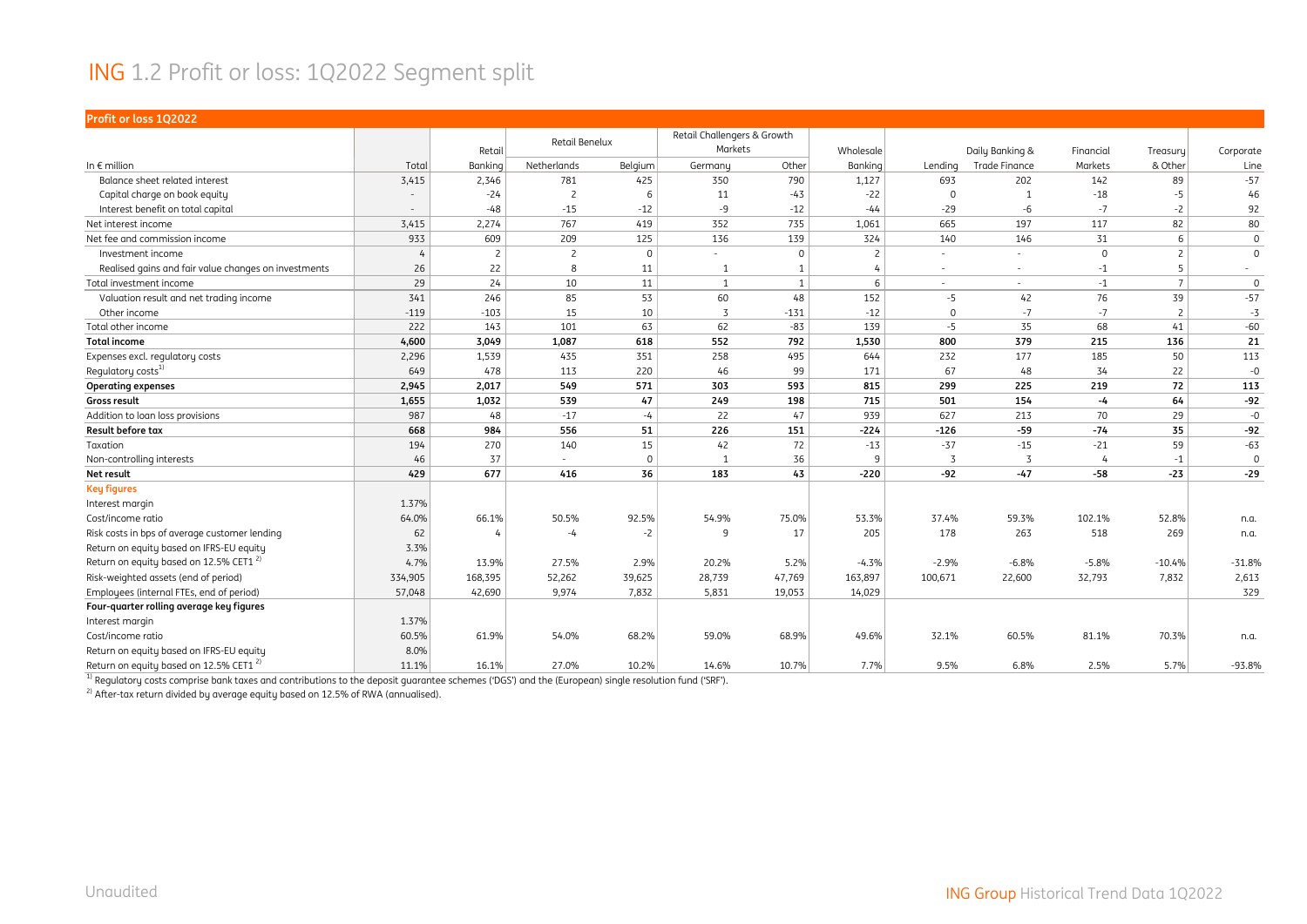#### ING 1.3 Profit or loss: Quarterly overview

| <b>Profit or loss</b>                                |        |        |        |                |                |         |         |         |
|------------------------------------------------------|--------|--------|--------|----------------|----------------|---------|---------|---------|
| In $\epsilon$ million                                | 4Q2022 | 3Q2022 | 2Q2022 | 1Q2022         | 4Q2021         | 3Q2021  | 2Q2021  | 102021  |
| Interest income                                      |        |        |        | 5,454          | 5,236          | 5,156   | 5,368   | 5,354   |
| Minus: interest expense                              |        |        |        | 2,040          | 1,862          | 1,768   | 2,028   | 1,841   |
| Net interest income                                  |        |        |        | 3,415          | 3,374          | 3,388   | 3,340   | 3,513   |
| Net fee and commission income                        |        |        |        | 933            | 925            | 882     | 855     | 854     |
| Investment income                                    |        |        |        | $\overline{4}$ | 11             | 68      | 12      | 3       |
| Realised gains and fair value changes on investments |        |        |        | 26             | $\overline{4}$ | 6       | $-2$    | 36      |
| Total investment income                              |        |        |        | 29             | 15             | 74      | 10      | 39      |
| Valuation result and net trading income              |        |        |        | 341            | 219            | 204     | 184     | 240     |
| Other income                                         |        |        |        | $-119$         | 91             | 100     | 128     | 56      |
| Total other income                                   |        |        |        | 222            | 310            | 304     | 312     | 296     |
| <b>Total income</b>                                  |        |        |        | 4,600          | 4,624          | 4,648   | 4,517   | 4,702   |
| Staff expenses                                       |        |        |        | 1,453          | 1,531          | 1,471   | 1,474   | 1,465   |
| Regulatory costs <sup>1)</sup>                       |        |        |        | 649            | 385            | 121     | 172     | 587     |
| Other expenses                                       |        |        |        | 843            | 1,031          | 1,093   | 898     | 964     |
| <b>Operating expenses</b>                            |        |        |        | 2,945          | 2,947          | 2,685   | 2,543   | 3,016   |
| Gross result                                         |        |        |        | 1,655          | 1,677          | 1,962   | 1,973   | 1,686   |
| Addition to loan loss provisions                     |        |        |        | 987            | 346            | 39      | $-91$   | 223     |
| Result before tax                                    |        |        |        | 668            | 1,331          | 1,924   | 2,065   | 1,463   |
| Taxation                                             |        |        |        | 194            | 351            | 521     | 566     | 439     |
| Non-controlling interests                            |        |        |        | 46             | 35             | 35      | 40      | 18      |
| Net result                                           |        |        |        | 429            | 945            | 1,367   | 1,459   | 1,005   |
| <b>Key figures</b>                                   |        |        |        |                |                |         |         |         |
| Interest margin                                      |        |        |        | 1.37%          | 1.37%          | 1.38%   | 1.36%   | 1.46%   |
| Cost/income ratio                                    |        |        |        | 64.0%          | 63.7%          | 57.8%   | 56.3%   | 64.1%   |
| Risk costs in bps of average customer lending        |        |        |        | 62             | 22             | 3       | $-6$    | 15      |
| Return on equity based on IFRS-EU equity             |        |        |        | 3.3%           | 7.2%           | 10.4%   | 11.2%   | 7.8%    |
| Return on equity based on 12.5% CET1 <sup>2)</sup>   |        |        |        | 4.7%           | 10.1%          | 14.5%   | 15.5%   | 10.6%   |
| Risk-weighted assets (end of period)                 |        |        |        | 334,905        | 313,064        | 310,528 | 308,581 | 311,014 |
| Employees (internal FTEs, end of period)             |        |        |        | 57,048         | 57,090         | 57,679  | 57,896  | 57,731  |
| Four-quarter rolling average key figures             |        |        |        |                |                |         |         |         |
| interest margin                                      |        |        |        | 1.37%          | 1.39%          | 1.40%   | 1.40%   | 1.42%   |
| Cost/income ratio                                    |        |        |        | 60.5%          | 60.5%          | 61.9%   | 62.7%   | 63.6%   |
| Return on equity based on IFRS-EU equity             |        |        |        | 8.0%           | 9.2%           | 8.8%    | 7.7%    | 5.4%    |
| Return on equity based on 12.5% CET1 <sup>2)</sup>   |        |        |        | 11.1%          | 12.7%          | 12.1%   | 10.5%   | 7.3%    |

<sup>1)</sup> Regulatory costs comprise bank taxes and contributions to the deposit guarantee schemes ('DGS') and the (European) single resolution fund ('SRF').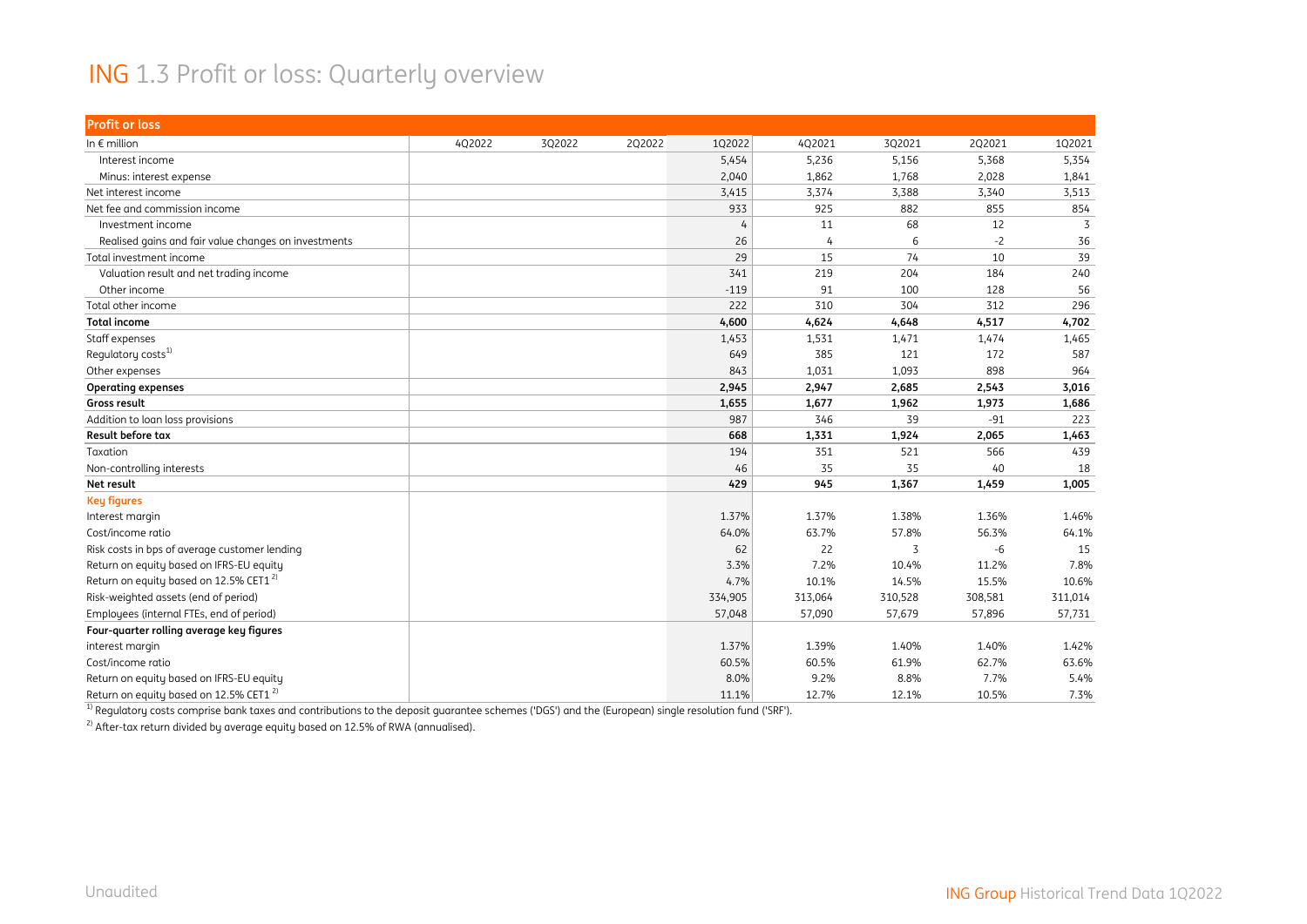#### ING 1.4 Profit or loss: Retail Banking

| <b>Profit or loss Retail Banking</b>                 |        |        |        |         |         |                          |                |                |
|------------------------------------------------------|--------|--------|--------|---------|---------|--------------------------|----------------|----------------|
| In $\epsilon$ million                                | 4Q2022 | 3Q2022 | 2Q2022 | 1Q2022  | 4Q2021  | 3Q2021                   | 2Q2021         | 102021         |
| Balance sheet related interest                       |        |        |        | 2,346   | 2,303   | 2,361                    | 2,318          | 2,399          |
| Capital charge on book equity                        |        |        |        | $-24$   | $-15$   | $-10$                    | $-7$           | $-14$          |
| Interest benefit on total capital                    |        |        |        | $-48$   | $-37$   | $-39$                    | $-33$          | $-28$          |
| Net interest income                                  |        |        |        | 2,274   | 2,250   | 2,312                    | 2,277          | 2,356          |
| Net fee and commission income                        |        |        |        | 609     | 605     | 586                      | 553            | 573            |
| Investment income                                    |        |        |        | 2       | 10      | 66                       | 9              | $\overline{2}$ |
| Realised gains and fair value changes on investments |        |        |        | 22      | 5       | 5                        | $-1$           | 29             |
| Total investment income                              |        |        |        | 24      | 15      | 71                       | $\overline{7}$ | 31             |
| Valuation result and net trading income              |        |        |        | 246     | 118     | 108                      | 108            | 118            |
| Other income                                         |        |        |        | $-103$  | 65      | 75                       | 68             | 52             |
| Total other income                                   |        |        |        | 143     | 183     | 183                      | 175            | 170            |
| <b>Total income</b>                                  |        |        |        | 3,049   | 3,053   | 3,152                    | 3,013          | 3,130          |
| Expenses excl. regulatory costs                      |        |        |        | 1,539   | 1,771   | 1,733                    | 1,593          | 1,676          |
| Regulatory costs                                     |        |        |        | 478     | 207     | 113                      | 163            | 440            |
| <b>Operating expenses</b>                            |        |        |        | 2,017   | 1,978   | 1,847                    | 1,756          | 2,115          |
| Gross result                                         |        |        |        | 1,032   | 1,075   | 1,305                    | 1,258          | 1,015          |
| Addition to loan loss provisions                     |        |        |        | 48      | 130     | 20                       | 58             | 192            |
| <b>Result before tax</b>                             |        |        |        | 984     | 945     | 1,286                    | 1,200          | 823            |
| Taxation                                             |        |        |        | 270     | 269     | 279                      | 321            | 240            |
| Non-controlling interests                            |        |        |        | 37      | 26      | 28                       | 32             | 16             |
| Net result                                           |        |        |        | 677     | 650     | 979                      | 847            | 567            |
| <b>Key figures</b>                                   |        |        |        |         |         |                          |                |                |
| Cost/income ratio                                    |        |        |        | 66.1%   | 64.8%   | 58.6%                    | 58.3%          | 67.6%          |
| Risk costs in bps of average customer lending        |        |        |        |         | 12      | $\overline{\phantom{0}}$ | 5              | 18             |
| Return on equity based on 12.5% CET1 <sup>1)</sup>   |        |        |        | 13.9%   | 13.4%   | 19.7%                    | 17.3%          | 11.6%          |
| Risk-weighted assets (end of period)                 |        |        |        | 168,395 | 160,419 | 162,464                  | 164,552        | 161,106        |
| Employees (internal FTEs, end of period)             |        |        |        | 42,690  | 42,658  | 43,259                   | 43,588         | 43,454         |
| Four-quarter rolling average key figures             |        |        |        |         |         |                          |                |                |
| Cost/income ratio                                    |        |        |        | 61.9%   | 62.3%   | 62.3%                    | 63.5%          | 63.0%          |
| Return on equity based on 12.5% CET1 <sup>1)</sup>   |        |        |        | 16.1%   | 15.5%   | 14.9%                    | 12.6%          | 11.1%          |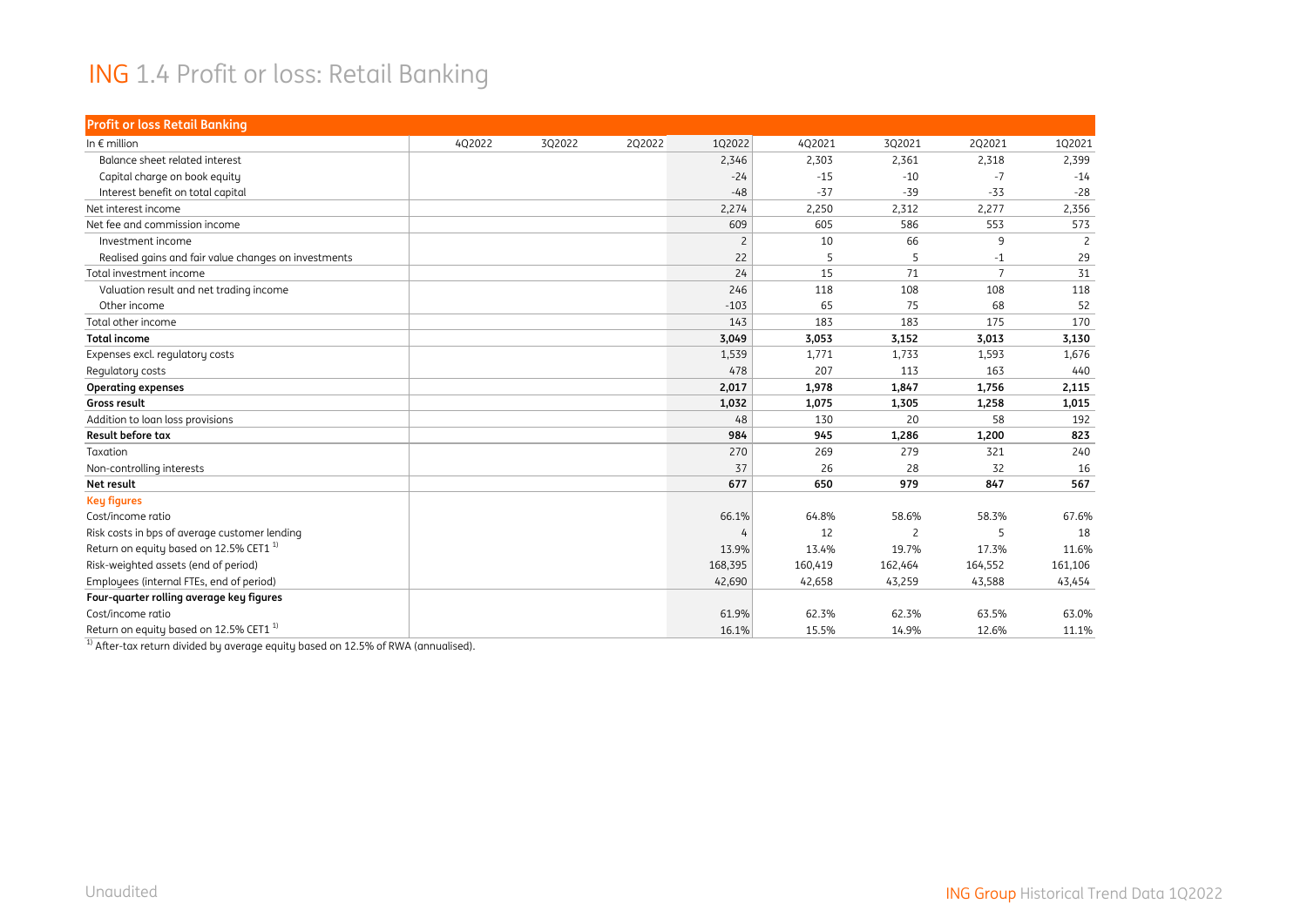#### ING 1.5 Profit or loss: Retail Banking Benelux

| <b>Profit or loss Retail Banking Benelux</b>         |        |        |        |                |                |             |                |                |
|------------------------------------------------------|--------|--------|--------|----------------|----------------|-------------|----------------|----------------|
| In $\epsilon$ million                                | 4Q2022 | 3Q2022 | 2Q2022 | 1Q2022         | 4Q2021         | 3Q2021      | 2Q2021         | 1Q2021         |
| Balance sheet related interest                       |        |        |        | 1,206          | 1,230          | 1,284       | 1,258          | 1,318          |
| Capital charge on book equity                        |        |        |        | 8              | 10             | 9           | 5              | $-4$           |
| Interest benefit on total capital                    |        |        |        | $-27$          | $-20$          | $-21$       | $-18$          | $-15$          |
| Net interest income                                  |        |        |        | 1,187          | 1,219          | 1,273       | 1,245          | 1,300          |
| Net fee and commission income                        |        |        |        | 334            | 336            | 338         | 322            | 295            |
| Investment income                                    |        |        |        | $\overline{c}$ | $\overline{c}$ | 3           | $\overline{7}$ | $\overline{c}$ |
| Realised gains and fair value changes on investments |        |        |        | 19             | $\mathbf{1}$   | 2           | -0             | 23             |
| Total investment income                              |        |        |        | 21             | $\overline{3}$ | 5           | $\overline{7}$ | 25             |
| Valuation result and net trading income              |        |        |        | 139            | 58             | 51          | 54             | 79             |
| Other income                                         |        |        |        | 25             | 36             | 40          | 23             | 29             |
| Total other income                                   |        |        |        | 164            | 95             | 91          | 77             | 108            |
| <b>Total income</b>                                  |        |        |        | 1,705          | 1,652          | 1,706       | 1,651          | 1,728          |
| Expenses excl. regulatory costs                      |        |        |        | 787            | 844            | 987         | 824            | 895            |
| Regulatory costs                                     |        |        |        | 334            | 108            | 38          | 51             | 323            |
| <b>Operating expenses</b>                            |        |        |        | 1,120          | 952            | 1,025       | 875            | 1,218          |
| Gross result                                         |        |        |        | 585            | 700            | 682         | 776            | 510            |
| Addition to loan loss provisions                     |        |        |        | $-21$          | 95             | $-76$       | 23             | 107            |
| <b>Result before tax</b>                             |        |        |        | 607            | 605            | 758         | 753            | 403            |
| Taxation                                             |        |        |        | 155            | 163            | 174         | 200            | 108            |
| Non-controlling interests                            |        |        |        | $\Omega$       | $\Omega$       | $\mathbf 0$ | $\Omega$       | $\Omega$       |
| Net result                                           |        |        |        | 451            | 443            | 584         | 553            | 294            |
| <b>Key figures</b>                                   |        |        |        |                |                |             |                |                |
| Cost/income ratio                                    |        |        |        | 65.7%          | 57.6%          | 60.1%       | 53.0%          | 70.5%          |
| Risk costs in bps of average customer lending        |        |        |        | $-4$           | 16             | $-12$       | 4              | 17             |
| Return on equity based on 12.5% CET1 <sup>1)</sup>   |        |        |        | 16.6%          | 17.0%          | 22.0%       | 21.1%          | 11.4%          |
| Risk-weighted assets (end of period)                 |        |        |        | 91,887         | 82,604         | 84,384      | 85,280         | 82,622         |
| Employees (internal FTEs, end of period)             |        |        |        | 17,806         | 17,848         | 18,012      | 18,259         | 18,145         |
| Four-quarter rolling average key figures             |        |        |        |                |                |             |                |                |
| Cost/income ratio                                    |        |        |        | 59.1%          | 60.4%          | 61.5%       | 59.5%          | 59.4%          |
| Return on equity based on 12.5% CET1 <sup>1)</sup>   |        |        |        | 19.1%          | 17.9%          | 17.6%       | 16.4%          | 14.6%          |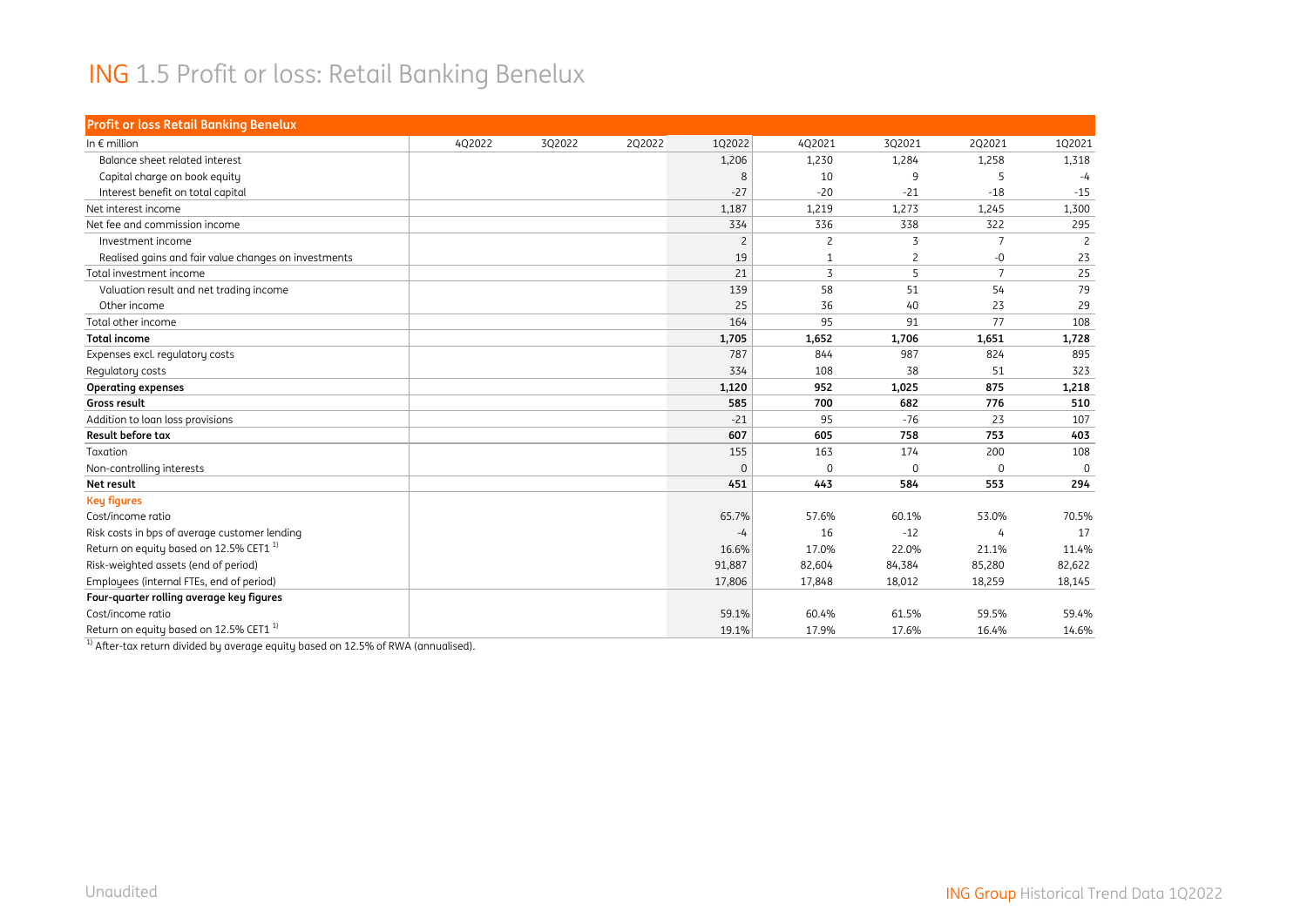#### ING 1.6 Profit or loss: Retail Banking Netherlands

| <b>Profit or loss Retail Banking Netherlands</b>     |        |        |        |                |                |        |                 |                |
|------------------------------------------------------|--------|--------|--------|----------------|----------------|--------|-----------------|----------------|
| In $\epsilon$ million                                | 4Q2022 | 3Q2022 | 2Q2022 | 1Q2022         | 4Q2021         | 3Q2021 | 2Q2021          | 102021         |
| Balance sheet related interest                       |        |        |        | 781            | 829            | 826    | 816             | 849            |
| Capital charge on book equity                        |        |        |        | $\overline{c}$ | $\overline{3}$ | 3      | 2               | $\overline{c}$ |
| Interest benefit on total capital                    |        |        |        | $-15$          | $-11$          | $-11$  | -9              | -8             |
| Net interest income                                  |        |        |        | 767            | 822            | 817    | 809             | 842            |
| Net fee and commission income                        |        |        |        | 209            | 206            | 197    | 194             | 173            |
| Investment income                                    |        |        |        | 2              | $\overline{c}$ | 3      | 7               |                |
| Realised gains and fair value changes on investments |        |        |        | 8              | 1              | 3      | -0              | 23             |
| Total investment income                              |        |        |        | 10             | $\overline{3}$ | 5      | $7\overline{ }$ | 23             |
| Valuation result and net trading income              |        |        |        | 85             | $\overline{7}$ | 32     | 28              | 29             |
| Other income                                         |        |        |        | 15             | 23             | 13     | 14              | 18             |
| Total other income                                   |        |        |        | 101            | 30             | 45     | 42              | 47             |
| <b>Total income</b>                                  |        |        |        | 1,087          | 1,061          | 1,064  | 1,052           | 1,086          |
| Expenses excl. regulatory costs                      |        |        |        | 435            | 465            | 642    | 484             | 537            |
| Regulatory costs                                     |        |        |        | 113            | 77             | 38     | 46              | 114            |
| <b>Operating expenses</b>                            |        |        |        | 549            | 542            | 680    | 530             | 651            |
| Gross result                                         |        |        |        | 539            | 519            | 384    | 522             | 435            |
| Addition to loan loss provisions                     |        |        |        | $-17$          | 49             | $-60$  | $-55$           | $-10$          |
| <b>Result before tax</b>                             |        |        |        | 556            | 470            | 444    | 576             | 445            |
| Taxation                                             |        |        |        | 140            | 122            | 110    | 151             | 117            |
| Non-controlling interests                            |        |        |        |                |                |        |                 |                |
| Net result                                           |        |        |        | 416            | 348            | 334    | 426             | 329            |
| <b>Key figures</b>                                   |        |        |        |                |                |        |                 |                |
| Cost/income ratio                                    |        |        |        | 50.5%          | 51.1%          | 63.9%  | 50.4%           | 59.9%          |
| Risk costs in bps of average customer lending        |        |        |        | $-4$           | 13             | $-16$  | $-14$           | $-3$           |
| Return on equity based on 12.5% CET1 <sup>1)</sup>   |        |        |        | 27.5%          | 25.1%          | 24.1%  | 31.5%           | 25.0%          |
| Risk-weighted assets (end of period)                 |        |        |        | 52,262         | 44,577         | 44,108 | 44,699          | 41,892         |
| Employees (internal FTEs, end of period)             |        |        |        | 9,974          | 9,908          | 9,902  | 10,189          | 10,184         |
| Four-quarter rolling average key figures             |        |        |        |                |                |        |                 |                |
| Cost/income ratio                                    |        |        |        | 54.0%          | 56.4%          | 57.8%  | 53.7%           | 52.5%          |
| Return on equity based on 12.5% CET1 <sup>1)</sup>   |        |        |        | 27.0%          | 26.4%          | 26.9%  | 28.1%           | 26.3%          |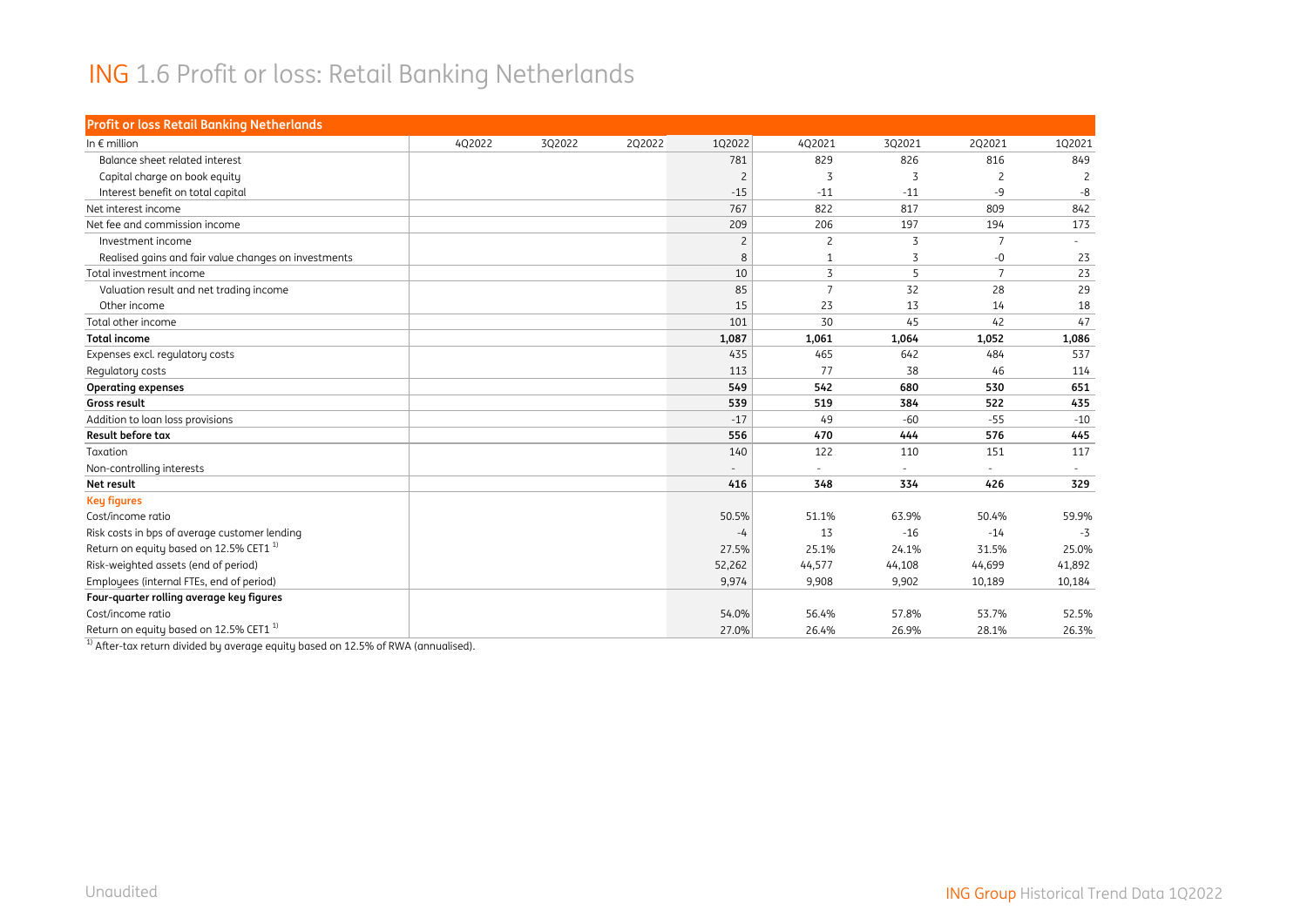#### ING 1.7 Profit or loss: Retail Banking Belgium

| Profit or loss Retail Banking Belgium <sup>1)</sup>  |        |        |        |             |        |             |             |                |
|------------------------------------------------------|--------|--------|--------|-------------|--------|-------------|-------------|----------------|
| In $\epsilon$ million                                | 4Q2022 | 3Q2022 | 2Q2022 | 1Q2022      | 4Q2021 | 3Q2021      | 2Q2021      | 1Q2021         |
| Balance sheet related interest                       |        |        |        | 425         | 400    | 459         | 442         | 470            |
| Capital charge on book equity                        |        |        |        | 6           | 7      | 7           | 3           | $-5$           |
| Interest benefit on total capital                    |        |        |        | $-12$       | -9     | $-10$       | -9          | $-7$           |
| Net interest income                                  |        |        |        | 419         | 397    | 456         | 437         | 457            |
| Net fee and commission income                        |        |        |        | 125         | 129    | 141         | 127         | 121            |
| Investment income                                    |        |        |        | $\mathbf 0$ | 0      | $\mathbf 0$ | $\mathbf 0$ | $\overline{c}$ |
| Realised gains and fair value changes on investments |        |        |        | 11          | -0     | -0          | $-0$        | -0             |
| Total investment income                              |        |        |        | 11          | -0     | $-0$        | $\Omega$    | $\overline{c}$ |
| Valuation result and net trading income              |        |        |        | 53          | 51     | 18          | 27          | 51             |
| Other income                                         |        |        |        | 10          | 14     | 27          | 9           | 11             |
| Total other income                                   |        |        |        | 63          | 65     | 46          | 35          | 62             |
| <b>Total income</b>                                  |        |        |        | 618         | 592    | 642         | 599         | 642            |
| Expenses excl. regulatory costs                      |        |        |        | 351         | 379    | 345         | 340         | 358            |
| Regulatory costs                                     |        |        |        | 220         | 31     | $-0$        | 5           | 209            |
| <b>Operating expenses</b>                            |        |        |        | 571         | 410    | 345         | 345         | 567            |
| Gross result                                         |        |        |        | 47          | 182    | 297         | 254         | 74             |
| Addition to loan loss provisions                     |        |        |        | $-4$        | 46     | $-16$       | 77          | 117            |
| <b>Result before tax</b>                             |        |        |        | 51          | 136    | 313         | 177         | $-43$          |
| Taxation                                             |        |        |        | 15          | 41     | 64          | 49          | $-9$           |
| Non-controlling interests                            |        |        |        | $\mathbf 0$ | 0      | $\mathbf 0$ | $\Omega$    | $\mathbf 0$    |
| Net result                                           |        |        |        | 36          | 95     | 249         | 128         | $-34$          |
| <b>Key figures</b>                                   |        |        |        |             |        |             |             |                |
| Cost/income ratio                                    |        |        |        | 92.5%       | 69.3%  | 53.7%       | 57.6%       | 88.4%          |
| Risk costs in bps of average customer lending        |        |        |        | $-2$        | 21     | $-7$        | 35          | 52             |
| Return on equity based on 12.5% CET1 <sup>2)</sup>   |        |        |        | 2.9%        | 7.7%   | 19.7%       | 10.0%       | $-2.7%$        |
| Risk-weighted assets (end of period)                 |        |        |        | 39,625      | 38,027 | 40,276      | 40,581      | 40,729         |
| Employees (internal FTEs, end of period)             |        |        |        | 7,832       | 7,940  | 8,110       | 8,070       | 7,961          |
| Four-quarter rolling average key figures             |        |        |        |             |        |             |             |                |
| Cost/income ratio                                    |        |        |        | 68.2%       | 67.4%  | 68.0%       | 70.1%       | 72.1%          |
| Return on equity based on 12.5% CET1 <sup>2)</sup>   |        |        |        | 10.2%       | 8.7%   | 7.7%        | 4.1%        | 2.1%           |

<sup>1)</sup> Including ING Luxembourg.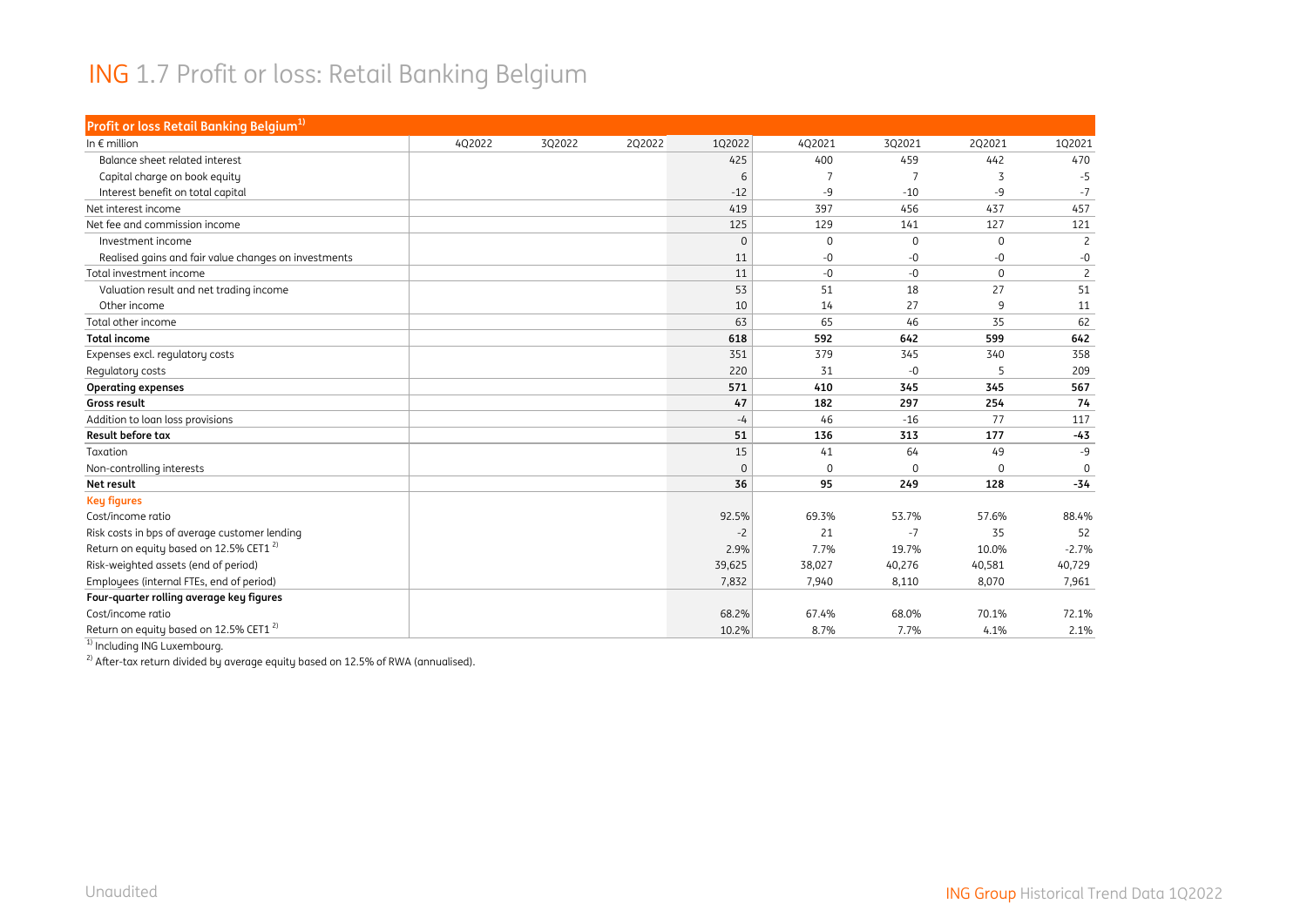#### ING 1.8 Profit or loss: Retail Banking Challengers & Growth Markets

| Profit or loss Retail Banking Challengers & Growth Markets |        |        |        |                |                |        |              |          |
|------------------------------------------------------------|--------|--------|--------|----------------|----------------|--------|--------------|----------|
| In $\epsilon$ million                                      | 4Q2022 | 302022 | 2Q2022 | 102022         | 402021         | 3Q2021 | 202021       | 102021   |
| Balance sheet related interest                             |        |        |        | 1,140          | 1,073          | 1,076  | 1,060        | 1,080    |
| Capital charge on book equity                              |        |        |        | $-32$          | $-25$          | $-19$  | $-12$        | $-10$    |
| Interest benefit on total capital                          |        |        |        | $-21$          | $-17$          | $-18$  | $-15$        | $-13$    |
| Net interest income                                        |        |        |        | 1,087          | 1,031          | 1,039  | 1,032        | 1,057    |
| Net fee and commission income                              |        |        |        | 275            | 269            | 247    | 232          | 278      |
| Investment income                                          |        |        |        | $\Omega$       | 8              | 63     | 2            | $\Omega$ |
| Realised gains and fair value changes on investments       |        |        |        | $\overline{c}$ | 4              | 3      | $-1$         | 6        |
| Total investment income                                    |        |        |        | $\overline{c}$ | 12             | 67     | $\mathbf{1}$ | 6        |
| Valuation result and net trading income                    |        |        |        | 108            | 60             | 57     | 53           | 38       |
| Other income                                               |        |        |        | $-129$         | 29             | 35     | 45           | 24       |
| Total other income                                         |        |        |        | $-21$          | 88             | 92     | 98           | 62       |
| <b>Total income</b>                                        |        |        |        | 1,344          | 1,400          | 1,446  | 1,362        | 1,403    |
| Expenses excl. regulatory costs                            |        |        |        | 752            | 926            | 747    | 769          | 780      |
| Regulatory costs                                           |        |        |        | 144            | 100            | 75     | 112          | 117      |
| <b>Operating expenses</b>                                  |        |        |        | 897            | 1,026          | 822    | 881          | 897      |
| Gross result                                               |        |        |        | 447            | 374            | 624    | 482          | 505      |
| Addition to loan loss provisions                           |        |        |        | 70             | 35             | 96     | 35           | 85       |
| Result before tax                                          |        |        |        | 377            | 339            | 528    | 447          | 420      |
| Taxation                                                   |        |        |        | 114            | 106            | 105    | 121          | 131      |
| Non-controlling interests                                  |        |        |        | 37             | 26             | 28     | 32           | 16       |
| Net result                                                 |        |        |        | 226            | 207            | 395    | 293          | 272      |
| <b>Key figures</b>                                         |        |        |        |                |                |        |              |          |
| Cost/income ratio                                          |        |        |        | 66.7%          | 73.3%          | 56.8%  | 64.6%        | 64.0%    |
| Risk costs in bps of average customer lending              |        |        |        | 14             | $\overline{7}$ | 19     |              | 18       |
| Return on equity based on 12.5% CET1 <sup>1)</sup>         |        |        |        | 10.9%          | 9.6%           | 17.2%  | 13.2%        | 11.8%    |
| Risk-weighted assets (end of period)                       |        |        |        | 76,509         | 77,816         | 78,080 | 79,272       | 78,484   |
| Employees (internal FTEs, end of period)                   |        |        |        | 24,884         | 24,810         | 25,247 | 25,330       | 25,309   |
| Four-quarter rolling average key figures                   |        |        |        |                |                |        |              |          |
| Cost/income ratio                                          |        |        |        | 65.3%          | 64.6%          | 63.2%  | 68.6%        | 67.4%    |
| Return on equity based on 12.5% CET1 <sup>1)</sup>         |        |        |        | 12.7%          | 13.0%          | 12.1%  | 8.4%         | 7.3%     |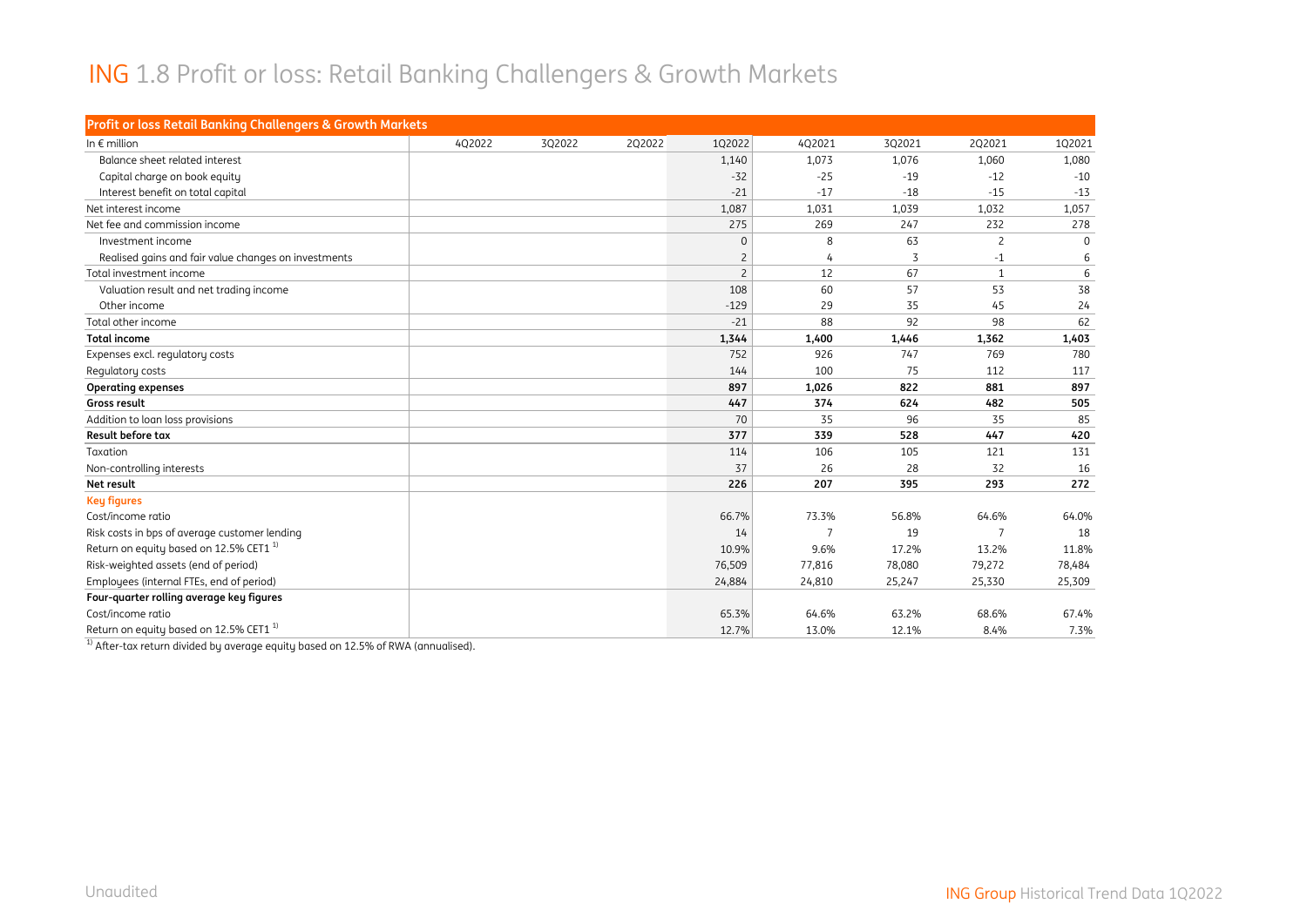#### ING 1.9 Profit or loss: Retail Banking Germany

| Profit or loss Retail Banking Germany <sup>1)</sup>  |        |        |        |              |                          |                |                |                |
|------------------------------------------------------|--------|--------|--------|--------------|--------------------------|----------------|----------------|----------------|
| In $\epsilon$ million                                | 4Q2022 | 3Q2022 | 2Q2022 | 1Q2022       | 4Q2021                   | 3Q2021         | 2Q2021         | 1Q2021         |
| Balance sheet related interest                       |        |        |        | 350          | 344                      | 361            | 352            | 373            |
| Capital charge on book equity                        |        |        |        | 11           | 11                       | 11             | 11             | 11             |
| Interest benefit on total capital                    |        |        |        | $-9$         | $-7$                     | -8             | $-6$           | $-5$           |
| Net interest income                                  |        |        |        | 352          | 348                      | 365            | 356            | 378            |
| Net fee and commission income                        |        |        |        | 136          | 125                      | 115            | 108            | 148            |
| Investment income                                    |        |        |        |              | 8                        | $-34$          | $\mathbf 0$    | $-0$           |
| Realised gains and fair value changes on investments |        |        |        | $\mathbf{1}$ | $\overline{\phantom{a}}$ | $\overline{c}$ | $\mathbf 0$    | 6              |
| Total investment income                              |        |        |        | 1            | 8                        | $-32$          | $\Omega$       | 6              |
| Valuation result and net trading income              |        |        |        | 60           | 20                       | 11             | 21             | 13             |
| Other income                                         |        |        |        | 3            | 10                       | 4              | 2              | $\overline{c}$ |
| Total other income                                   |        |        |        | 62           | 29                       | 15             | 23             | 15             |
| <b>Total income</b>                                  |        |        |        | 552          | 510                      | 463            | 488            | 548            |
| Expenses excl. regulatory costs                      |        |        |        | 258          | 263                      | 254            | 266            | 256            |
| Regulatory costs                                     |        |        |        | 46           | 32                       | 20             | 49             | 33             |
| <b>Operating expenses</b>                            |        |        |        | 303          | 296                      | 274            | 315            | 289            |
| Gross result                                         |        |        |        | 249          | 214                      | 189            | 173            | 259            |
| Addition to loan loss provisions                     |        |        |        | 22           | $\overline{7}$           | 23             | 16             | 3              |
| Result before tax                                    |        |        |        | 226          | 207                      | 166            | 158            | 255            |
| Taxation                                             |        |        |        | 42           | 65                       | 52             | 49             | 86             |
| Non-controlling interests                            |        |        |        | $\mathbf{1}$ | $\mathbf 1$              | $\mathbf{1}$   | $\mathbf{1}$   | $\mathbf{1}$   |
| Net result                                           |        |        |        | 183          | 141                      | 113            | 107            | 168            |
| <b>Key figures</b>                                   |        |        |        |              |                          |                |                |                |
| Cost/income ratio                                    |        |        |        | 54.9%        | 58.0%                    | 59.2%          | 64.5%          | 52.8%          |
| Risk costs in bps of average customer lending        |        |        |        | 9            | 3                        | 10             | $\overline{7}$ | $\mathbf{1}$   |
| Return on equity based on 12.5% CET1 <sup>2)</sup>   |        |        |        | 20.2%        | 15.2%                    | 11.9%          | 11.4%          | 18.3%          |
| Risk-weighted assets (end of period)                 |        |        |        | 28,739       | 29,432                   | 30,362         | 30,829         | 29,830         |
| Employees (internal FTEs, end of period)             |        |        |        | 5,831        | 5,789                    | 5,945          | 5,949          | 5,911          |
| Four-quarter rolling average key figures             |        |        |        |              |                          |                |                |                |
| Cost/income ratio                                    |        |        |        | 59.0%        | 58.4%                    | 56.7%          | 55.2%          | 51.8%          |
| Return on equity based on 12.5% CET1 <sup>2)</sup>   |        |        |        | 14.6%        | 14.2%                    | 14.5%          | 16.0%          | 17.1%          |

 $^{\rm 1)}$  Including ING Austria (up to and including 4Q2021, after which ING left the retail market).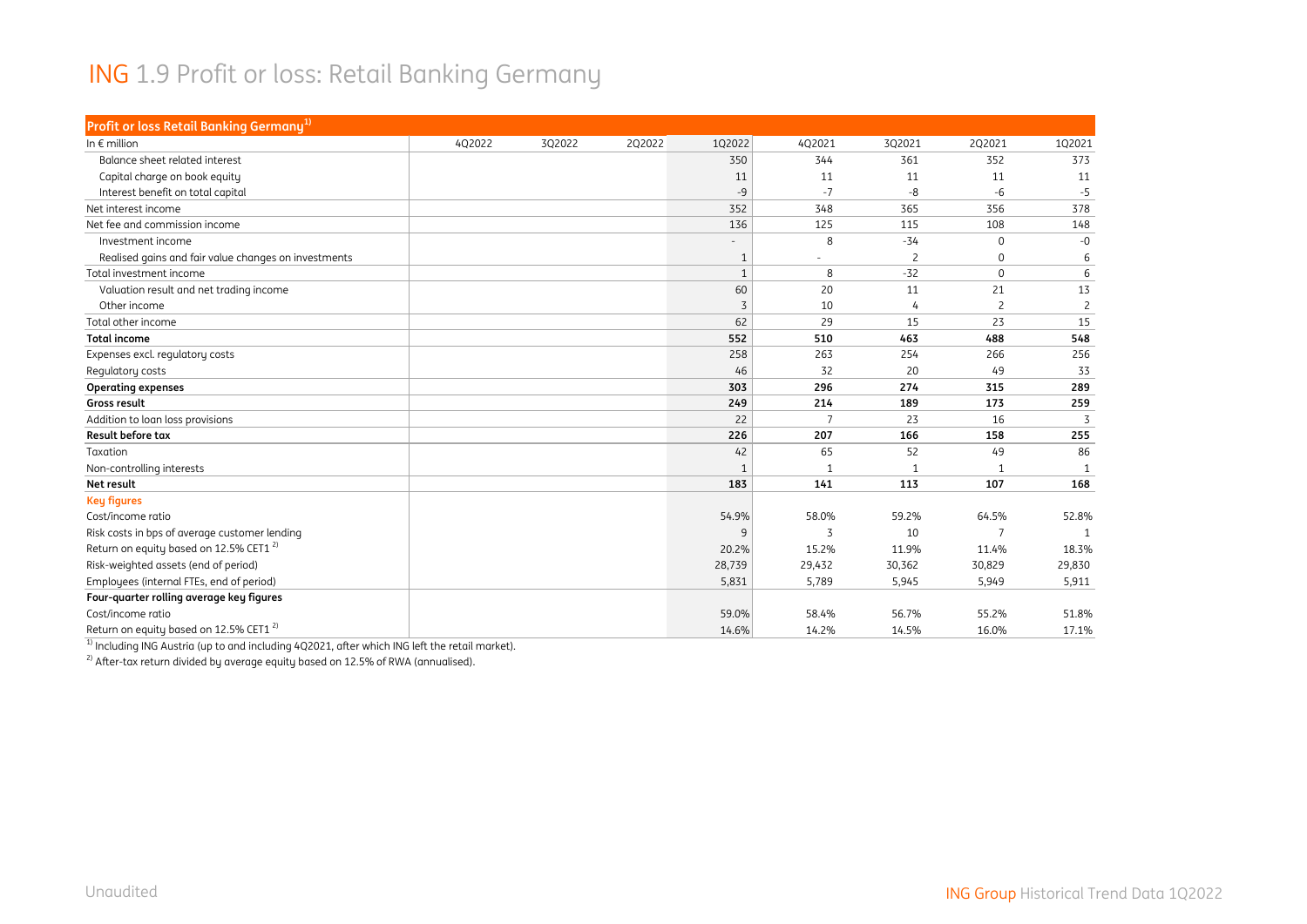#### ING 1.10 Profit or loss: Retail Banking Other Challengers & Growth Markets

| Profit or loss Retail Banking Other Challengers & Growth Markets <sup>1)</sup> |        |        |        |              |                |        |                |          |
|--------------------------------------------------------------------------------|--------|--------|--------|--------------|----------------|--------|----------------|----------|
| In $\epsilon$ million                                                          | 4Q2022 | 3Q2022 | 2Q2022 | 102022       | 4Q2021         | 3Q2021 | 2Q2021         | 102021   |
| Balance sheet related interest                                                 |        |        |        | 790          | 729            | 715    | 708            | 707      |
| Capital charge on book equity                                                  |        |        |        | $-43$        | $-36$          | $-30$  | $-23$          | $-21$    |
| Interest benefit on total capital                                              |        |        |        | $-12$        | $-10$          | $-10$  | $-9$           | $-8$     |
| Net interest income                                                            |        |        |        | 735          | 683            | 675    | 676            | 679      |
| Net fee and commission income                                                  |        |        |        | 139          | 144            | 133    | 124            | 130      |
| Investment income                                                              |        |        |        | $\mathbf{0}$ | 0              | 98     | $\overline{2}$ | $\Omega$ |
| Realised gains and fair value changes on investments                           |        |        |        | $\mathbf{1}$ | 4              | 1      | $-1$           | $-1$     |
| Total investment income                                                        |        |        |        | $\mathbf{1}$ | $\overline{4}$ | 98     | $\mathbf{1}$   | $-0$     |
| Valuation result and net trading income                                        |        |        |        | 48           | 40             | 46     | 32             | 26       |
| Other income                                                                   |        |        |        | $-131$       | 19             | 32     | 42             | 22       |
| Total other income                                                             |        |        |        | $-83$        | 59             | 77     | 75             | 47       |
| <b>Total income</b>                                                            |        |        |        | 792          | 890            | 983    | 874            | 855      |
| Expenses excl. regulatory costs                                                |        |        |        | 495          | 663            | 493    | 503            | 524      |
| Regulatory costs                                                               |        |        |        | 99           | 67             | 55     | 63             | 84       |
| <b>Operating expenses</b>                                                      |        |        |        | 593          | 730            | 548    | 566            | 608      |
| Gross result                                                                   |        |        |        | 198          | 160            | 435    | 309            | 247      |
| Addition to loan loss provisions                                               |        |        |        | 47           | 27             | 72     | 19             | 82       |
| <b>Result before tax</b>                                                       |        |        |        | 151          | 132            | 363    | 289            | 165      |
| Taxation                                                                       |        |        |        | 72           | 41             | 53     | 72             | 45       |
| Non-controlling interests                                                      |        |        |        | 36           | 25             | 27     | 31             | 15       |
| Net result                                                                     |        |        |        | 43           | 66             | 282    | 186            | 104      |
| <b>Key figures</b>                                                             |        |        |        |              |                |        |                |          |
| Cost/income ratio                                                              |        |        |        | 75.0%        | 82.0%          | 55.7%  | 64.7%          | 71.1%    |
| Risk costs in bps of average customer lending                                  |        |        |        | 17           | 10             | 28     | 8              | 33       |
| Return on equity based on 12.5% CET1 <sup>2)</sup>                             |        |        |        | 5.2%         | 6.1%           | 20.6%  | 14.3%          | 7.9%     |
| Risk-weighted assets (end of period)                                           |        |        |        | 47,769       | 48,384         | 47,718 | 48,444         | 48,654   |
| Employees (internal FTEs, end of period)                                       |        |        |        | 19,053       | 19,020         | 19,302 | 19,380         | 19,397   |
| Four-quarter rolling average key figures                                       |        |        |        |              |                |        |                |          |
| Cost/income ratio                                                              |        |        |        | 68.9%        | 68.1%          | 66.9%  | 77.1%          | 77.8%    |
| Return on equity based on 12.5% CET1 <sup>2)</sup>                             |        |        |        | 10.7%        | 11.3%          | 9.7%   | 3.4%           | 1.2%     |

<sup>1)</sup> Includes: Australia, Czech Republic (up to and including 4Q2021, after which ING left the retail market), France, Italy, Spain, Poland, Romania, Turkey, Philippines, Asian stakes and Other.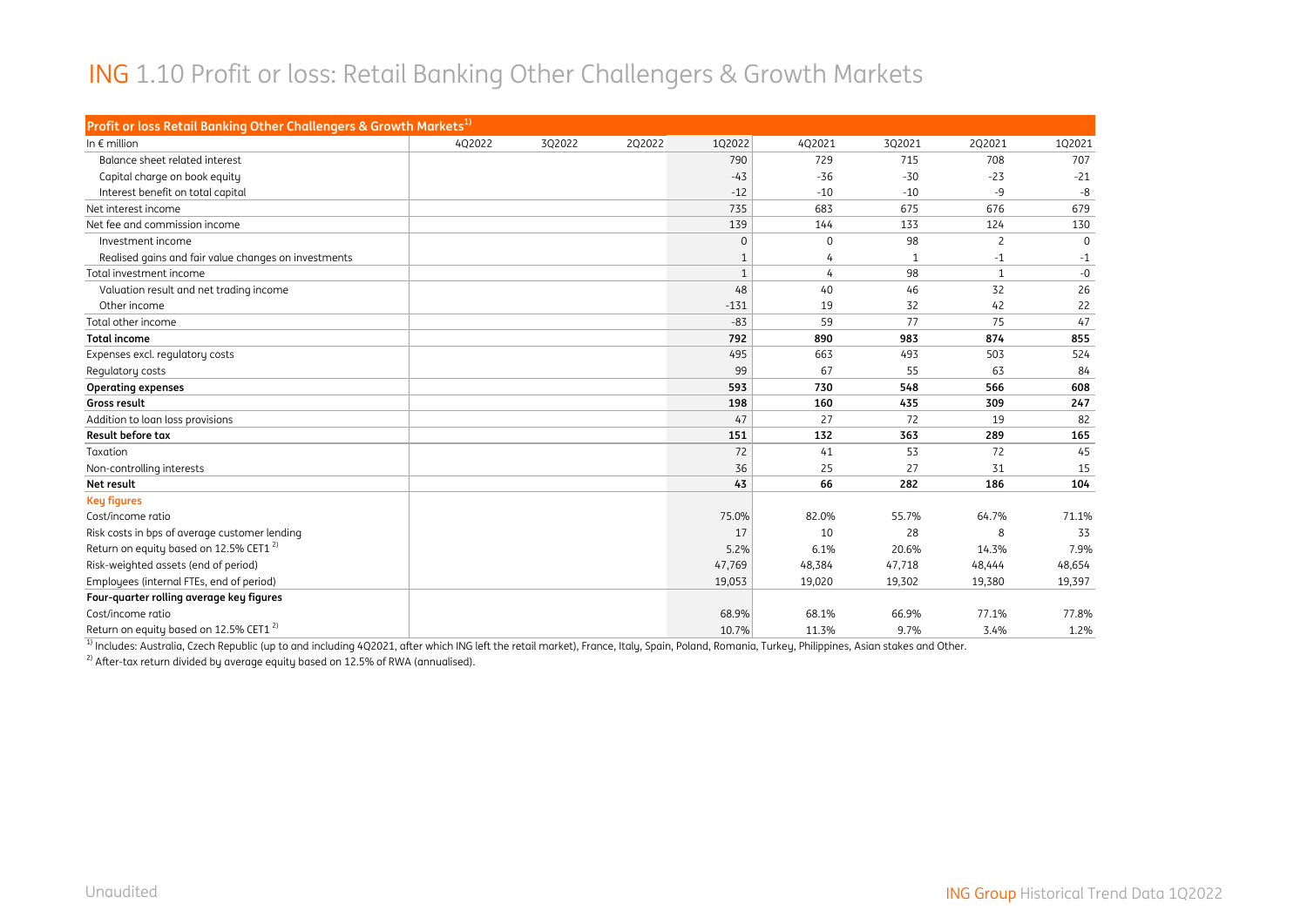#### ING 1.11 Profit or loss: Wholesale Banking

| <b>Profit or loss Wholesale Banking</b>              |        |        |        |                |              |                |                |                 |
|------------------------------------------------------|--------|--------|--------|----------------|--------------|----------------|----------------|-----------------|
| In $\epsilon$ million                                | 4Q2022 | 3Q2022 | 2Q2022 | 1Q2022         | 4Q2021       | 3Q2021         | 2Q2021         | 102021          |
| Balance sheet related interest                       |        |        |        | 1,127          | 1,115        | 1,089          | 1,044          | 1,071           |
| Capital charge on book equity                        |        |        |        | $-22$          | $-16$        | $-13$          | $-8$           | $-7$            |
| Interest benefit on total capital                    |        |        |        | $-44$          | $-34$        | $-34$          | $-30$          | $-26$           |
| Net interest income                                  |        |        |        | 1,061          | 1,065        | 1,042          | 1,006          | 1,038           |
| Net fee and commission income                        |        |        |        | 324            | 322          | 295            | 302            | 278             |
| Investment income                                    |        |        |        | $\overline{c}$ | $\mathbf{1}$ | $\mathbf{1}$   | 3              | 1               |
| Realised gains and fair value changes on investments |        |        |        | 4              | $-0$         | $\mathbf{1}$   | $-1$           | $7\overline{ }$ |
| Total investment income                              |        |        |        | 6              | $\mathbf{1}$ | 3              | $\overline{c}$ | 8               |
| Valuation result and net trading income              |        |        |        | 152            | 156          | 116            | 97             | 170             |
| Other income                                         |        |        |        | $-12$          | 18           | 8              | $-13$          | 3               |
| Total other income                                   |        |        |        | 139            | 173          | 124            | 84             | 173             |
| <b>Total income</b>                                  |        |        |        | 1,530          | 1,561        | 1,463          | 1,394          | 1,497           |
| Expenses excl. regulatory costs                      |        |        |        | 644            | 676          | 700            | 656            | 640             |
| Regulatory costs                                     |        |        |        | 171            | 91           | $\overline{7}$ | 9              | 148             |
| <b>Operating expenses</b>                            |        |        |        | 815            | 766          | 707            | 665            | 787             |
| Gross result                                         |        |        |        | 715            | 795          | 756            | 730            | 709             |
| Addition to loan loss provisions                     |        |        |        | 939            | 216          | 19             | $-149$         | 30              |
| Result before tax                                    |        |        |        | $-224$         | 579          | 737            | 879            | 679             |
| Taxation                                             |        |        |        | $-13$          | 151          | 197            | 206            | 149             |
| Non-controlling interests                            |        |        |        | 9              | 8            | $\overline{7}$ | 8              | 2               |
| Net result                                           |        |        |        | $-220$         | 420          | 533            | 664            | 528             |
| <b>Key figures</b>                                   |        |        |        |                |              |                |                |                 |
| Cost/income ratio                                    |        |        |        | 53.3%          | 49.1%        | 48.3%          | 47.7%          | 52.6%           |
| Risk costs in bps of average customer lending        |        |        |        | 205            | 48           | 4              | $-33$          | $7\overline{ }$ |
| Return on equity based on 12.5% CET1 <sup>1)</sup>   |        |        |        | $-4.3%$        | 9.3%         | 12.1%          | 14.9%          | 11.7%           |
| Risk-weighted assets (end of period)                 |        |        |        | 163,897        | 149,484      | 144,968        | 141,044        | 147,187         |
| Employees (internal FTEs, end of period)             |        |        |        | 14,029         | 14,107       | 14,058         | 13,904         | 13,942          |
| Value at Risk trading positions (average)            |        |        |        | 10.4           | 5.4          | 5.4            | 7.2            | 21.4            |
| Four-quarter rolling average key figures             |        |        |        |                |              |                |                |                 |
| Cost/income ratio                                    |        |        |        | 49.6%          | 49.5%        | 53.5%          | 53.4%          | 57.0%           |
| Return on equity based on 12.5% CET1 <sup>1)</sup>   |        |        |        | 7.7%           | 12.0%        | 11.6%          | 10.7%          | 5.3%            |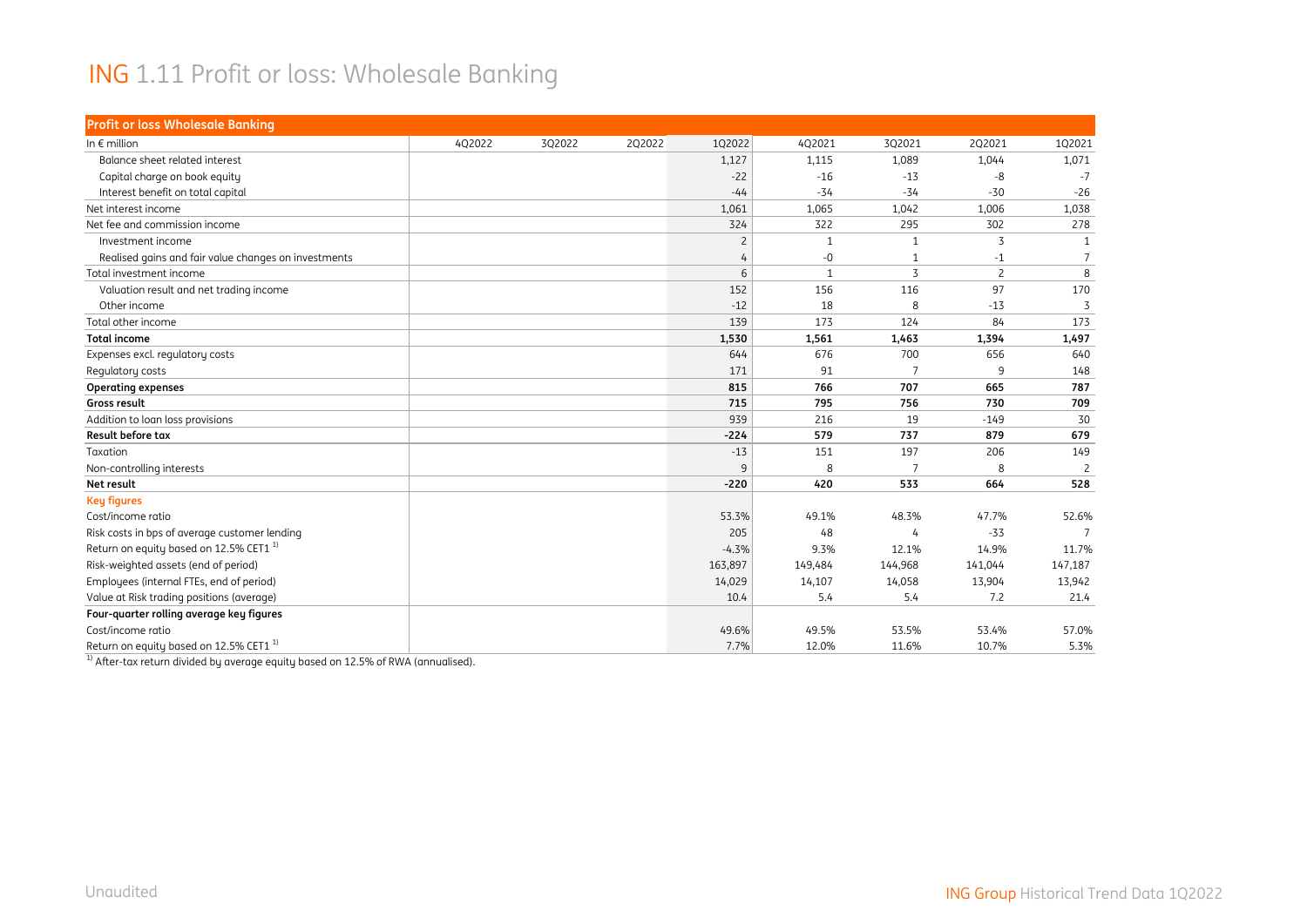#### ING 1.12 Profit or loss: WB - Lending

| <b>Profit or loss Wholesale Banking - Lending</b>    |        |        |        |                          |                          |                          |              |                |
|------------------------------------------------------|--------|--------|--------|--------------------------|--------------------------|--------------------------|--------------|----------------|
| In $\epsilon$ million                                | 402022 | 3Q2022 | 2Q2022 | 102022                   | 402021                   | 302021                   | 202021       | 102021         |
| Balance sheet related interest                       |        |        |        | 693                      | 709                      | 698                      | 663          | 678            |
| Capital charge on book equity                        |        |        |        | $\Omega$                 | $-0$                     | $\Omega$                 | $-0$         | $-0$           |
| Interest benefit on total capital                    |        |        |        | $-29$                    | $-23$                    | $-22$                    | $-19$        | $-16$          |
| Net interest income                                  |        |        |        | 665                      | 685                      | 676                      | 644          | 662            |
| Net fee and commission income                        |        |        |        | 140                      | 112                      | 127                      | 111          | 107            |
| Investment income                                    |        |        |        | $\overline{\phantom{a}}$ | $\overline{\phantom{a}}$ | $\overline{\phantom{a}}$ | $\Omega$     |                |
| Realised gains and fair value changes on investments |        |        |        | $\overline{\phantom{a}}$ |                          |                          |              |                |
| Total investment income                              |        |        |        | $\overline{\phantom{a}}$ | $\overline{\phantom{a}}$ | $\overline{\phantom{a}}$ | $\mathbf{0}$ | $\sim$         |
| Valuation result and net trading income              |        |        |        | $-5$                     | 6                        | $-1$                     | $-12$        | 6              |
| Other income                                         |        |        |        | $\mathbf{0}$             | $-0$                     | 3                        | $-1$         | $\overline{c}$ |
| Total other income                                   |        |        |        | $-5$                     | 6                        | $\overline{c}$           | $-12$        | 8              |
| <b>Total income</b>                                  |        |        |        | 800                      | 803                      | 805                      | 743          | 777            |
| Expenses excl. regulatory costs                      |        |        |        | 232                      | 232                      | 222                      | 222          | 217            |
| Regulatory costs                                     |        |        |        | 67                       | 36                       | $-0$                     | $-0$         | 54             |
| <b>Operating expenses</b>                            |        |        |        | 299                      | 269                      | 221                      | 222          | 271            |
| Gross result                                         |        |        |        | 501                      | 534                      | 584                      | 521          | 507            |
| Addition to loan loss provisions                     |        |        |        | 627                      | 162                      | $-25$                    | $-161$       | 29             |
| <b>Result before tax</b>                             |        |        |        | $-126$                   | 372                      | 609                      | 682          | 478            |
| Taxation                                             |        |        |        | $-37$                    | 111                      | 159                      | 170          | 129            |
| Non-controlling interests                            |        |        |        | 3                        | 3                        | 4                        | 6            | $\overline{c}$ |
| Net result                                           |        |        |        | $-92$                    | 258                      | 445                      | 506          | 347            |
| <b>Key figures</b>                                   |        |        |        |                          |                          |                          |              |                |
| Cost/income ratio                                    |        |        |        | 37.4%                    | 33.4%                    | 27.5%                    | 29.9%        | 34.8%          |
| Risk costs in bps of average customer lending        |        |        |        | 178                      | 47                       | $-7$                     | $-47$        | 8              |
| Return on equity based on 12.5% CET1 <sup>1)</sup>   |        |        |        | $-2.9%$                  | 8.6%                     | 15.2%                    | 17.9%        | 12.4%          |
| Risk-weighted assets (end of period)                 |        |        |        | 100,671                  | 97,672                   | 97,415                   | 91,647       | 91,253         |
| Four-quarter rolling average key figures             |        |        |        |                          |                          |                          |              |                |
| Cost/income ratio                                    |        |        |        | 32.1%                    | 31.4%                    | 32.0%                    | 32.6%        | 32.4%          |
| Return on equity based on 12.5% CET1 <sup>1)</sup>   |        |        |        | 9.5%                     | 13.5%                    | 14.8%                    | 13.1%        | 6.6%           |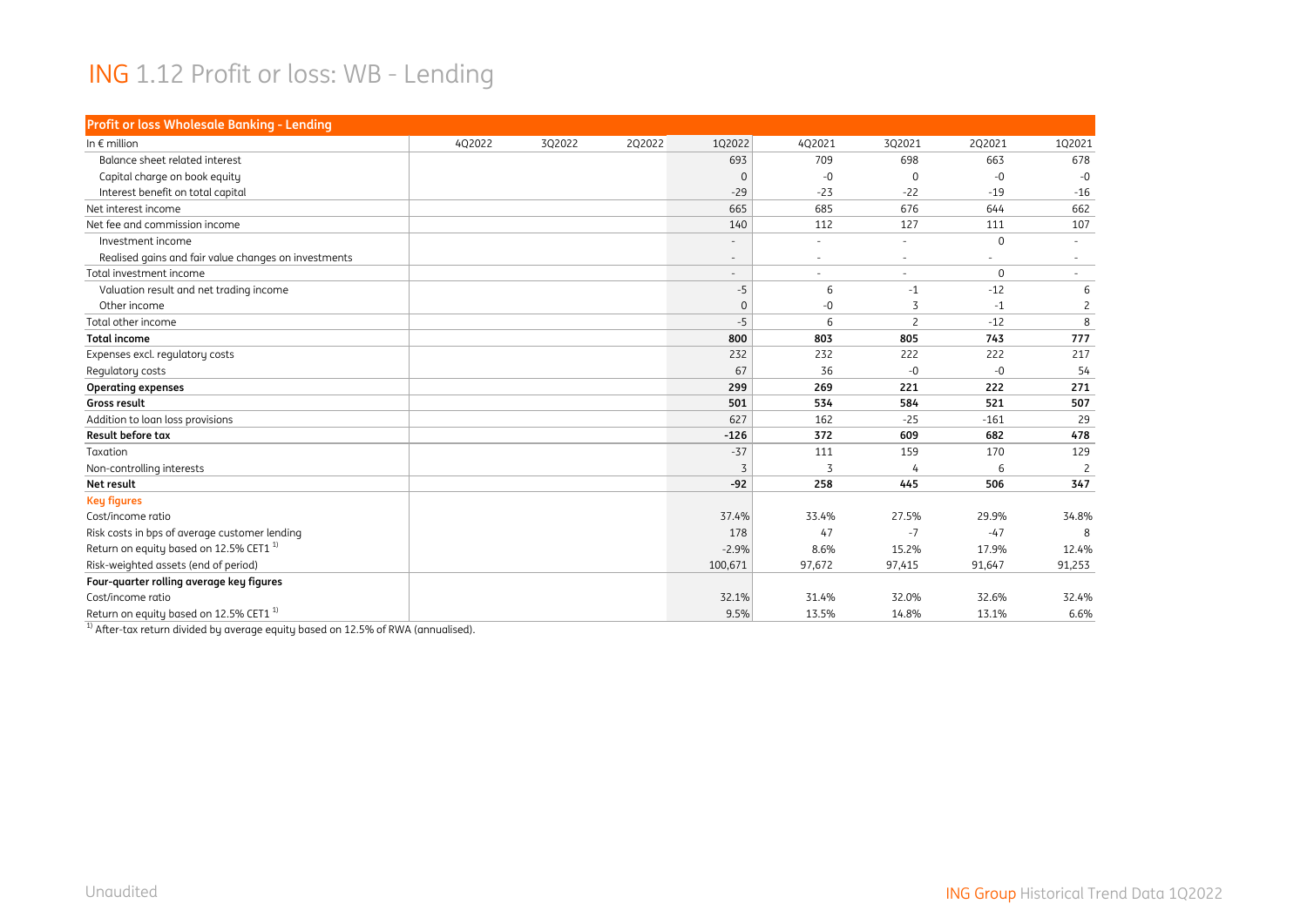#### ING 1.13 Profit or loss: WB - Daily Banking & Trade Finance

| Profit or loss Wholesale Banking - Daily Banking & Trade Finance |        |        |        |                          |                          |                          |              |              |
|------------------------------------------------------------------|--------|--------|--------|--------------------------|--------------------------|--------------------------|--------------|--------------|
| In $\epsilon$ million                                            | 4Q2022 | 3Q2022 | 2Q2022 | 1Q2022                   | 4Q2021                   | 3Q2021                   | 2Q2021       | 102021       |
| Balance sheet related interest                                   |        |        |        | 202                      | 202                      | 171                      | 173          | 176          |
| Capital charge on book equity                                    |        |        |        | -1                       | $\mathbf{1}$             | $\mathbf{1}$             | $\mathbf{1}$ | $\mathbf{1}$ |
| Interest benefit on total capital                                |        |        |        | $-6$                     | -4                       | $-5$                     | $-5$         | -4           |
| Net interest income                                              |        |        |        | 197                      | 199                      | 168                      | 169          | 173          |
| Net fee and commission income                                    |        |        |        | 146                      | 142                      | 133                      | 137          | 129          |
| Investment income                                                |        |        |        | $\overline{\phantom{a}}$ | $\overline{\phantom{a}}$ | $\overline{\phantom{a}}$ | $\mathbf{0}$ | $\sim$       |
| Realised gains and fair value changes on investments             |        |        |        | $\overline{\phantom{a}}$ |                          |                          |              |              |
| Total investment income                                          |        |        |        | $\overline{\phantom{a}}$ |                          | ÷                        | $\Omega$     | $\sim$       |
| Valuation result and net trading income                          |        |        |        | 42                       | 30                       | 23                       | 17           | 16           |
| Other income                                                     |        |        |        | $-7$                     | $-10$                    | -8                       | $-5$         | $-4$         |
| Total other income                                               |        |        |        | 35                       | 20                       | 15                       | 11           | 12           |
| <b>Total income</b>                                              |        |        |        | 379                      | 362                      | 316                      | 318          | 314          |
| Expenses excl. regulatory costs                                  |        |        |        | 177                      | 191                      | 225                      | 173          | 181          |
| Regulatory costs                                                 |        |        |        | 48                       | 16                       | $\mathbf{1}$             | 1            | 39           |
| <b>Operating expenses</b>                                        |        |        |        | 225                      | 207                      | 226                      | 174          | 220          |
| Gross result                                                     |        |        |        | 154                      | 155                      | 90                       | 144          | 94           |
| Addition to loan loss provisions                                 |        |        |        | 213                      | 50                       | 40                       | 14           | 5            |
| <b>Result before tax</b>                                         |        |        |        | $-59$                    | 105                      | 50                       | 131          | 89           |
| Taxation                                                         |        |        |        | $-15$                    | 27                       | 13                       | 35           | 23           |
| Non-controlling interests                                        |        |        |        | 3                        | 3                        | $\mathbf{1}$             | $\mathbf{1}$ |              |
| Net result                                                       |        |        |        | $-47$                    | 75                       | 36                       | 94           | 65           |
| <b>Key figures</b>                                               |        |        |        |                          |                          |                          |              |              |
| Cost/income ratio                                                |        |        |        | 59.3%                    | 57.2%                    | 71.5%                    | 54.6%        | 70.0%        |
| Risk costs in bps of average customer lending                    |        |        |        | 263                      | 62                       | 51                       | 18           |              |
| Return on equity based on 12.5% CET1 <sup>1)</sup>               |        |        |        | $-6.8%$                  | 13.4%                    | 6.6%                     | 14.7%        | 9.1%         |
| Risk-weighted assets (end of period)                             |        |        |        | 22,600                   | 19,047                   | 18,421                   | 17,733       | 23,673       |
| Four-quarter rolling average key figures                         |        |        |        |                          |                          |                          |              |              |
| Cost/income ratio                                                |        |        |        | 60.5%                    | 63.1%                    | 67.5%                    | 66.9%        | 70.7%        |
| Return on equity based on 12.5% CET1 <sup>1)</sup>               |        |        |        | 6.8%                     | 11.0%                    | 9.7%                     | 10.3%        | 7.8%         |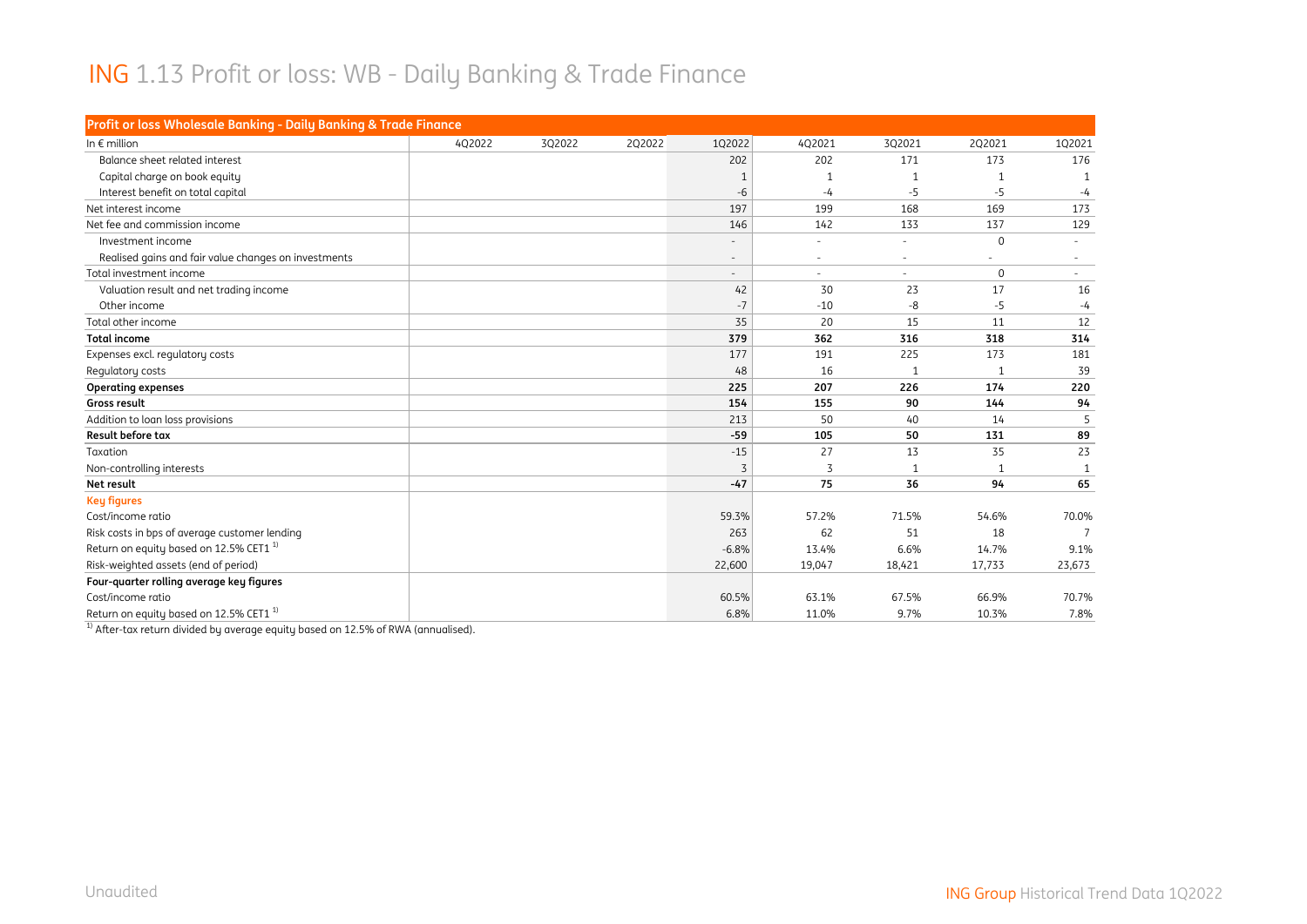#### ING 1.14 Profit or loss: WB - Financial Markets

| Profit or loss Wholesale Banking - Financial Markets |        |        |        |                |              |                |                |                          |
|------------------------------------------------------|--------|--------|--------|----------------|--------------|----------------|----------------|--------------------------|
| In $\epsilon$ million                                | 4Q2022 | 3Q2022 | 2Q2022 | 1Q2022         | 4Q2021       | 3Q2021         | 2Q2021         | 102021                   |
| Balance sheet related interest                       |        |        |        | 142            | 126          | 147            | 138            | 122                      |
| Capital charge on book equity                        |        |        |        | $-18$          | $-13$        | $-11$          | -8             | $-7$                     |
| Interest benefit on total capital                    |        |        |        | $-7$           | $-5$         | $-6$           | $-5$           | $-4$                     |
| Net interest income                                  |        |        |        | 117            | 108          | 130            | 125            | 111                      |
| Net fee and commission income                        |        |        |        | 31             | 48           | 31             | 45             | 44                       |
| Investment income                                    |        |        |        | $\mathbf{0}$   | $\mathbf{0}$ | $\Omega$       | $\mathbf{1}$   | $-0$                     |
| Realised gains and fair value changes on investments |        |        |        | $-1$           | $-1$         | $\Omega$       | -0             | $\overline{\phantom{a}}$ |
| Total investment income                              |        |        |        | $-1$           | $-1$         | $\Omega$       | 1              | $-0$                     |
| Valuation result and net trading income              |        |        |        | 76             | 123          | 98             | 107            | 146                      |
| Other income                                         |        |        |        | $-7$           | $-6$         | 5              | -9             | $-2$                     |
| Total other income                                   |        |        |        | 68             | 117          | 104            | 98             | 144                      |
| <b>Total income</b>                                  |        |        |        | 215            | 271          | 265            | 269            | 299                      |
| Expenses excl. regulatory costs                      |        |        |        | 185            | 200          | 186            | 189            | 183                      |
| Regulatory costs                                     |        |        |        | 34             | 30           | $\mathbf{1}$   | $\overline{c}$ | 38                       |
| <b>Operating expenses</b>                            |        |        |        | 219            | 230          | 187            | 191            | 220                      |
| Gross result                                         |        |        |        | $-4$           | 41           | 78             | 78             | 79                       |
| Addition to loan loss provisions                     |        |        |        | 70             | $\mathbf{1}$ | $-1$           | $-1$           | $-2$                     |
| <b>Result before tax</b>                             |        |        |        | $-74$          | 40           | 79             | 79             | 80                       |
| Taxation                                             |        |        |        | $-21$          | 12           | 23             | 33             | 22                       |
| Non-controlling interests                            |        |        |        | $\overline{4}$ | 3            | $\overline{c}$ | $\overline{c}$ | $\mathbf{1}$             |
| Net result                                           |        |        |        | $-58$          | 26           | 54             | 45             | 57                       |
| <b>Key figures</b>                                   |        |        |        |                |              |                |                |                          |
| Cost/income ratio                                    |        |        |        | 102.1%         | 84.9%        | 70.7%          | 70.9%          | 73.7%                    |
| Risk costs in bps of average customer lending        |        |        |        | 518            | 5            | -8             | -4             | $-11$                    |
| Return on equity based on 12.5% CET1 <sup>1)</sup>   |        |        |        | $-5.8%$        | 3.8%         | 7.8%           | 6.1%           | 7.6%                     |
| Risk-weighted assets (end of period)                 |        |        |        | 32,793         | 25,807       | 22,576         | 23,498         | 24,693                   |
| Four-quarter rolling average key figures             |        |        |        |                |              |                |                |                          |
| Cost/income ratio                                    |        |        |        | 81.1%          | 75.0%        | 78.8%          | 76.1%          | 67.0%                    |
| Return on equity based on 12.5% CET1 <sup>1)</sup>   |        |        |        | 2.5%           | 6.3%         | 4.8%           | 5.4%           | 8.8%                     |

| Return on equity of ING's total Financial Markets activities, including Retail Banking |        |        |        |         |        |        |        |        |  |  |  |  |
|----------------------------------------------------------------------------------------|--------|--------|--------|---------|--------|--------|--------|--------|--|--|--|--|
|                                                                                        | 402022 | 302022 | 202022 | 1Q2022  | 402021 | 302021 | 202021 | 102021 |  |  |  |  |
| Key figures                                                                            |        |        |        |         |        |        |        |        |  |  |  |  |
| Return on equity based on 12.5% CET1 $^{\rm 1)}$                                       |        |        |        | $-2.8%$ | 7.6%   | 10.9%  | 9.2%   | 10.7%  |  |  |  |  |
| Four-quarter rolling average key figures                                               |        |        |        |         |        |        |        |        |  |  |  |  |
| Return on equity based on 12.5% CET1 $^{\mathrm{1}}$                                   |        |        |        | 5.8%    | 9.6%   | 7.9%   | 8.4%   | 11.4%  |  |  |  |  |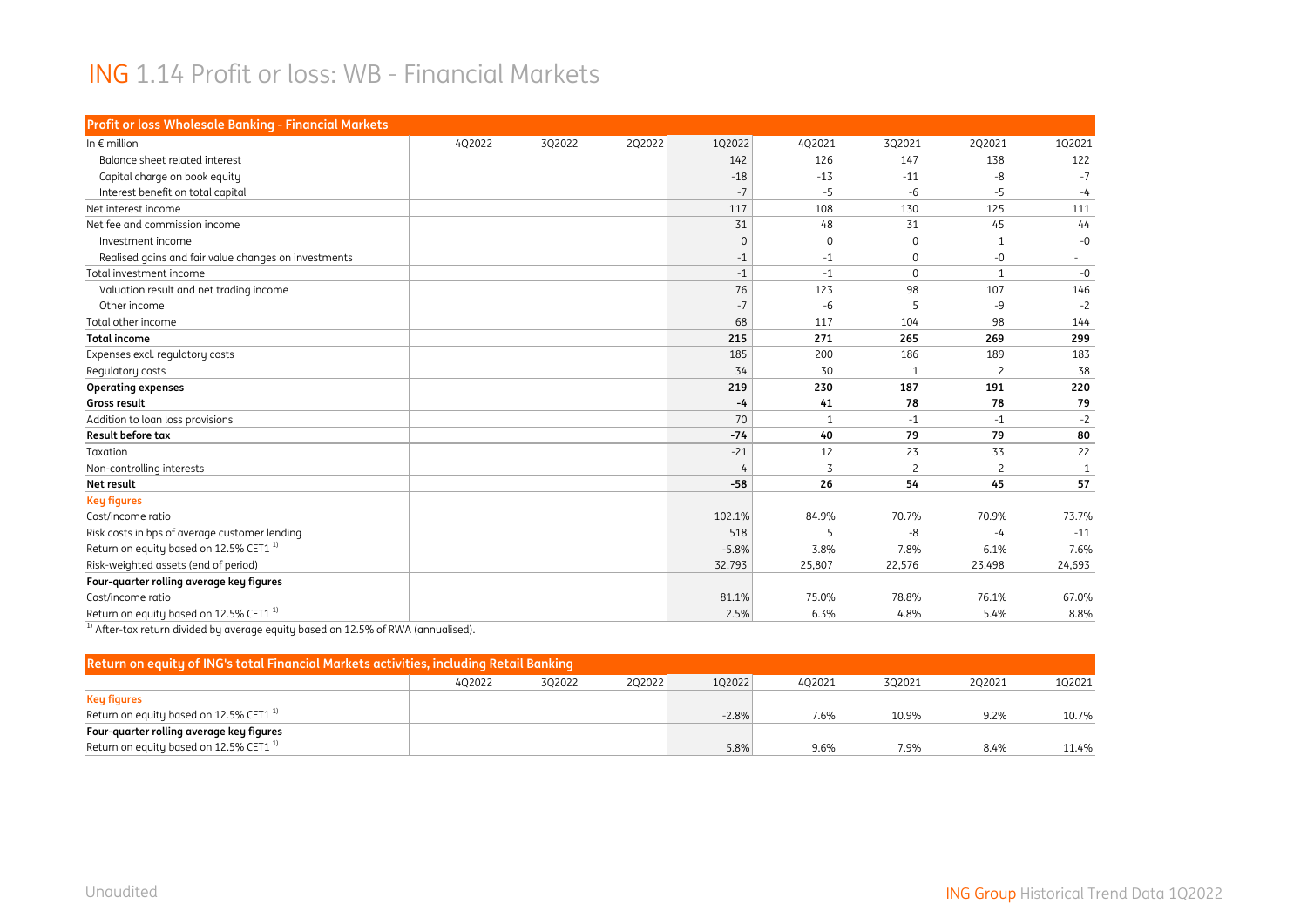#### ING 1.15 Profit or loss: WB - Treasury & Other

| Profit or loss Wholesale Banking - Treasury & Other  |        |        |        |                |                |                |                |                |
|------------------------------------------------------|--------|--------|--------|----------------|----------------|----------------|----------------|----------------|
| In $\epsilon$ million                                | 402022 | 3Q2022 | 2Q2022 | 102022         | 402021         | 3Q2021         | 2Q2021         | 102021         |
| Balance sheet related interest                       |        |        |        | 89             | 78             | 73             | 70             | 94             |
| Capital charge on book equity                        |        |        |        | $-5$           | $-3$           | $-2$           | $-1$           | $-1$           |
| Interest benefit on total capital                    |        |        |        | $-2$           | $-2$           | $-2$           | $-1$           | -1             |
| Net interest income                                  |        |        |        | 82             | 73             | 68             | 68             | 92             |
| Net fee and commission income                        |        |        |        | 6              | 20             | 4              | 8              | $-1$           |
| Investment income                                    |        |        |        | $\overline{c}$ | $\mathbf{1}$   | $\mathbf{1}$   | $\overline{2}$ | $\mathbf{1}$   |
| Realised gains and fair value changes on investments |        |        |        | 5              |                | $\mathbf{1}$   | $-1$           | $\overline{7}$ |
| Total investment income                              |        |        |        | $\overline{7}$ | $\overline{c}$ | 3              | $\overline{1}$ | 8              |
| Valuation result and net trading income              |        |        |        | 39             | $-3$           | $-5$           | $-14$          | $\overline{c}$ |
| Other income                                         |        |        |        | $\overline{c}$ | 33             | 8              | $\overline{c}$ | $\overline{7}$ |
| Total other income                                   |        |        |        | 41             | 30             | $\overline{3}$ | $-13$          | 9              |
| <b>Total income</b>                                  |        |        |        | 136            | 126            | 77             | 64             | 107            |
| Expenses excl. regulatory costs                      |        |        |        | 50             | 53             | 67             | 71             | 59             |
| Regulatory costs                                     |        |        |        | 22             | 8              | 6              | $\overline{7}$ | 17             |
| <b>Operating expenses</b>                            |        |        |        | 72             | 61             | 73             | 78             | 77             |
| Gross result                                         |        |        |        | 64             | 65             | 5              | $-14$          | 30             |
| Addition to loan loss provisions                     |        |        |        | 29             | 3              | 5              | $-1$           | $-2$           |
| <b>Result before tax</b>                             |        |        |        | 35             | 61             | -0             | $-13$          | 32             |
| Taxation                                             |        |        |        | 59             | $\overline{c}$ | 3              | $-32$          | $-24$          |
| Non-controlling interests                            |        |        |        | $-1$           | $-1$           | $-0$           | $-1$           | $-2$           |
| Net result                                           |        |        |        | $-23$          | 61             | $-2$           | 20             | 58             |
| <b>Key figures</b>                                   |        |        |        |                |                |                |                |                |
| Cost/income ratio                                    |        |        |        | 52.8%          | 48.5%          | 93.8%          | 121.6%         | 71.9%          |
| Risk costs in bps of average customer lending        |        |        |        | 269            | 29             | 42             | -8             | $-13$          |
| Return on equity based on 12.5% CET1 <sup>1)</sup>   |        |        |        | $-10.4%$       | 28.4%          | $-1.1%$        | 7.9%           | 24.8%          |
| Risk-weighted assets (end of period)                 |        |        |        | 7,832          | 6,958          | 6,556          | 8,166          | 7,569          |
| Four-quarter rolling average key figures             |        |        |        |                |                |                |                |                |
| Cost/income ratio                                    |        |        |        | 70.3%          | 77.1%          | 128.2%         | 130.5%         | 227.5%         |
| Return on equity based on 12.5% CET1 <sup>1)</sup>   |        |        |        | 5.7%           | 14.5%          | $-1.7%$        | 0.2%           | $-27.3%$       |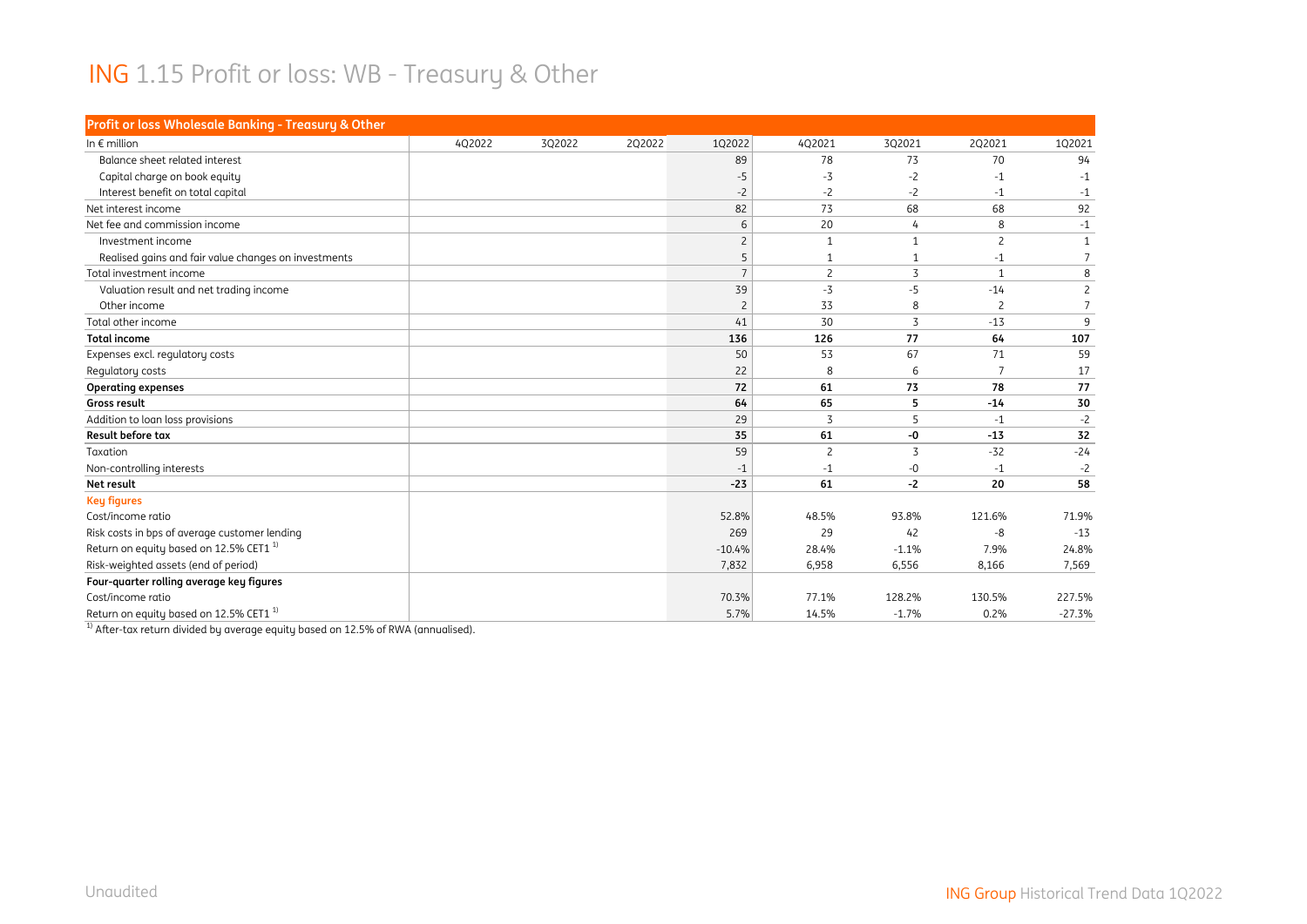#### ING 1.16 Profit or loss: Corporate Line

| <b>Profit or loss Corporate Line</b>                 |        |        |        |          |             |              |             |             |
|------------------------------------------------------|--------|--------|--------|----------|-------------|--------------|-------------|-------------|
| In $\epsilon$ million                                | 4Q2022 | 3Q2022 | 2Q2022 | 1Q2022   | 4Q2021      | 3Q2021       | 2Q2021      | 1Q2021      |
| Balance sheet related interest                       |        |        |        | $-57$    | $-44$       | $-61$        | $-23$       | 43          |
| Capital charge on book equity                        |        |        |        | 46       | 31          | 22           | 15          | 21          |
| Interest benefit on total capital                    |        |        |        | 92       | 71          | 73           | 63          | 54          |
| Net interest income                                  |        |        |        | 80       | 59          | 34           | 56          | 118         |
| Net fee and commission income                        |        |        |        | $\Omega$ | $-2$        | $\mathbf{1}$ | $\mathbf 0$ | 4           |
| Investment income                                    |        |        |        | $\Omega$ | $-0$        | $\Omega$     | $\Omega$    | $\Omega$    |
| Realised gains and fair value changes on investments |        |        |        |          | $\mathbf 0$ | 0            | -0          |             |
| Total investment income                              |        |        |        | $\Omega$ | -0          | $\Omega$     | $\Omega$    | $\mathbf 0$ |
| Valuation result and net trading income              |        |        |        | $-57$    | $-55$       | $-19$        | $-21$       | $-47$       |
| Other income                                         |        |        |        | -3       | 8           | 16           | 73          | -0          |
| Total other income                                   |        |        |        | $-60$    | $-47$       | $-3$         | 52          | $-47$       |
| <b>Total income</b>                                  |        |        |        | 21       | 10          | 32           | 109         | 75          |
| Expenses excl. regulatory costs                      |        |        |        | 113      | 115         | 131          | 123         | 113         |
| Regulatory costs                                     |        |        |        | $-0$     | 87          | $\Omega$     | $-0$        | $\Omega$    |
| <b>Operating expenses</b>                            |        |        |        | 113      | 202         | 131          | 123         | 113         |
| Gross result                                         |        |        |        | $-92$    | $-192$      | -99          | $-14$       | $-39$       |
| Addition to loan loss provisions                     |        |        |        | $-0$     | $\Omega$    | $\Omega$     | $-0$        | $-0$        |
| Result before tax                                    |        |        |        | $-92$    | $-192$      | -99          | $-14$       | $-39$       |
| Taxation                                             |        |        |        | $-63$    | $-68$       | 45           | 38          | 51          |
| Non-controlling interests                            |        |        |        | $\Omega$ | $\Omega$    | $\Omega$     | $\Omega$    | -0          |
| Net result                                           |        |        |        | $-29$    | $-124$      | $-144$       | $-53$       | $-89$       |
| <b>Key figures</b>                                   |        |        |        |          |             |              |             |             |
| Risk-weighted assets (end of period)                 |        |        |        | 2,613    | 3,161       | 3,096        | 2,985       | 2,721       |
| Employees (internal FTEs, end of period)             |        |        |        | 329      | 324         | 363          | 404         | 335         |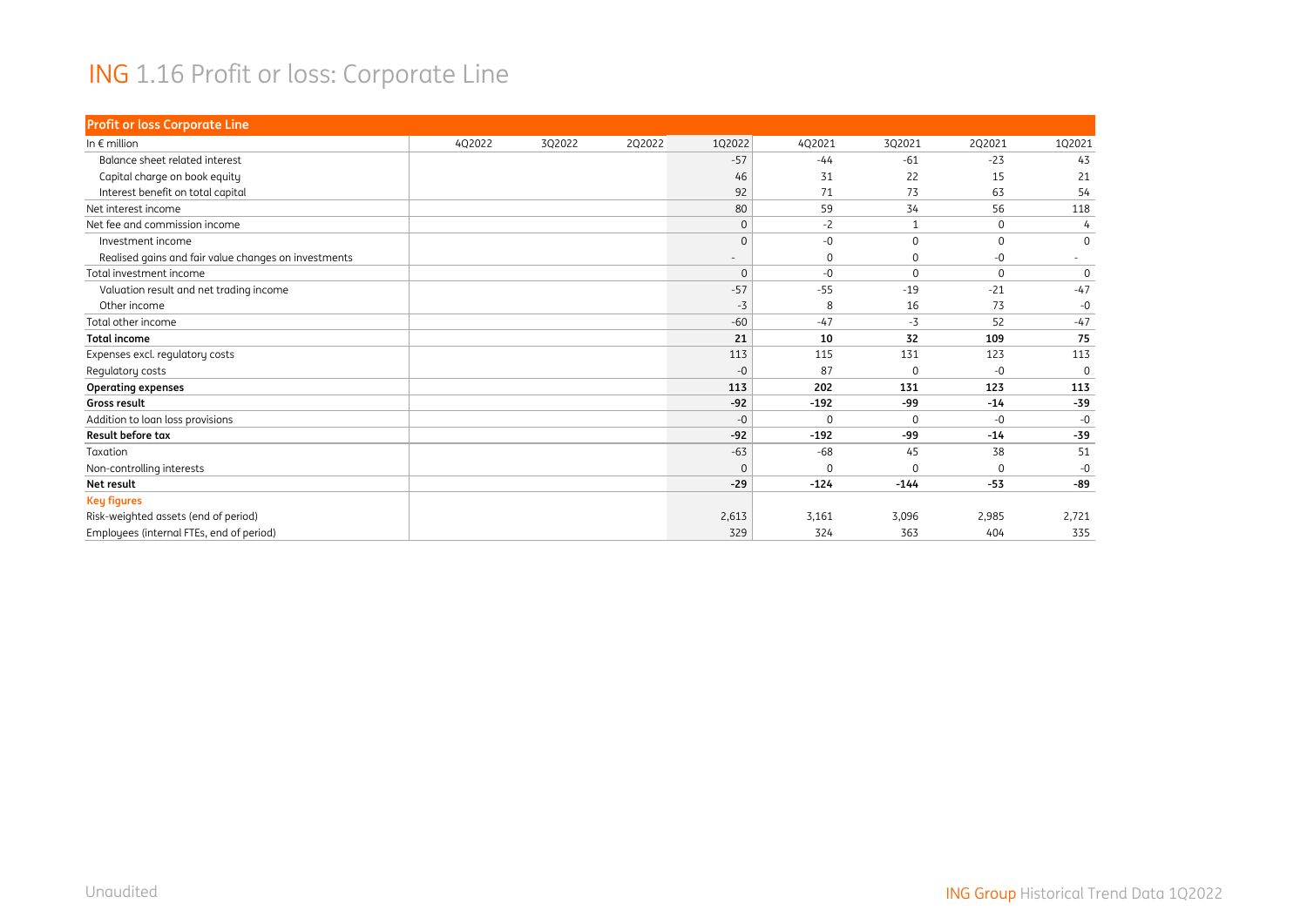#### ING 1.17 Geographical split: 1Q2022

| <b>Geographical split 102022</b>                                                                                                           |        |                    |           |        |         |           |         |         |           |        |                          |           |        |                       |             |                          |           |          |                    |           |
|--------------------------------------------------------------------------------------------------------------------------------------------|--------|--------------------|-----------|--------|---------|-----------|---------|---------|-----------|--------|--------------------------|-----------|--------|-----------------------|-------------|--------------------------|-----------|----------|--------------------|-----------|
|                                                                                                                                            |        |                    |           |        |         |           |         |         |           |        |                          |           |        |                       |             | <b>Wholesale Banking</b> |           |          |                    |           |
|                                                                                                                                            |        | <b>Netherlands</b> |           |        | Belgium |           |         | Germany |           |        | <b>Other Challengers</b> |           |        | <b>Growth Markets</b> |             | <b>Rest of World</b>     |           |          | Other <sup>1</sup> |           |
|                                                                                                                                            |        | Retail             | Wholesale |        | Retai   | Wholesale |         | Retail  | Wholesale |        | Retail                   | Wholesale |        | Retail                | Wholesale   |                          | Wholesale |          | Wholesale          | Corporate |
| In $\epsilon$ million                                                                                                                      | Total  | Bankina            | Bankina   | Total  | Bankina | Banking   | Total   | Bankina | Bankina   | Total  | Bankina                  | Banking   | Total  | Bankina               | Bankina     | Total                    | Banking   | Total    | Bankina            | Line      |
| <b>Profit or loss</b>                                                                                                                      |        |                    |           |        |         |           |         |         |           |        |                          |           |        |                       |             |                          |           |          |                    |           |
| Net interest income                                                                                                                        | 966    | 767                | 199       | 503    | 419     | 84        | 475     | 352     | 122       | 437    | 319                      | 119       | 473    | 416                   | 56          | 480                      | 480       | 81       | n                  | 80        |
| Net fee and commission income                                                                                                              | 282    | 209                | 73        | 186    | 125     | 60        | 150     | 136     | 13        | 80     | 59                       | 21        | 97     | 80                    | 17          | 140                      | 140       |          | $-0$               | $\Omega$  |
| Investment income                                                                                                                          | 15     | 10                 | -5        | 13     | 11      |           |         | 1       | $\Omega$  |        |                          |           | $-0$   | $-0$                  | $-0$        | $-1$                     | -1        | $\Omega$ |                    | $\Omega$  |
| Other income                                                                                                                               | 147    | 101                | 46        | 90     | 63      | 27        | 79      | 62      | 17        | 13     |                          | 10        | $-39$  | $-86$                 | 47          | $-8$                     | -8        | $-60$    | $-0$               | $-60$     |
| <b>Total income</b>                                                                                                                        | 1,410  | 1.087              | 323       | 791    | 618     | 173       | 705     | 552     | 153       | 531    | 381                      | 150       | 531    | 411                   | 120         | 611                      | 611       | 21       | $\Omega$           | 21        |
| Expenses excl. regulatory costs                                                                                                            | 608    | 435                | 173       | 416    | 351     | 65        | 301     | 258     | 44        | 308    | 265                      | 43        | 268    | 229                   | 39          | 281                      | 281       | 113      | $\Omega$           | 113       |
| Regulatory costs                                                                                                                           | 190    | 113                | 77        | 244    | 220     | 23        | 51      | 46      | 6         | 27     | 25                       |           | 89     | 74                    | 15          | 48                       | 48        | -0       | $-0$               | $-0$      |
| <b>Operating expenses</b>                                                                                                                  | 799    | 549                | 250       | 660    | 571     | 88        | 353     | 303     | 49        | 335    | 290                      | 45        | 357    | 303                   | 54          | 329                      | 329       | 113      | -0                 | 113       |
| Gross result                                                                                                                               | 611    | 539                | 73        | 131    | 47      | 85        | 352     | 249     | 103       | 196    | 91                       | 105       | 174    | 107                   | 66          | 282                      | 282       | $-92$    | $\Omega$           | -92       |
| Addition to loan loss provisions                                                                                                           | 157    | $-17$              | 175       | 102    | $-4$    | 107       | 413     | 22      | 391       | 24     | 11                       | 12        | 37     | 36                    | $\mathbf 0$ | 254                      | 254       | $-0$     |                    | -0        |
| <b>Result before tax</b>                                                                                                                   | 454    | 556                | $-102$    | 29     | 51      | $-22$     | -61     | 226     | $-287$    | 173    | 80                       | 93        | 137    | 71                    | 66          | 28                       | 28        | $-92$    | $\Omega$           | -92       |
| Retail Banking                                                                                                                             | 556    | 556                |           | 51     | 51      |           | 226     | 226     |           | 80     | 80                       |           | 71     | 71                    |             |                          |           |          |                    |           |
| Wholesale Banking                                                                                                                          | $-102$ |                    | $-102$    | $-22$  |         | $-22$     | $-287$  |         | $-287$    | 93     |                          | 93        | 66     |                       | 66          | 28                       | 28        | 0        | $\Omega$           |           |
| Corporate Line                                                                                                                             |        |                    |           |        |         |           |         |         |           |        |                          |           |        |                       |             |                          |           | $-92$    |                    | $-92$     |
| <b>Result before tax</b>                                                                                                                   | 454    | 556                | $-102$    | 29     | 51      | $-22$     | -61     | 226     | $-287$    | 173    | 80                       | 93        | 137    | 71                    | 66          | 28                       | 28        | $-92$    | $\Omega$           | $-92$     |
| Customer lending/deposits (in € billion)                                                                                                   |        |                    |           |        |         |           |         |         |           |        |                          |           |        |                       |             |                          |           |          |                    |           |
| Residential mortgages                                                                                                                      | 109.0  | 108.9              | 0.1       | 39.4   | 39.4    | 0.0       | 85.6    | 85.9    | $-0.3$    | 66.4   | 66.4                     | 0.0       | 15.2   | 15.2                  | 0.0         | 0.0                      | 0.0       | 0.0      | 0.0                | 0.0       |
| Other customer lending                                                                                                                     | 71.2   | 44.8               | 26.4      | 67.3   | 51.1    | 16.2      | 41.5    | 11.7    | 29.8      | 31.5   | 10.2                     | 21.3      | 27.9   | 18.7                  | 9.2         | 78.7                     | 78.7      | 0.2      | 0.0                | 0.2       |
| Customer deposits                                                                                                                          | 233.6  | 195.7              | 37.9      | 107.8  | 89.8    | 18.0      | 129.0   | 127.3   | 1.6       | 97.1   | 95.7                     | 1.4       | 51.3   | 46.2                  | 5.1         | 11.1                     | 11.1      | 0.0      | 0.0                | 0.0       |
| <b>Key figures</b>                                                                                                                         |        |                    |           |        |         |           |         |         |           |        |                          |           |        |                       |             |                          |           |          |                    |           |
| Cost/income ratio                                                                                                                          | 56.6%  | 50.5%              | 77.4%     | 83.4%  | 92.5%   | 51.0%     | 50.0%   | 54.9%   | 32.3%     | 63.1%  | 76.2%                    | 29.8%     | 67.3%  | 73.9%                 | 44.9%       | 53.8%                    | 53.8%     | n.a.     | $-314.6%$          | n.a.      |
| Risk costs in bps of average customer lending                                                                                              | 34     | $-4$               | 240       | 38     | $-2$    | 259       | 130     | 9       | 520       | 10     | -6                       | 23        | 34     | 43                    |             | 132                      | 132       | $-18$    | n.a.               | $-18$     |
| Return on equity based on 12.5% CET1 <sup>2)</sup>                                                                                         | 13.4%  | 27.5%              | $-8.2%$   | 1.2%   | 2.9%    | $-3.9%$   | $-3.3%$ | 20.2%   | $-43.0%$  | 11.3%  | 9.6%                     | 13.1%     | 6.0%   | 2.7%                  | 17.4%       | $-0.6%$                  | $-0.6%$   | $-13.5%$ | n.a.               | $-31.8%$  |
| Risk-weighted assets (end of period)                                                                                                       | 85,105 | 52,262             | 32,843    | 53,163 | 39,625  | 13,538    | 47,360  | 28,739  | 18,621    | 33,359 | 17,636                   | 15,723    | 39,433 | 30,133                | 9,300       | 73,873                   | 73,873    | 2,613    | $\Omega$           | 2,613     |
| Employees (internal FTEs, end of period)                                                                                                   | 16.679 | 9.974              | 6.705     | 9.070  | 7,832   | 1,238     | 6.324   | 5,831   | 493       | 5,837  | 5.331                    | 506       | 14.964 | 13,722                | 1,242       | 3.842                    | 3.842     | 327      | $\overline{3}$     | 324       |
| Four-quarter rolling average key figures                                                                                                   |        |                    |           |        |         |           |         |         |           |        |                          |           |        |                       |             |                          |           |          |                    |           |
| Cost/income ratio                                                                                                                          | 58.3%  | 54.0%              | 73.5%     | 63.9%  | 68.2%   | 47.0%     | 53.0%   | 59.0%   | 31.7%     | 67.9%  | 82.1%                    | 28.7%     | 55.8%  | 57.9%                 | 45.6%       | 48.2%                    | 48.2%     | n.a.     | n.a.               | n.a.      |
| Return on equity based on 12.5% CET1 <sup>2)</sup>                                                                                         | 16.5%  | 27.0%              | 0.7%      | 10.6%  | 10.2%   | 11.6%     | 8.2%    | 14.6%   | $-3.7%$   | 10.3%  | 6.4%                     | 14.8%     | 15.1%  | 14.7%                 | 16.4%       | 10.0%                    | 10.0%     | $-89.6%$ | n.a.               | $-93.8%$  |
| $\mathbf{11}$ $\mathbf{2}$ $\mathbf{3}$ $\mathbf{4}$ $\mathbf{5}$ $\mathbf{5}$ $\mathbf{6}$ $\mathbf{1}$ $\mathbf{5}$<br>$\cdots$ $\cdots$ |        |                    |           |        |         |           |         |         |           |        |                          |           |        |                       |             |                          |           |          |                    |           |

<sup>1)</sup> Region Other consists mainly of Corporate Line.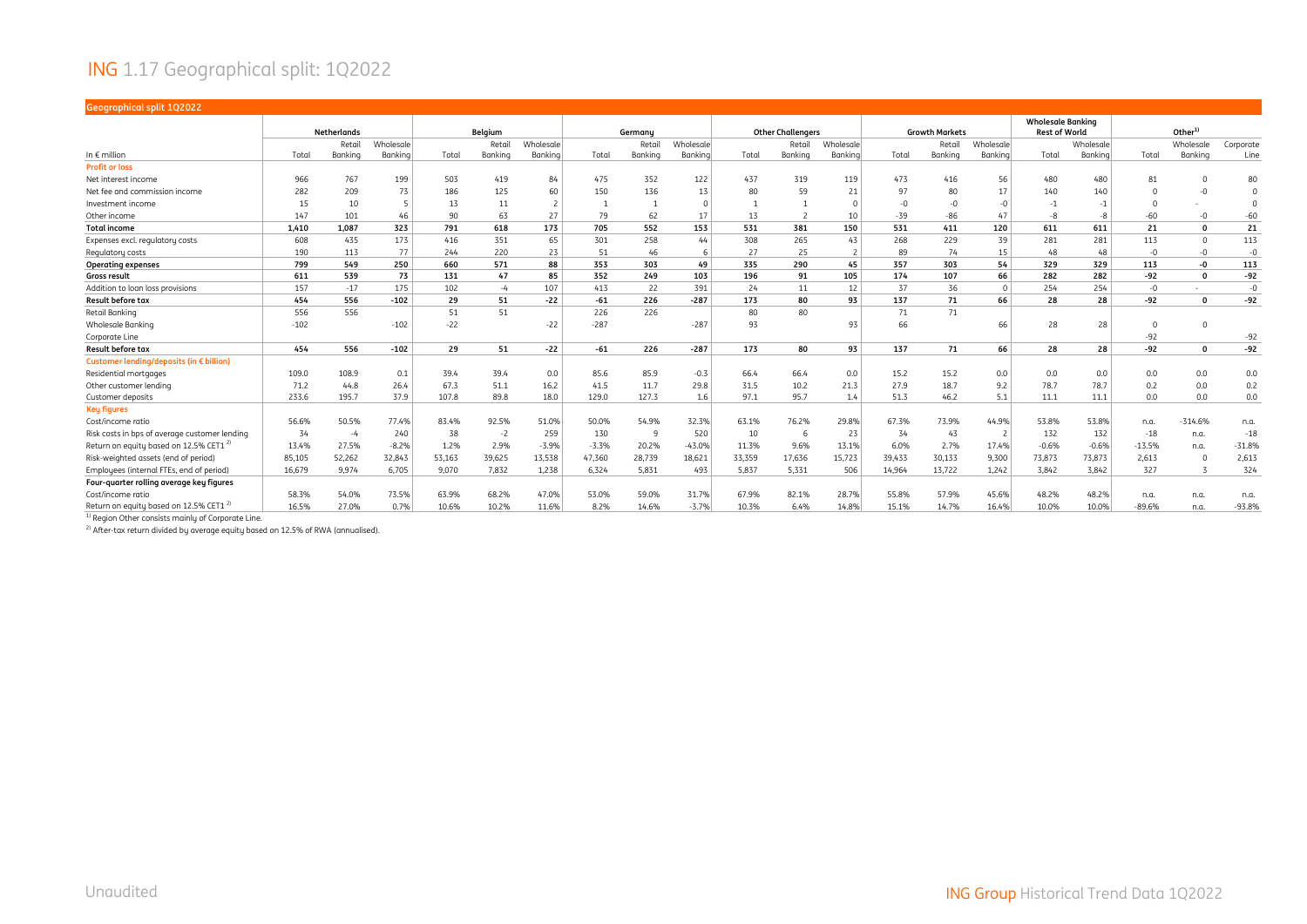#### ING 1.18 Geographical split: Comparable quarters

#### **Geographical split comparable quarters**

|                                                   | Total   |         | <b>Netherlands</b> |        | Belgium  |                          | Germany        |        | Other Challengers <sup>1)</sup> |                          | <b>Growth Markets</b> |                          | <b>Wholesale Bankina</b><br>Rest of World <sup>1)</sup> |                          | Other                    |                |
|---------------------------------------------------|---------|---------|--------------------|--------|----------|--------------------------|----------------|--------|---------------------------------|--------------------------|-----------------------|--------------------------|---------------------------------------------------------|--------------------------|--------------------------|----------------|
| In $\epsilon$ million                             | 1Q2022  | 1Q2021  | 1Q2022             | 1Q2021 | 1Q2022   | 1Q2021                   | 1Q2022         | 1Q2021 | 1Q2022                          | 102021                   | 1Q2022                | 1Q2021                   | 1Q2022                                                  | 102021                   | 1Q2022                   | 1Q2021         |
| <b>Profit or loss</b>                             |         |         |                    |        |          |                          |                |        |                                 |                          |                       |                          |                                                         |                          |                          |                |
| Net interest income                               | 3,415   | 3,513   | 966                | 1,029  | 503      | 549                      | 475            | 522    | 437                             | 478                      | 473                   | 374                      | 480                                                     | 441                      | 81                       | 119            |
| Net fee and commission income                     | 933     | 854     | 282                | 246    | 186      | 172                      | 150            | 150    | 80                              | 83                       | 97                    | 81                       | 140                                                     | 118                      | $\mathbf{0}$             | $\overline{3}$ |
| Investment income                                 | 29      | 39      | 15                 | 30     | 13       | $\overline{\phantom{0}}$ | $\overline{1}$ | 8      | $\overline{1}$                  | -0                       | $-0$                  | $\overline{\phantom{0}}$ | $-1$                                                    | $-0$                     | $\mathbf{0}$             | $\overline{0}$ |
| Other income                                      | 222     | 296     | 147                | 70     | 90       | 84                       | 79             | 30     | 13                              | 20                       | $-39$                 | 71                       | $-8$                                                    | 67                       | $-60$                    | $-48$          |
| <b>Total income</b>                               | 4,600   | 4,702   | 1.410              | 1,375  | 791      | 807                      | 705            | 711    | 531                             | 581                      | 531                   | 526                      | 611                                                     | 627                      | 21                       | 75             |
| Expenses excl. regulatory costs                   | 2,296   | 2,429   | 608                | 715    | 416      | 423                      | 301            | 296    | 308                             | 336                      | 268                   | 263                      | 281                                                     | 283                      | 113                      | 113            |
| Regulatory costs                                  | 649     | 587     | 190                | 163    | 244      | 231                      | 51             | 34     | 27                              | 30                       | 89                    | 69                       | 48                                                      | 61                       | $-0$                     | $\overline{0}$ |
| <b>Operating expenses</b>                         | 2,945   | 3,016   | 799                | 878    | 660      | 654                      | 353            | 330    | 335                             | 366                      | 357                   | 332                      | 329                                                     | 344                      | 113                      | 113            |
| <b>Gross result</b>                               | 1,655   | 1,686   | 611                | 497    | 131      | 153                      | 352            | 381    | 196                             | 216                      | 174                   | 195                      | 282                                                     | 283                      | $-92$                    | $-39$          |
| Addition to loan loss provisions                  | 987     | 223     | 157                | $-4$   | 102      | 120                      | 413            | 13     | 24                              | 49                       | 37                    | 52                       | 254                                                     | -8                       | $-0$                     | $-0$           |
| <b>Result before tax</b>                          | 668     | 1,463   | 454                | 502    | 29       | 32                       | $-61$          | 367    | 173                             | 167                      | 137                   | 143                      | 28                                                      | 291                      | $-92$                    | $-39$          |
| Retail Banking                                    | 984     | 823     | 556                | 445    | 51       | $-43$                    | 226            | 255    | 80                              | 54                       | 71                    | 110                      | $\sim$                                                  | $\sim$                   | $\overline{\phantom{a}}$ |                |
| Wholesale Banking                                 | $-224$  | 679     | $-102$             | 56     | $-22$    | 75                       | $-287$         | 112    | 93                              | 112                      | 66                    | 33                       | 28                                                      | 291                      | $\mathbf{0}$             | $\mathbf 0$    |
| Corporate Line                                    | $-92$   | $-39$   | $\sim$             | $\sim$ | $\sim$   | $\sim$                   | $\sim$         | $\sim$ |                                 | $\overline{\phantom{0}}$ |                       | $\sim$                   |                                                         | $\sim$                   | $-92$                    | $-39$          |
| <b>Result before tax</b>                          | 668     | 1.463   | 454                | 502    | 29       | 32                       | $-61$          | 367    | 173                             | 167                      | 137                   | 143                      | 28                                                      | 291                      | $-92$                    | $-39$          |
| Taxation                                          | 194     | 439     | 119                | 128    | 10       | 8                        | $-14$          | 121    | 55                              | 54                       | 63                    | 25                       | 40                                                      | 53                       | $-80$                    | 49             |
| Non-controlling interests                         | 46      | 18      | $\sim$             | $\sim$ | $\Omega$ | $\Omega$                 | $\overline{1}$ |        | $\sim$                          | $\overline{\phantom{a}}$ | 44                    | 17                       | $\sim$                                                  | $\overline{\phantom{a}}$ | $\mathbf{0}$             | $-0$           |
| Net result                                        | 429     | 1,005   | 335                | 374    | 19       | 24                       | -49            | 245    | 117                             | 112                      | 29                    | 100                      | $-12$                                                   | 238                      | $-12$                    | $-87$          |
| Customer lending/deposits (in € billion)          |         |         |                    |        |          |                          |                |        |                                 |                          |                       |                          |                                                         |                          |                          |                |
| Residential mortgages                             | 315.6   | 304.6   | 109.0              | 110.3  | 39.4     | 38.8                     | 85.6           | 81.3   | 66.4                            | 60.6                     | 15.2                  | 13.5                     | 0.0                                                     | 0.0                      | 0.0                      | 0.0            |
| Other customer lending                            | 318.2   | 318.9   | 71.2               | 80.0   | 67.3     | 66.4                     | 41.5           | 44.6   | 31.5                            | 32.6                     | 27.9                  | 24.9                     | 78.7                                                    | 69.9                     | 0.2                      | 0.4            |
| Customer deposits                                 | 629.9   | 628.2   | 233.6              | 212.8  | 107.8    | 110.7                    | 129.0          | 148.0  | 97.1                            | 98.2                     | 51.3                  | 48.0                     | 11.1                                                    | 10.6                     | 0.0                      | 0.0            |
| <b>Key figures</b>                                |         |         |                    |        |          |                          |                |        |                                 |                          |                       |                          |                                                         |                          |                          |                |
| Cost/income ratio                                 | 64.0%   | 64.1%   | 56.6%              | 63.8%  | 83.4%    | 81.1%                    | 50.0%          | 46.4%  | 63.1%                           | 62.9%                    | 67.3%                 | 63.0%                    | 53.8%                                                   | 54.8%                    | n.a.                     | 151.8%         |
| Risk costs in bps of average customer lending     | 62      | 15      | 34                 | $-1$   | 38       | 46                       | 130            | 4      | 10                              | 22                       | 34                    | 54                       | 132                                                     | $-5$                     | $-18$                    | $-1$           |
| Return on equity based on 12.5% CET1              | 4.7%    | 10.6%   | 13.4%              | 16.6%  | 1.2%     | 1.4%                     | $-3.3%$        | 17.1%  | 11.3%                           | 10.3%                    | 6.0%                  | 9.7%                     | $-0.6%$                                                 | 12.6%                    | $-13.5%$                 | $-105.1%$      |
| Risk-weighted assets (end of period)              | 334,905 | 311,014 | 85,105             | 72,511 | 53,163   | 54,507                   | 47,360         | 46,128 | 33,359                          | 35,474                   | 39,433                | 39,082                   | 73,873                                                  | 60,591                   | 2,613                    | 2,721          |
| Employees (internal FTEs, end of period)          | 57,048  | 57,731  | 16,680             | 16,811 | 9.074    | 9,127                    | 6,324          | 6,359  | 5,837                           | 5,969                    | 14,964                | 15,252                   | 3,842                                                   | 3,872                    | 327                      | 340            |
| Four-quarter rolling average key figures          |         |         |                    |        |          |                          |                |        |                                 |                          |                       |                          |                                                         |                          |                          |                |
| Cost/income ratio                                 | 60.5%   | 63.6%   | 58.3%              | 61.5%  | 63.9%    | 68.4%                    | 53.0%          | 46.4%  | 67.9%                           | 75.0%                    | 55.8%                 | 62.2%                    | 48.2%                                                   | 54.3%                    | n.a.                     | n.a.           |
| Return on equity based on 12.5% CET1 <sup>2</sup> | 11.1%   | 7.3%    | 16.5%              | 13.8%  | 10.6%    | 3.9%                     | 8.2%           | 13.5%  | 10.3%                           | 3.6%                     | 15.1%                 | 5.3%                     | 10.0%                                                   | 6.7%                     | $-89.6%$                 | $-111.1%$      |

1) After 402021 ING left the retail banking market in Czech Republic. As from 2022 financials of Wholesale Banking in Czech Republic are reported in Wholesale Banking Rest of World. Historical figures up to and including 4

Czech Republic moved to Wholesale Banking Rest of World from Other Challengers, while historical figures up to and including 4Q2021 of Retail Banking in Czech Republic remain reported in Other Challengers.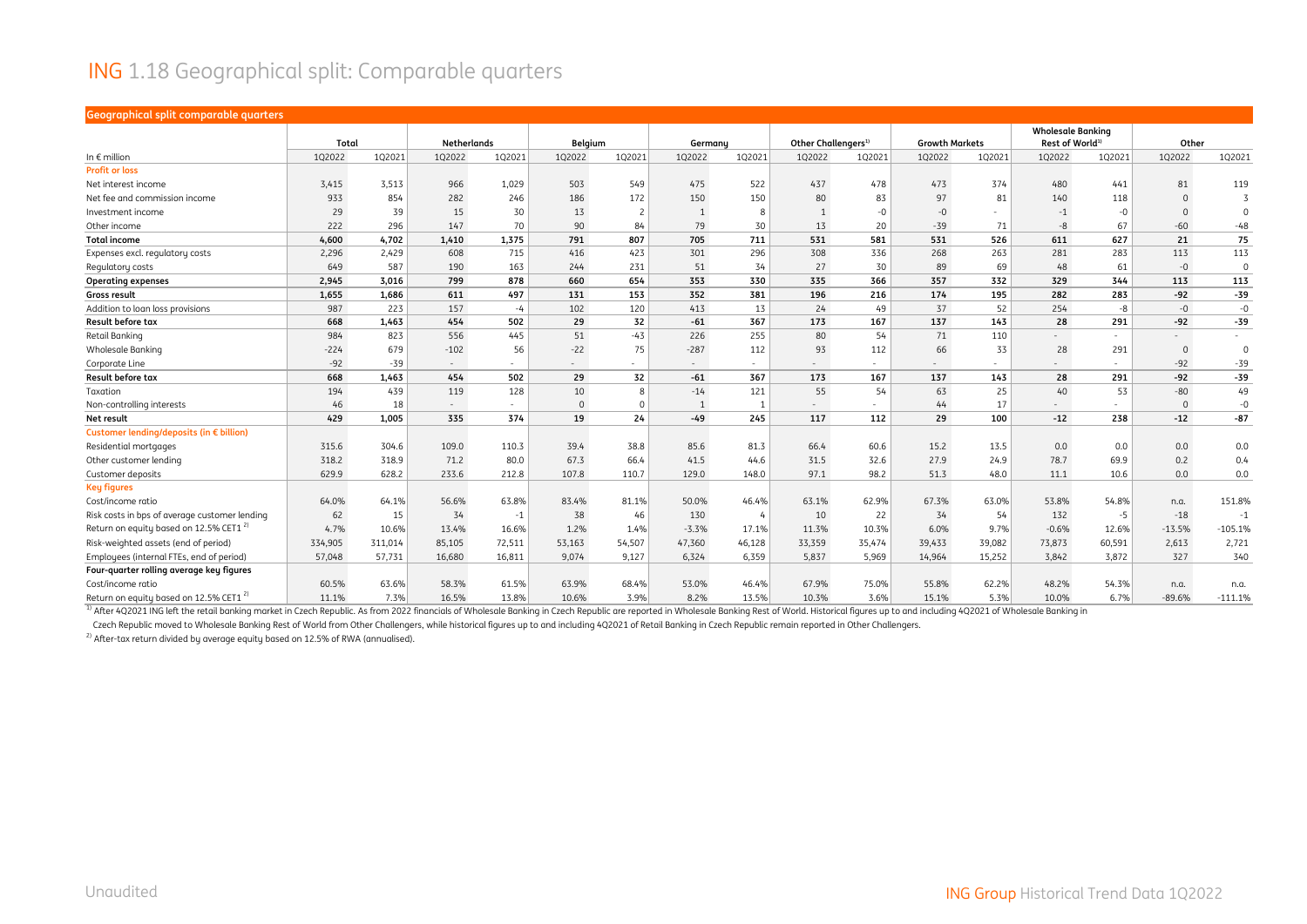#### ING 1.19 Geographical split: Netherlands

| <b>Geographical split Netherlands</b>              |        |        |        |        |        |        |        |        |
|----------------------------------------------------|--------|--------|--------|--------|--------|--------|--------|--------|
| In $\epsilon$ million                              | 4Q2022 | 3Q2022 | 2Q2022 | 102022 | 4Q2021 | 3Q2021 | 2Q2021 | 102021 |
| <b>Profit or loss</b>                              |        |        |        |        |        |        |        |        |
| Net interest income                                |        |        |        | 966    | 1,045  | 1,000  | 994    | 1,029  |
| Net fee and commission income                      |        |        |        | 282    | 289    | 263    | 271    | 246    |
| Investment income                                  |        |        |        | 15     | 4      | 7      | 10     | 30     |
| Other income                                       |        |        |        | 147    | 61     | 95     | 38     | 70     |
| <b>Total income</b>                                |        |        |        | 1,410  | 1,399  | 1,364  | 1,313  | 1,375  |
| Expenses excl. regulatory costs                    |        |        |        | 608    | 667    | 888    | 655    | 715    |
| Regulatory costs                                   |        |        |        | 190    | 103    | 44     | 45     | 163    |
| <b>Operating expenses</b>                          |        |        |        | 799    | 770    | 932    | 699    | 878    |
| Gross result                                       |        |        |        | 611    | 629    | 432    | 614    | 497    |
| Addition to loan loss provisions                   |        |        |        | 157    | 113    | $-34$  | $-47$  | $-4$   |
| <b>Result before tax</b>                           |        |        |        | 454    | 516    | 466    | 660    | 502    |
| Retail Banking                                     |        |        |        | 556    | 470    | 444    | 576    | 445    |
| <b>Wholesale Banking</b>                           |        |        |        | $-102$ | 46     | 22     | 84     | 56     |
| Corporate Line                                     |        |        |        |        |        |        |        |        |
| <b>Result before tax</b>                           |        |        |        | 454    | 516    | 466    | 660    | 502    |
| Customer lending/deposits (in € billion)           |        |        |        |        |        |        |        |        |
| Residential mortgages                              |        |        |        | 109.0  | 110.3  | 110.4  | 110.5  | 110.3  |
| Other customer lending                             |        |        |        | 71.2   | 75.6   | 72.7   | 73.8   | 80.0   |
| Customer deposits                                  |        |        |        | 233.6  | 216.2  | 215.5  | 212.9  | 212.8  |
| <b>Key figures</b>                                 |        |        |        |        |        |        |        |        |
| Cost/income ratio                                  |        |        |        | 56.6%  | 55.0%  | 68.3%  | 53.3%  | 63.8%  |
| Risk costs in bps of average customer lending      |        |        |        | 34     | 24     | $-7$   | $-10$  | $-1$   |
| Return on equity based on 12.5% CET1 <sup>1)</sup> |        |        |        | 13.4%  | 17.1%  | 14.5%  | 21.4%  | 16.6%  |
| Risk-weighted assets (end of period)               |        |        |        | 85,105 | 74,600 | 72,525 | 74,333 | 72,511 |
| Employees (internal FTEs, end of period)           |        |        |        | 16,680 | 16,740 | 16,663 | 16,848 | 16,811 |
| Four-quarter rolling average key figures           |        |        |        |        |        |        |        |        |
| Cost/income ratio                                  |        |        |        | 58.3%  | 60.1%  | 63.7%  | 58.4%  | 61.5%  |
| Return on equity based on 12.5% CET1 <sup>1)</sup> |        |        |        | 16.5%  | 17.4%  | 16.7%  | 18.2%  | 13.8%  |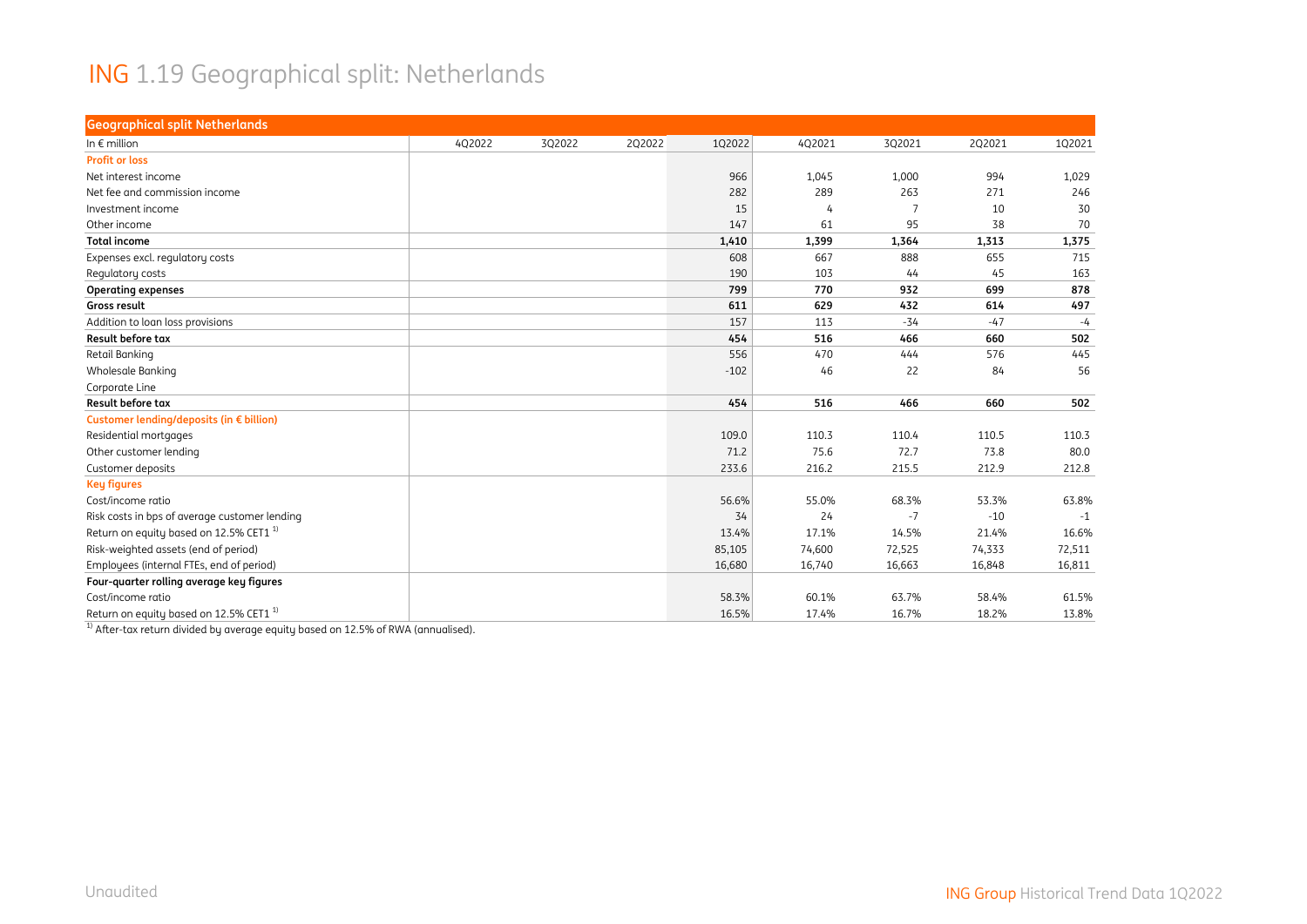#### ING 1.20 Geographical split: Belgium

| Geographical split Belgium <sup>1)</sup>           |        |        |        |        |        |        |                |                |
|----------------------------------------------------|--------|--------|--------|--------|--------|--------|----------------|----------------|
| In $\epsilon$ million                              | 4Q2022 | 3Q2022 | 2Q2022 | 102022 | 4Q2021 | 3Q2021 | 2Q2021         | 102021         |
| <b>Profit or loss</b>                              |        |        |        |        |        |        |                |                |
| Net interest income                                |        |        |        | 503    | 491    | 547    | 522            | 549            |
| Net fee and commission income                      |        |        |        | 186    | 174    | 187    | 184            | 172            |
| Investment income                                  |        |        |        | 13     | $-0$   | -0     | $\mathbf 0$    | $\overline{2}$ |
| Other income                                       |        |        |        | 90     | 85     | 54     | 41             | 84             |
| <b>Total income</b>                                |        |        |        | 791    | 750    | 788    | 747            | 807            |
| Expenses excl. regulatory costs                    |        |        |        | 416    | 443    | 408    | 404            | 423            |
| Regulatory costs                                   |        |        |        | 244    | 42     | -0     | 7              | 231            |
| <b>Operating expenses</b>                          |        |        |        | 660    | 486    | 408    | 411            | 654            |
| Gross result                                       |        |        |        | 131    | 264    | 379    | 336            | 153            |
| Addition to loan loss provisions                   |        |        |        | 102    | 65     | $-21$  | 19             | 120            |
| Result before tax                                  |        |        |        | 29     | 199    | 400    | 317            | 32             |
| Retail Banking                                     |        |        |        | 51     | 136    | 313    | 177            | $-43$          |
| Wholesale Banking                                  |        |        |        | $-22$  | 63     | 87     | 140            | 75             |
| Corporate Line                                     |        |        |        |        |        |        |                |                |
| Result before tax                                  |        |        |        | 29     | 199    | 400    | 317            | 32             |
| Customer lending/deposits (in € billion)           |        |        |        |        |        |        |                |                |
| Residential mortgages                              |        |        |        | 39.4   | 39.6   | 39.5   | 39.2           | 38.8           |
| Other customer lending                             |        |        |        | 67.3   | 66.8   | 66.0   | 65.5           | 66.4           |
| Customer deposits                                  |        |        |        | 107.8  | 109.2  | 108.9  | 110.7          | 110.7          |
| <b>Key figures</b>                                 |        |        |        |        |        |        |                |                |
| Cost/income ratio                                  |        |        |        | 83.4%  | 64.8%  | 51.8%  | 55.0%          | 81.1%          |
| Risk costs in bps of average customer lending      |        |        |        | 38     | 25     | -8     | $\overline{7}$ | 46             |
| Return on equity based on 12.5% CET1 <sup>2)</sup> |        |        |        | 1.2%   | 8.3%   | 18.7%  | 13.8%          | 1.4%           |
| Risk-weighted assets (end of period)               |        |        |        | 53,163 | 51,575 | 54,260 | 53,291         | 54,507         |
| Employees (internal FTEs, end of period)           |        |        |        | 9,074  | 9,144  | 9,277  | 9,234          | 9,127          |
| Four-quarter rolling average key figures           |        |        |        |        |        |        |                |                |
| Cost/income ratio                                  |        |        |        | 63.9%  | 63.4%  | 64.7%  | 66.8%          | 68.4%          |
| Return on equity based on 12.5% CET1 <sup>2)</sup> |        |        |        | 10.6%  | 10.5%  | 9.3%   | 6.4%           | 3.9%           |

<sup>1)</sup> Including ING Luxembourg.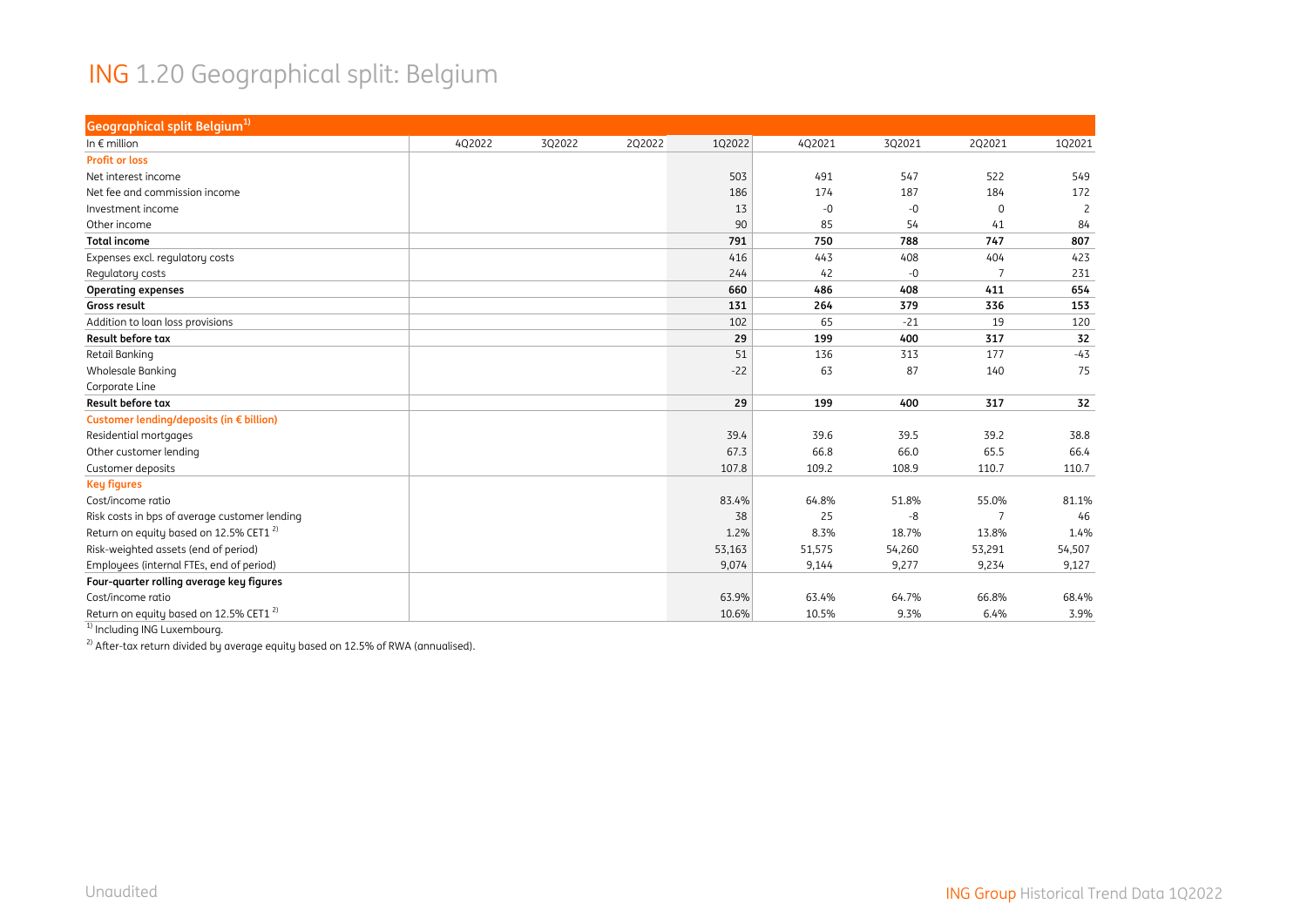#### ING 1.21 Geographical split: Germany

| Geographical split Germany <sup>1)</sup>           |        |        |        |         |        |        |             |        |
|----------------------------------------------------|--------|--------|--------|---------|--------|--------|-------------|--------|
| In $\epsilon$ million                              | 4Q2022 | 3Q2022 | 2Q2022 | 1Q2022  | 4Q2021 | 3Q2021 | 2Q2021      | 102021 |
| <b>Profit or loss</b>                              |        |        |        |         |        |        |             |        |
| Net interest income                                |        |        |        | 475     | 432    | 501    | 488         | 522    |
| Net fee and commission income                      |        |        |        | 150     | 138    | 124    | 112         | 150    |
| Investment income                                  |        |        |        | 1       | 8      | $-31$  | $\mathbf 0$ | 8      |
| Other income                                       |        |        |        | 79      | 40     | 27     | 39          | 30     |
| <b>Total income</b>                                |        |        |        | 705     | 618    | 620    | 640         | 711    |
| Expenses excl. regulatory costs                    |        |        |        | 301     | 308    | 294    | 312         | 296    |
| Regulatory costs                                   |        |        |        | 51      | 33     | 21     | 49          | 34     |
| <b>Operating expenses</b>                          |        |        |        | 353     | 340    | 315    | 361         | 330    |
| Gross result                                       |        |        |        | 352     | 278    | 305    | 279         | 381    |
| Addition to loan loss provisions                   |        |        |        | 413     | 43     | 31     | 30          | 13     |
| <b>Result before tax</b>                           |        |        |        | $-61$   | 235    | 274    | 249         | 367    |
| <b>Retail Banking</b>                              |        |        |        | 226     | 207    | 166    | 158         | 255    |
| Wholesale Banking                                  |        |        |        | $-287$  | 28     | 109    | 91          | 112    |
| Corporate Line                                     |        |        |        |         |        |        |             |        |
| Result before tax                                  |        |        |        | $-61$   | 235    | 274    | 249         | 367    |
| Customer lending/deposits (in € billion)           |        |        |        |         |        |        |             |        |
| Residential mortgages                              |        |        |        | 85.6    | 85.8   | 84.1   | 82.4        | 81.3   |
| Other customer lending                             |        |        |        | 41.5    | 42.0   | 41.8   | 43.1        | 44.6   |
| Customer deposits                                  |        |        |        | 129.0   | 136.0  | 140.9  | 144.8       | 148.0  |
| <b>Key figures</b>                                 |        |        |        |         |        |        |             |        |
| Cost/income ratio                                  |        |        |        | 50.0%   | 55.0%  | 50.8%  | 56.4%       | 46.4%  |
| Risk costs in bps of average customer lending      |        |        |        | 130     | 14     | 10     | 10          |        |
| Return on equity based on 12.5% CET1 <sup>2)</sup> |        |        |        | $-3.3%$ | 10.6%  | 12.7%  | 12.7%       | 17.1%  |
| Risk-weighted assets (end of period)               |        |        |        | 47,360  | 45,241 | 46,037 | 46,531      | 46,128 |
| Employees (internal FTEs, end of period)           |        |        |        | 6,324   | 6,256  | 6,402  | 6,397       | 6,359  |
| Four-quarter rolling average key figures           |        |        |        |         |        |        |             |        |
| Cost/income ratio                                  |        |        |        | 53.0%   | 52.0%  | 49.9%  | 49.1%       | 46.4%  |
| Return on equity based on 12.5% CET1 <sup>2)</sup> |        |        |        | 8.2%    | 13.3%  | 14.7%  | 15.4%       | 13.5%  |

 $^{\rm 1)}$  Including Wholesale Banking in Austria (up to and including 4Q2021 both Retail Banking and Wholesale Banking in Austria were included, after which ING left the retail market).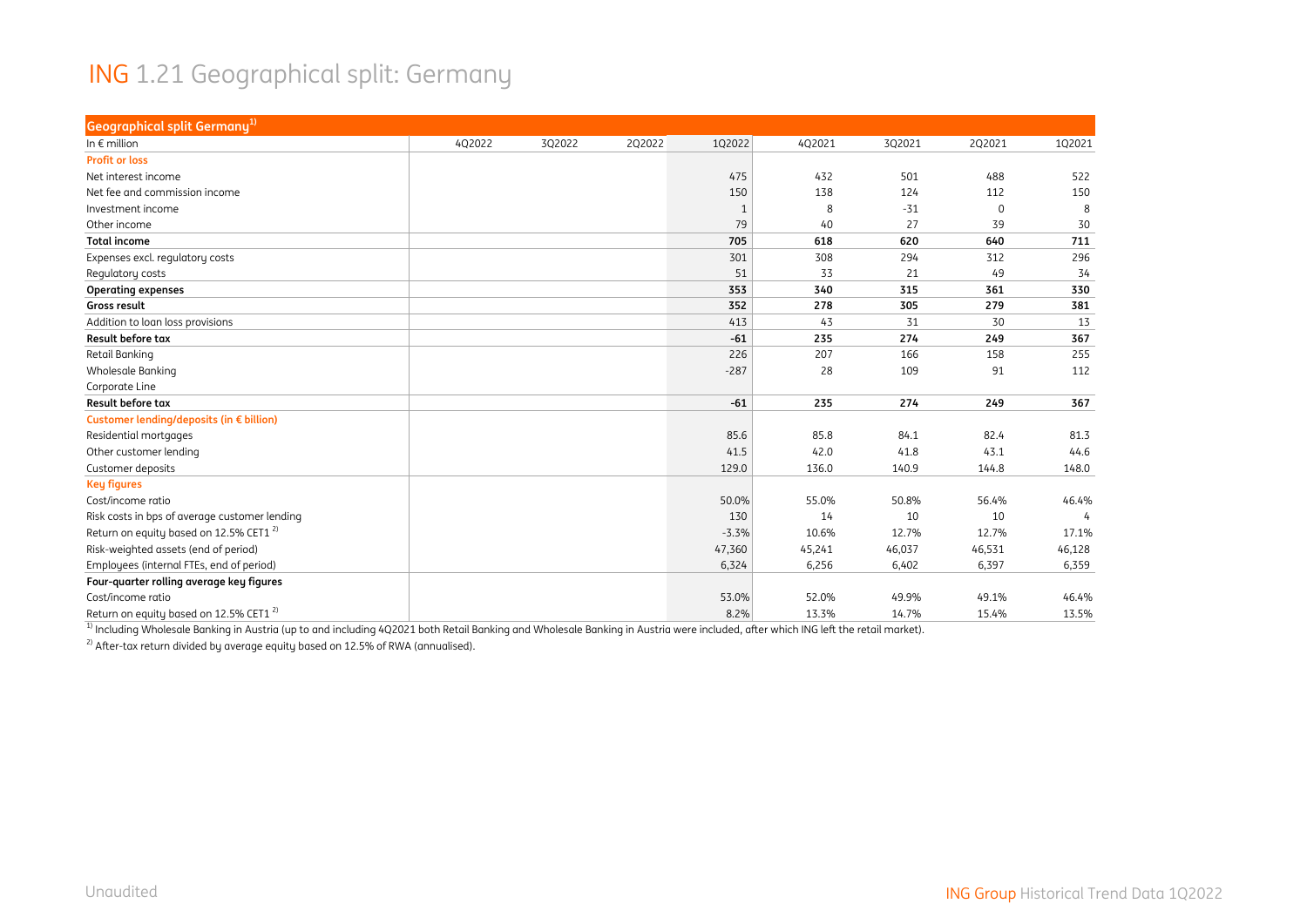#### ING 1.22 Geographical split: Other Challengers

| Geographical split Other Challengers <sup>1)</sup> |        |        |        |              |        |             |        |        |
|----------------------------------------------------|--------|--------|--------|--------------|--------|-------------|--------|--------|
| In $\epsilon$ million                              | 4Q2022 | 3Q2022 | 2Q2022 | 1Q2022       | 4Q2021 | 3Q2021      | 2Q2021 | 1Q2021 |
| <b>Profit or loss</b>                              |        |        |        |              |        |             |        |        |
| Net interest income                                |        |        |        | 437          | 442    | 455         | 458    | 478    |
| Net fee and commission income                      |        |        |        | 80           | 87     | 82          | 76     | 83     |
| Investment income                                  |        |        |        | $\mathbf{1}$ | $-0$   | $\mathbf 0$ | $-1$   | $-0$   |
| Other income                                       |        |        |        | 13           | 11     | 23          | 27     | 20     |
| <b>Total income</b>                                |        |        |        | 531          | 539    | 559         | 560    | 581    |
| Expenses excl. regulatory costs                    |        |        |        | 308          | 459    | 305         | 318    | 336    |
| Regulatory costs                                   |        |        |        | 27           | 24     | 18          | 26     | 30     |
| <b>Operating expenses</b>                          |        |        |        | 335          | 483    | 324         | 344    | 366    |
| Gross result                                       |        |        |        | 196          | 56     | 235         | 216    | 216    |
| Addition to loan loss provisions                   |        |        |        | 24           | 29     | 16          | 6      | 49     |
| <b>Result before tax</b>                           |        |        |        | 173          | 27     | 220         | 210    | 167    |
| Retail Banking                                     |        |        |        | 80           | $-53$  | 100         | 106    | 54     |
| Wholesale Banking                                  |        |        |        | 93           | 80     | 120         | 105    | 112    |
| Corporate Line                                     |        |        |        |              |        |             |        |        |
| <b>Result before tax</b>                           |        |        |        | 173          | 27     | 220         | 210    | 167    |
| Customer lending/deposits (in € billion)           |        |        |        |              |        |             |        |        |
| Residential mortgages                              |        |        |        | 66.4         | 62.9   | 60.8        | 60.5   | 60.6   |
| Other customer lending                             |        |        |        | 31.5         | 31.8   | 31.0        | 31.8   | 32.6   |
| Customer deposits                                  |        |        |        | 97.1         | 96.1   | 94.5        | 94.5   | 98.2   |
| <b>Key figures</b>                                 |        |        |        |              |        |             |        |        |
| Cost/income ratio                                  |        |        |        | 63.1%        | 89.6%  | 57.9%       | 61.4%  | 62.9%  |
| Risk costs in bps of average customer lending      |        |        |        | 10           | 13     | 7           | 3      | 22     |
| Return on equity based on 12.5% CET1 <sup>2)</sup> |        |        |        | 11.3%        | 1.5%   | 14.9%       | 13.6%  | 10.3%  |
| Risk-weighted assets (end of period)               |        |        |        | 33,359       | 34,076 | 34,381      | 34,609 | 35,474 |
| Employees (internal FTEs, end of period)           |        |        |        | 5,837        | 5,707  | 5,864       | 5,909  | 5,969  |
| Four-quarter rolling average key figures           |        |        |        |              |        |             |        |        |
| Cost/income ratio                                  |        |        |        | 67.9%        | 67.7%  | 64.9%       | 73.6%  | 75.0%  |
| Return on equity based on 12.5% CET1 <sup>2)</sup> |        |        |        | 10.3%        | 10.1%  | 10.6%       | 6.5%   | 3.6%   |

<sup>1)</sup> Including Australia, Czech Republic (up to and including 4Q2021, after which ING left the retail market), France, Italy, Spain and Portugal, Other. As from 2022 financials of Czech Republic are reported in Wholesale Banking Rest of World. Historical figures up to and including 4Q2021 of Wholesale Banking in Czech Republic moved to Wholesale Banking Rest of World from Other Challengers, while historical figures up to and including 4Q2021 of Retail Banking in Czech Republic remain reported in Other Challengers.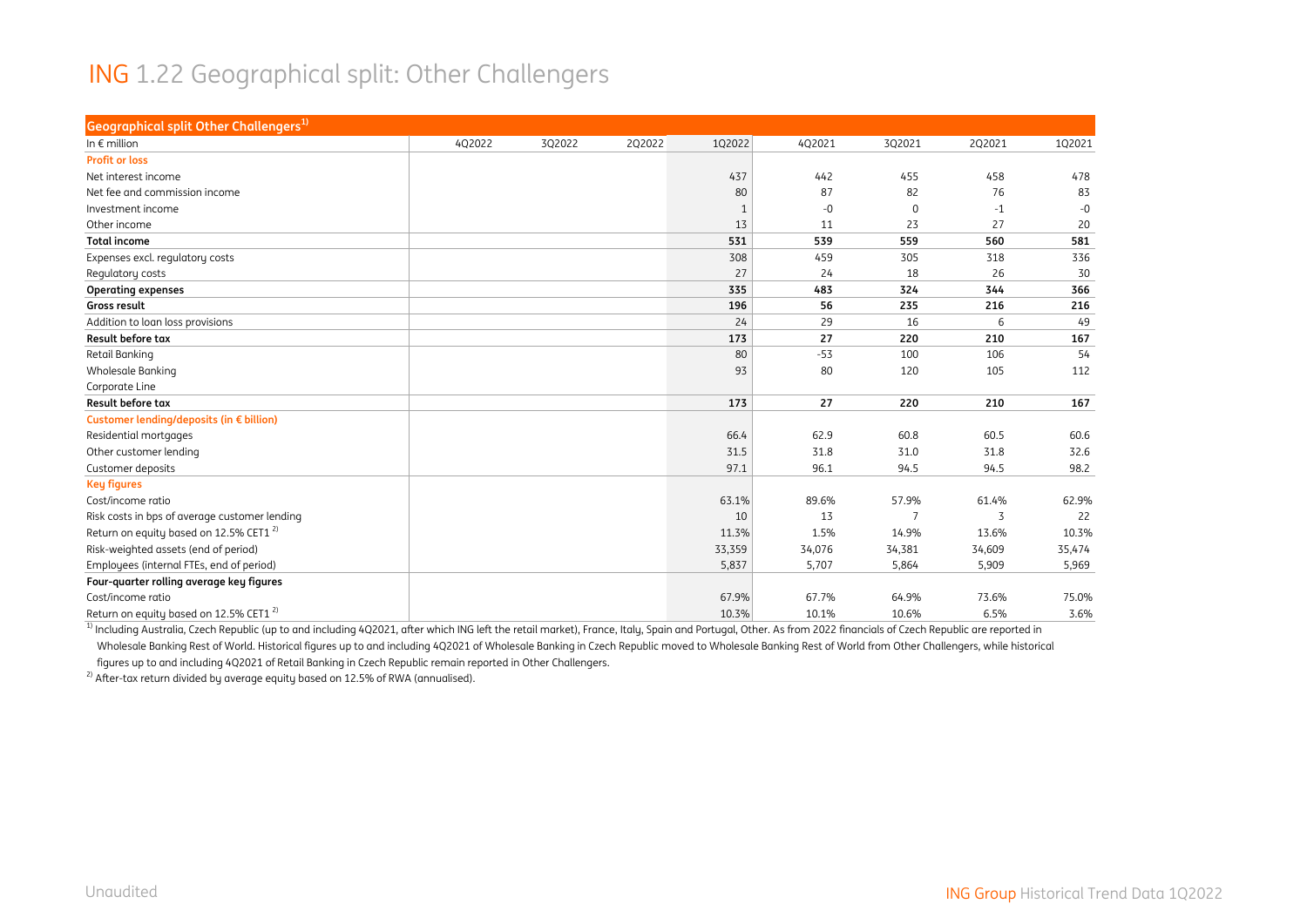#### ING 1.23 Geographical split: Growth Markets

| Geographical split Growth Markets <sup>1)</sup>    |        |        |        |        |        |        |                |        |
|----------------------------------------------------|--------|--------|--------|--------|--------|--------|----------------|--------|
| In $\epsilon$ million                              | 4Q2022 | 3Q2022 | 2Q2022 | 1Q2022 | 4Q2021 | 3Q2021 | 2Q2021         | 102021 |
| <b>Profit or loss</b>                              |        |        |        |        |        |        |                |        |
| Net interest income                                |        |        |        | 473    | 403    | 380    | 375            | 374    |
| Net fee and commission income                      |        |        |        | 97     | 97     | 91     | 82             | 81     |
| Investment income                                  |        |        |        | $-0$   | 6      | 98     | $\overline{2}$ |        |
| Other income                                       |        |        |        | $-39$  | 97     | 92     | 80             | 71     |
| <b>Total income</b>                                |        |        |        | 531    | 602    | 662    | 540            | 526    |
| Expenses excl. regulatory costs                    |        |        |        | 268    | 282    | 263    | 260            | 263    |
| Regulatory costs                                   |        |        |        | 89     | 53     | 42     | 44             | 69     |
| <b>Operating expenses</b>                          |        |        |        | 357    | 335    | 305    | 305            | 332    |
| Gross result                                       |        |        |        | 174    | 267    | 356    | 235            | 195    |
| Addition to loan loss provisions                   |        |        |        | 37     | 20     | 44     | $-7$           | 52     |
| <b>Result before tax</b>                           |        |        |        | 137    | 247    | 312    | 242            | 143    |
| Retail Banking                                     |        |        |        | 71     | 186    | 263    | 183            | 110    |
| Wholesale Banking                                  |        |        |        | 66     | 61     | 49     | 58             | 33     |
| Corporate Line                                     |        |        |        |        |        |        |                |        |
| <b>Result before tax</b>                           |        |        |        | 137    | 247    | 312    | 242            | 143    |
| Customer lending/deposits (in € billion)           |        |        |        |        |        |        |                |        |
| Residential mortgages                              |        |        |        | 15.2   | 15.2   | 14.8   | 14.5           | 13.5   |
| Other customer lending                             |        |        |        | 27.9   | 26.9   | 26.3   | 25.4           | 24.9   |
| Customer deposits                                  |        |        |        | 51.3   | 50.8   | 49.8   | 49.3           | 48.0   |
| <b>Key figures</b>                                 |        |        |        |        |        |        |                |        |
| Cost/income ratio                                  |        |        |        | 67.3%  | 55.6%  | 46.1%  | 56.4%          | 63.0%  |
| Risk costs in bps of average customer lending      |        |        |        | 34     | 19     | 44     | $-7$           | 54     |
| Return on equity based on 12.5% CET1 <sup>2)</sup> |        |        |        | 6.0%   | 16.1%  | 23.2%  | 15.4%          | 9.7%   |
| Risk-weighted assets (end of period)               |        |        |        | 39,433 | 38,932 | 37,456 | 37,372         | 39,082 |
| Employees (internal FTEs, end of period)           |        |        |        | 14,964 | 15,101 | 15,250 | 15,274         | 15,252 |
| Four-quarter rolling average key figures           |        |        |        |        |        |        |                |        |
| Cost/income ratio                                  |        |        |        | 55.8%  | 54.8%  | 55.8%  | 62.8%          | 62.2%  |
| Return on equity based on 12.5% CET1 <sup>2)</sup> |        |        |        | 15.1%  | 16.0%  | 12.8%  | 7.1%           | 5.3%   |

<sup>1)</sup> Including Poland, Romania, Turkey, Philippines, Asian stakes.

 $^{2)}$  After-tax return divided by average equity based on 12.5% of RWA (annualised).

| Geographical split Growth Markets - Asian stakes |        |        |        |        |        |        |         |        |
|--------------------------------------------------|--------|--------|--------|--------|--------|--------|---------|--------|
| In $\epsilon$ million                            | 402022 | 3Q2022 | 2Q2022 | 102022 | 4Q2021 | 3Q2021 | 2Q2021  | 102021 |
| Result before tax                                |        |        |        | $-134$ |        | ᆂᆂᆂ    | <b></b> |        |
| Risk-weighted assets (end of period)             |        |        |        | 7,228  | 7.270  | 6.883  | .287    | 7,360  |

| Market value <sup>3)</sup> - Asian stakes |             |
|-------------------------------------------|-------------|
| In $\epsilon$ million                     | 31 Mar 2022 |
| TMB (23.0%)                               | 795         |
| Bank of Beijing (13.0%)                   | 1.793       |
| <b>Total valuation</b>                    | 2.588       |
| $71$ and $71$                             |             |

<sup>3)</sup> Value of ING's stake, Bloomberg end of quarter data and FX rates.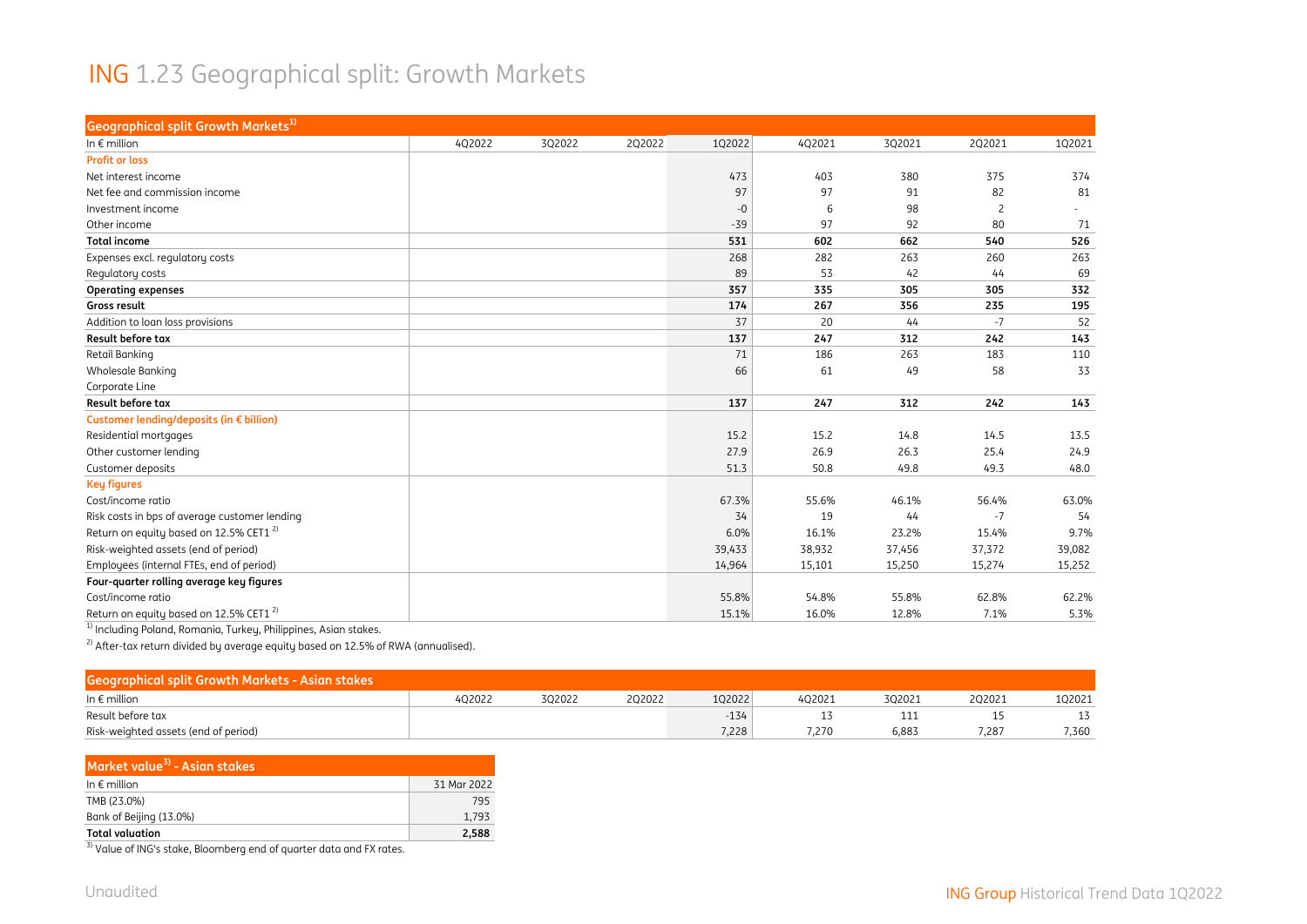#### ING 1.24 Geographical split: Wholesale Banking Rest of World

| <b>Geographical split Wholesale Banking Rest of World</b> |        |        |        |         |        |                |              |        |
|-----------------------------------------------------------|--------|--------|--------|---------|--------|----------------|--------------|--------|
| In $\epsilon$ million                                     | 402022 | 3Q2022 | 2Q2022 | 1Q2022  | 4Q2021 | 3Q2021         | 2Q2021       | 102021 |
| <b>Profit or loss</b>                                     |        |        |        |         |        |                |              |        |
| Net interest income                                       |        |        |        | 480     | 503    | 471            | 446          | 441    |
| Net fee and commission income                             |        |        |        | 140     | 141    | 135            | 129          | 118    |
| Investment income                                         |        |        |        | $-1$    | $-1$   | $\mathbf 0$    | $-1$         | $-0$   |
| Other income                                              |        |        |        | -8      | 63     | 17             | 33           | 67     |
| <b>Total income</b>                                       |        |        |        | 611     | 706    | 622            | 608          | 627    |
| Expenses excl. regulatory costs                           |        |        |        | 281     | 288    | 274            | 299          | 283    |
| Regulatory costs                                          |        |        |        | 48      | 43     | $-4$           | $\mathbf{1}$ | 61     |
| <b>Operating expenses</b>                                 |        |        |        | 329     | 331    | 269            | 300          | 344    |
| Gross result                                              |        |        |        | 282     | 375    | 353            | 308          | 283    |
| Addition to loan loss provisions                          |        |        |        | 254     | 75     | 3              | $-93$        | $-8$   |
| <b>Result before tax</b>                                  |        |        |        | 28      | 300    | 350            | 401          | 291    |
| Retail Banking                                            |        |        |        |         |        |                |              |        |
| <b>Wholesale Banking</b>                                  |        |        |        | 28      | 300    | 350            | 401          | 291    |
| Corporate Line                                            |        |        |        |         |        |                |              |        |
| <b>Result before tax</b>                                  |        |        |        | 28      | 300    | 350            | 401          | 291    |
| Customer lending/deposits (in € billion)                  |        |        |        |         |        |                |              |        |
| Residential mortgages                                     |        |        |        | 0.0     | 0.0    | 0.0            | 0.0          | 0.0    |
| Other customer lending                                    |        |        |        | 78.7    | 75.7   | 71.4           | 69.2         | 69.9   |
| Customer deposits                                         |        |        |        | 11.1    | 9.1    | 10.5           | 8.3          | 10.6   |
| <b>Key figures</b>                                        |        |        |        |         |        |                |              |        |
| Cost/income ratio                                         |        |        |        | 53.8%   | 46.8%  | 43.3%          | 49.4%        | 54.8%  |
| Risk costs in bps of average customer lending             |        |        |        | 132     | 41     | $\overline{c}$ | $-54$        | $-5$   |
| Return on equity based on 12.5% CET1 <sup>1)</sup>        |        |        |        | $-0.6%$ | 10.7%  | 14.8%          | 16.6%        | 12.6%  |
| Risk-weighted assets (end of period)                      |        |        |        | 73,873  | 65,480 | 62,774         | 59,529       | 60,591 |
| Employees (internal FTEs, end of period)                  |        |        |        | 3,842   | 3,840  | 3,857          | 3,826        | 3,872  |
| Four-quarter rolling average key figures                  |        |        |        |         |        |                |              |        |
| Cost/income ratio                                         |        |        |        | 48.2%   | 48.5%  | 53.0%          | 55.2%        | 54.3%  |
| Return on equity based on 12.5% CET1 <sup>1)</sup>        |        |        |        | 10.0%   | 13.6%  | 13.7%          | 11.7%        | 6.7%   |

<sup>1)</sup> As from 2022 financials of Czech Republic are reported in Wholesale Banking Rest of World. Historical figures up to and including 4Q2021 of Wholesale Banking in Czech Republic moved to Wholesale Banking Rest of World from Other Challengers, while historical figures of Retail Banking in Czech Republic remain reported in Other Challengers.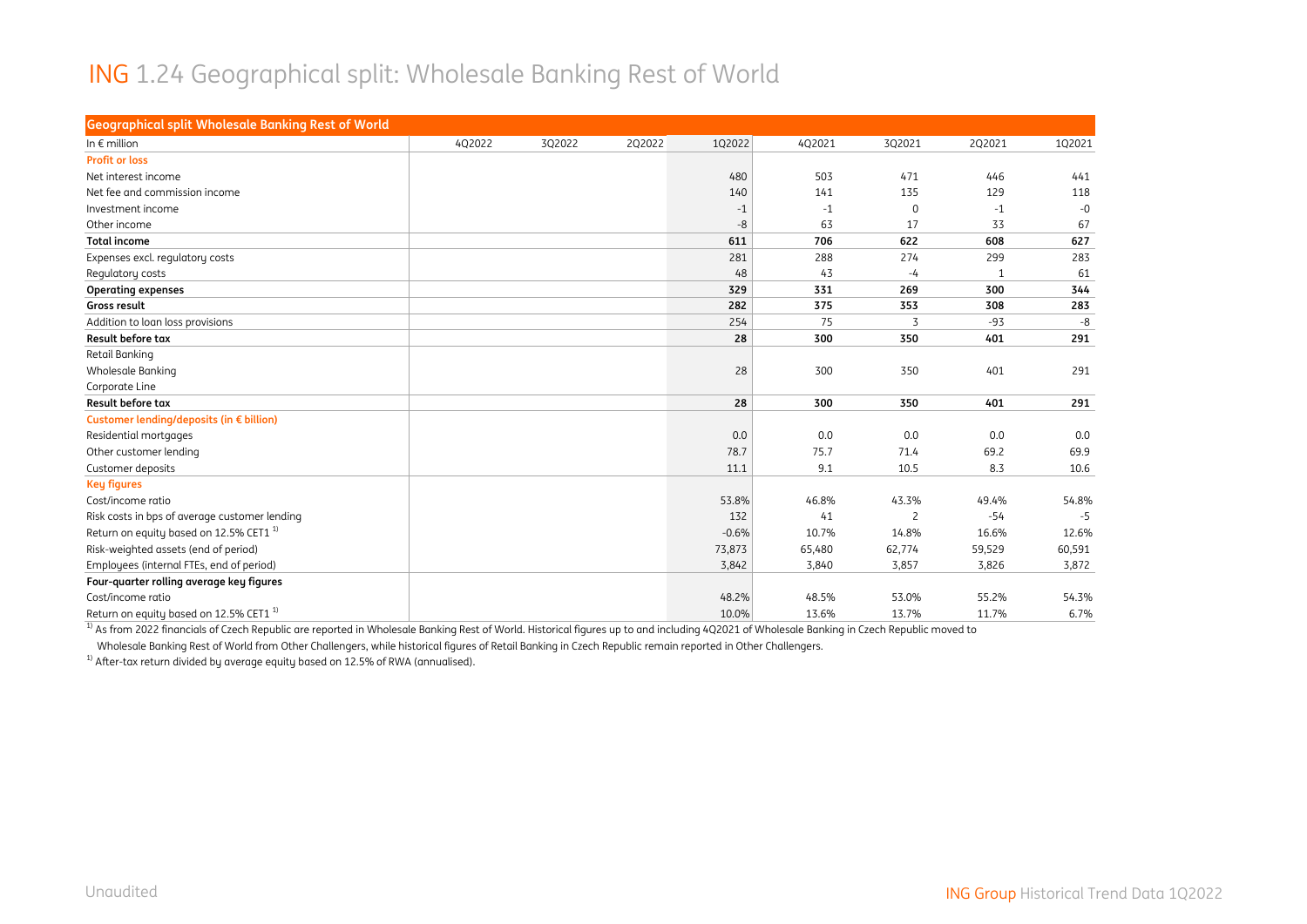#### ING 1.25 Geographical split: Other

| <b>Geographical split Other1)</b>                  |        |        |        |             |             |             |             |              |
|----------------------------------------------------|--------|--------|--------|-------------|-------------|-------------|-------------|--------------|
| In $\epsilon$ million                              | 4Q2022 | 3Q2022 | 2Q2022 | 1Q2022      | 4Q2021      | 3Q2021      | 2Q2021      | 102021       |
| <b>Profit or loss</b>                              |        |        |        |             |             |             |             |              |
| Net interest income                                |        |        |        | 81          | 59          | 34          | 56          | 119          |
| Net fee and commission income                      |        |        |        | $\mathbf 0$ | $-2$        | 1           |             | 3            |
| Investment income                                  |        |        |        | $\mathbf 0$ | $\Omega$    | $\Omega$    | $\Omega$    | $\Omega$     |
| Other income                                       |        |        |        | $-60$       | $-47$       | -4          | 52          | $-48$        |
| <b>Total income</b>                                |        |        |        | 21          | 10          | 32          | 109         | 75           |
| Expenses excl. regulatory costs                    |        |        |        | 113         | 115         | 131         | 123         | 113          |
| Regulatory costs                                   |        |        |        | $-0$        | 87          | $\mathbf 0$ | $\Omega$    | $\Omega$     |
| <b>Operating expenses</b>                          |        |        |        | 113         | 202         | 131         | 123         | 113          |
| Gross result                                       |        |        |        | $-92$       | $-192$      | -99         | $-14$       | $-39$        |
| Addition to loan loss provisions                   |        |        |        | $-0$        | $\mathbf 0$ | $\mathbf 0$ | $-0$        | $-0$         |
| Result before tax                                  |        |        |        | $-92$       | $-192$      | -99         | $-14$       | $-39$        |
| Retail Banking                                     |        |        |        |             |             |             |             |              |
| Wholesale Banking                                  |        |        |        | $\mathbf 0$ | $-0$        | -0          | $\mathbf 0$ | $\mathbf{0}$ |
| Corporate Line                                     |        |        |        | $-92$       | $-192$      | $-99$       | $-14$       | $-39$        |
| <b>Result before tax</b>                           |        |        |        | $-92$       | $-192$      | -99         | $-14$       | $-39$        |
| Customer lending/deposits (in € billion)           |        |        |        |             |             |             |             |              |
| Residential mortgages                              |        |        |        | 0.0         | 0.0         | 0.0         | 0.0         | 0.0          |
| Other customer lending                             |        |        |        | 0.2         | 0.2         | 0.4         | 0.4         | 0.4          |
| Customer deposits                                  |        |        |        | 0.0         | 0.0         | 0.0         | 0.0         | 0.0          |
| <b>Key figures</b>                                 |        |        |        |             |             |             |             |              |
| Cost/income ratio                                  |        |        |        | n.a.        | n.a.        | n.a.        | n.a.        | n.a.         |
| Risk costs in bps of average customer lending      |        |        |        | $-18$       | 1           | 3           | $-1$        | $-1$         |
| Return on equity based on 12.5% CET1 <sup>2)</sup> |        |        |        | $-13.5%$    | $-127.5%$   | $-151.6%$   | $-59.1%$    | $-105.1%$    |
| Risk-weighted assets (end of period)               |        |        |        | 2,613       | 3,161       | 3,096       | 2,985       | 2,721        |
| Employees (internal FTEs, end of period)           |        |        |        | 327         | 300         | 366         | 408         | 340          |
| Four-quarter rolling average key figures           |        |        |        |             |             |             |             |              |
| Cost/income ratio                                  |        |        |        | n.a.        | n.a.        | n.a.        | n.a.        | n.a.         |
| Return on equity based on 12.5% CET1 <sup>2)</sup> |        |        |        | $-89.6%$    | $-112.0%$   | $-126.6%$   | $-124.5%$   | $-111.1%$    |

 $^{1)}$  Region Other consists mainly of Corporate Line.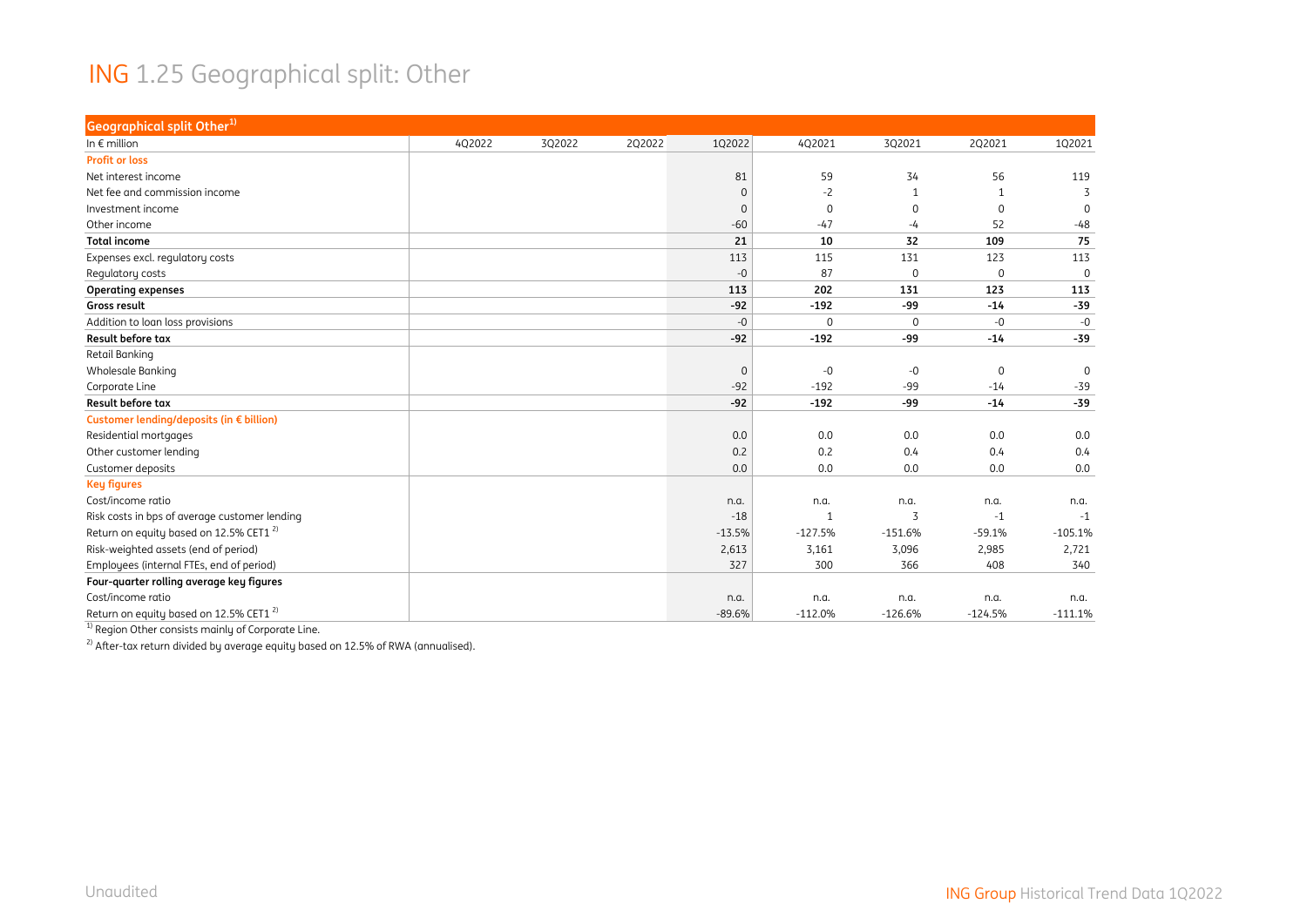#### ING 2.1 Consolidated Balance Sheet: Total assets - Comparable quarters

| <b>ING Group: Total assets</b>                        |                  |             |                 |             |                      |              |
|-------------------------------------------------------|------------------|-------------|-----------------|-------------|----------------------|--------------|
|                                                       | <b>ING Group</b> |             | <b>ING Bank</b> |             | Holding/Eliminations |              |
| In $\epsilon$ million                                 | 31 Mar 2022      | 31 Dec 2021 | 31 Mar 2022     | 31 Dec 2021 | 31 Mar 2022          | 31 Dec 2021  |
| Cash and balances with central banks                  | 131,374          | 106,520     | 131,374         | 106,520     |                      |              |
| Loans and advances to banks                           | 26,180           | 23,592      | 26,179          | 23,591      | $\mathbf{1}$         | $\mathbf{1}$ |
| Financial assets at fair value through profit or loss |                  |             |                 |             |                      |              |
| - trading assets                                      | 55,609           | 51,381      | 55,617          | 51,389      | -8                   | -8           |
| - non-trading derivatives                             | 1,868            | 1,536       | 1,868           | 1,536       |                      |              |
| - designated as at fair value through profit or loss  | 6,409            | 6,355       | 6,409           | 6,355       |                      |              |
| - mandatorily at fair value through profit or loss    | 64,512           | 42,684      | 64,512          | 42,684      |                      |              |
| <b>Financial assets at fair value OCI</b>             |                  |             |                 |             |                      |              |
| - equity securities FV OCI                            | 2,539            | 2,457       | 2,539           | 2,457       |                      |              |
| - debt securities FV OCI                              | 26,468           | 27,340      | 26,468          | 27,340      |                      |              |
| - loans and advances FV OCI                           | 819              | 838         | 819             | 838         |                      |              |
| Securities at amortised cost                          | 48,214           | 48,319      | 48,214          | 48,319      |                      |              |
| <b>Loans and advances to customers</b>                |                  |             |                 |             |                      |              |
| - customer lending                                    | 633,850          | 632,782     | 633,895         | 632,824     | $-45$                | $-42$        |
| - provision for loan losses                           | $-5,778$         | $-5,274$    | $-5,778$        | $-5,274$    |                      |              |
| Investments in associates and joint ventures          | 1,490            | 1,587       | 1,490           | 1,587       |                      |              |
| Property and equipment                                | 2,540            | 2,515       | 2,540           | 2,515       |                      |              |
| Intangible assets                                     | 1,136            | 1,156       | 1,136           | 1,156       |                      |              |
| Current tax assets                                    | 842              | 549         | 841             | 533         | $\mathbf{1}$         | 16           |
| Deferred tax assets                                   | 1,497            | 957         | 1,497           | 957         |                      |              |
| Other assets                                          | 8,354            | 5,996       | 8,338           | 5,991       | 16                   | 6            |
| Assets held for sale                                  |                  |             |                 |             |                      |              |
| <b>Total assets</b>                                   | 1,007,922        | 951,290     | 1,007,956       | 951,317     | $-34$                | $-28$        |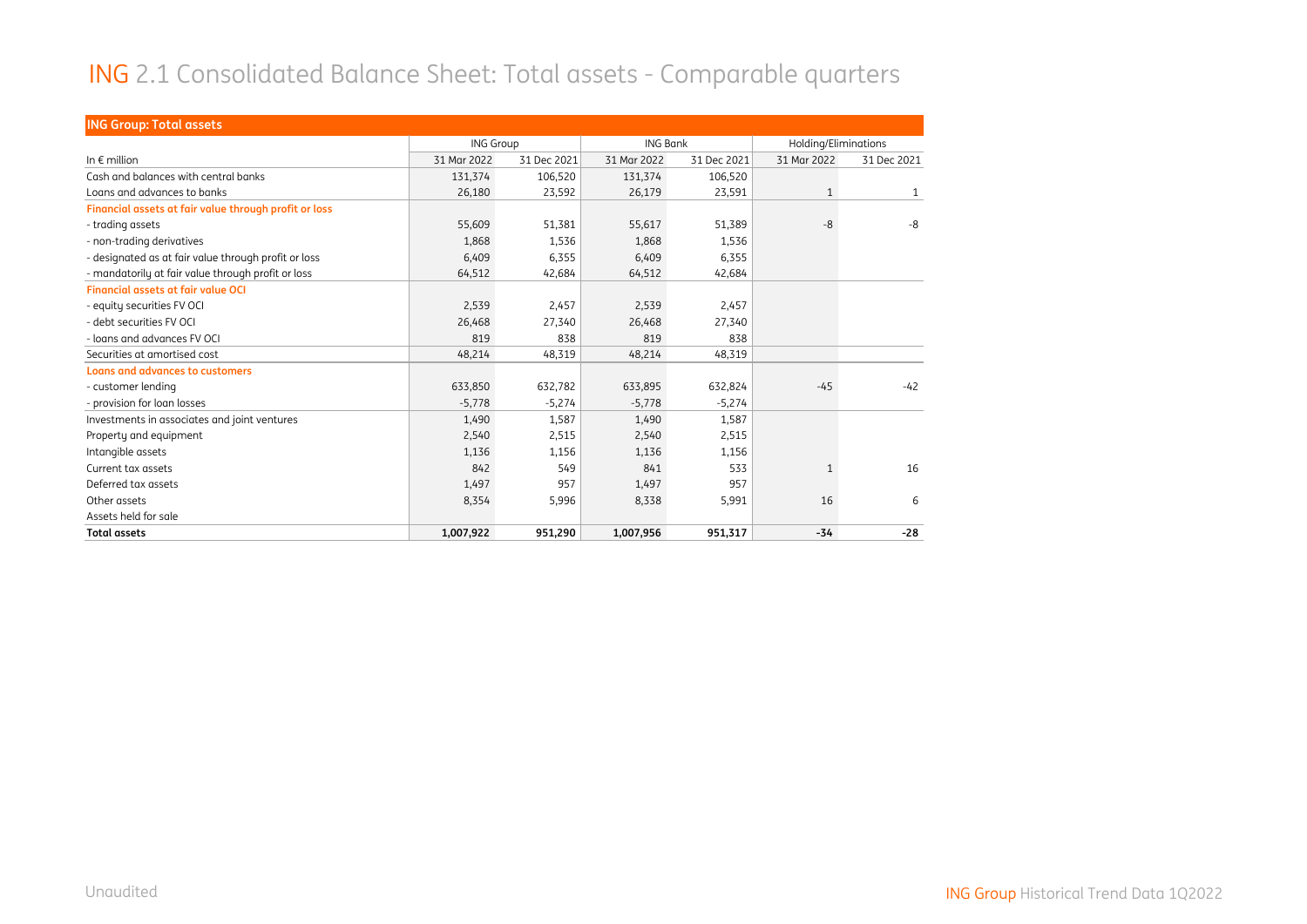#### ING 2.2 Consolidated Balance Sheet: Total assets - Quarterly overview

| <b>ING Group: Total assets</b>                        |        |        |        |           |          |          |          |          |
|-------------------------------------------------------|--------|--------|--------|-----------|----------|----------|----------|----------|
|                                                       | 31 Dec | 30 Sep | 30 Jun | 31 Mar    | 31 Dec   | 30 Sep   | 30 Jun   | 31 Mar   |
| In $\epsilon$ million                                 | 2022   | 2022   | 2022   | 2022      | 2021     | 2021     | 2021     | 2021     |
| Cash and balances with central banks                  |        |        |        | 131,374   | 106,520  | 127,781  | 121,331  | 112,703  |
| Loans and advances to banks                           |        |        |        | 26,180    | 23,592   | 25,828   | 26,198   | 31,033   |
| Financial assets at fair value through profit or loss |        |        |        |           |          |          |          |          |
| - trading assets                                      |        |        |        | 55,609    | 51,381   | 56,007   | 50,652   | 50,453   |
| - non-trading derivatives                             |        |        |        | 1,868     | 1,536    | 1,859    | 2,112    | 2,442    |
| - designated as at fair value through profit or loss  |        |        |        | 6,409     | 6,355    | 5,843    | 5,421    | 5,030    |
| - mandatorily at fair value through profit or loss    |        |        |        | 64,512    | 42,684   | 62,447   | 63,217   | 62,677   |
| <b>Financial assets at fair value OCI</b>             |        |        |        |           |          |          |          |          |
| - equity securities FV OCI                            |        |        |        | 2,539     | 2,457    | 2,321    | 2,434    | 1,924    |
| - debt securities FV OCI                              |        |        |        | 26,468    | 27,340   | 27,526   | 29,693   | 30,851   |
| - loans and advances FV OCI                           |        |        |        | 819       | 838      | 837      | 889      | 963      |
| Securities at amortised cost                          |        |        |        | 48,214    | 48,319   | 48,462   | 49,467   | 49,893   |
| <b>Loans and advances to customers</b>                |        |        |        |           |          |          |          |          |
| - customer lending                                    |        |        |        | 633,850   | 632,782  | 619,179  | 616,284  | 623,488  |
| - provision for loan losses                           |        |        |        | $-5.778$  | $-5,274$ | $-5,201$ | $-5,347$ | $-5,785$ |
| Investments in associates and joint ventures          |        |        |        | 1,490     | 1,587    | 1,470    | 1,461    | 1,502    |
| Property and equipment                                |        |        |        | 2,540     | 2,515    | 2,555    | 2,631    | 2,724    |
| Intangible assets                                     |        |        |        | 1,136     | 1,156    | 1,246    | 1,315    | 1,362    |
| Current tax assets                                    |        |        |        | 842       | 549      | 575      | 679      | 766      |
| Deferred tax assets                                   |        |        |        | 1,497     | 957      | 789      | 787      | 838      |
| Other assets                                          |        |        |        | 8,354     | 5,996    | 7,855    | 7,743    | 7,487    |
| Assets held for sale                                  |        |        |        |           |          | 1,370    | 1,278    | 518      |
| <b>Total assets</b>                                   |        |        |        | 1,007,922 | 951,290  | 988,751  | 978,246  | 980,870  |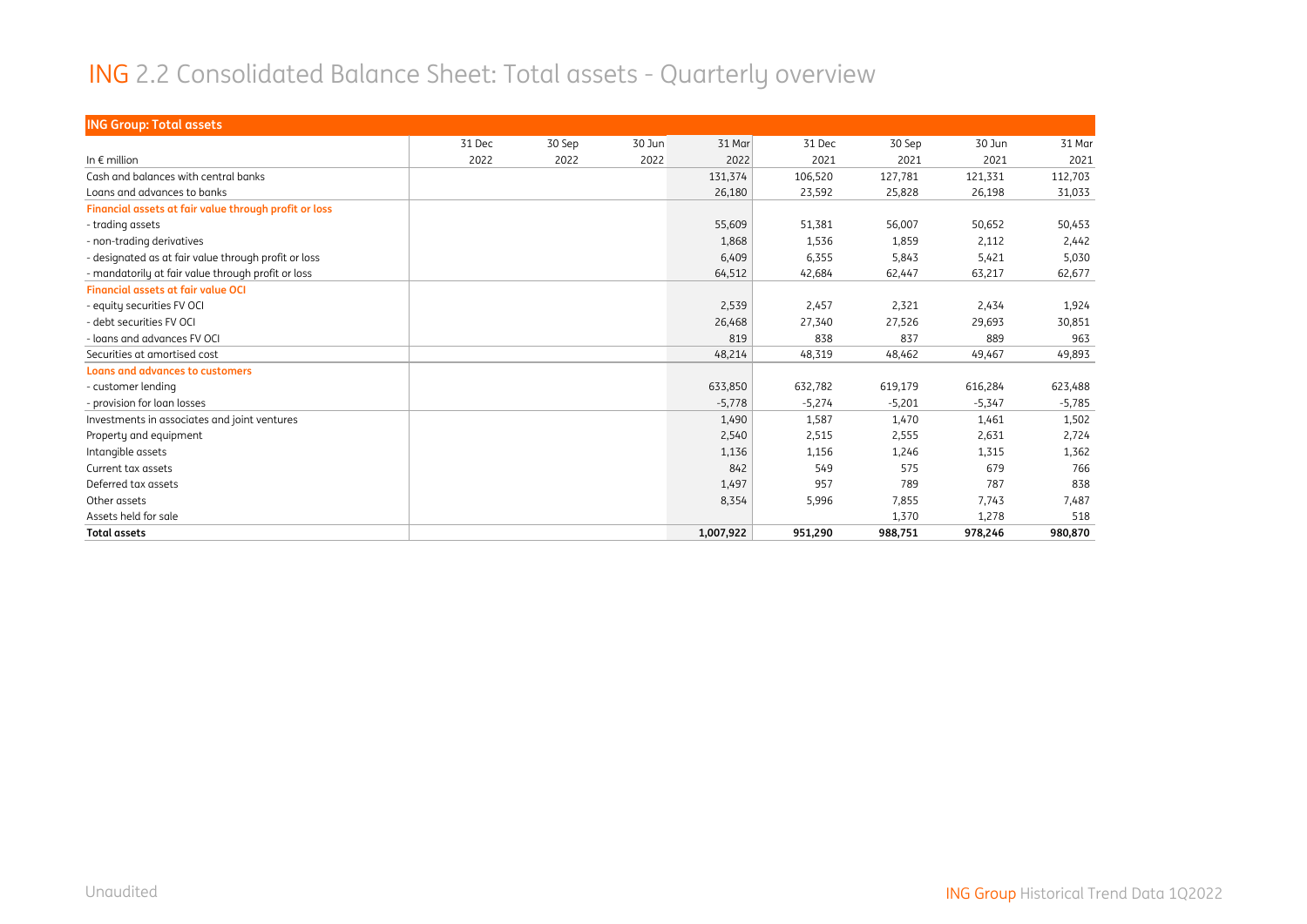#### ING 2.3 Consolidated Balance Sheet: Total liabilities and equity - Comparable quarters

| <b>ING Group: Total liabilities and equity</b>             |                  |             |                 |             |                      |             |  |  |  |  |
|------------------------------------------------------------|------------------|-------------|-----------------|-------------|----------------------|-------------|--|--|--|--|
|                                                            | <b>ING Group</b> |             | <b>ING Bank</b> |             | Holding/Eliminations |             |  |  |  |  |
| In $\epsilon$ million                                      | 31 Mar 2022      | 31 Dec 2021 | 31 Mar 2022     | 31 Dec 2021 | 31 Mar 2022          | 31 Dec 2021 |  |  |  |  |
| Deposits from banks                                        | 88,742           | 85,092      | 88,742          | 85,092      |                      |             |  |  |  |  |
| Customer deposits                                          | 629,870          | 617,296     | 672,947         | 657,831     | $-43,077$            | $-40,535$   |  |  |  |  |
| Financial liabilities at fair value through profit or loss |                  |             |                 |             |                      |             |  |  |  |  |
| - trading liabilities                                      | 34,627           | 27,113      | 34,627          | 27,113      |                      |             |  |  |  |  |
| - non-trading derivatives                                  | 2,661            | 2,120       | 2,661           | 2,120       |                      |             |  |  |  |  |
| - designated as at fair value through profit or loss       | 62,079           | 41,808      | 62,079          | 41,808      | $-0$                 | $-0$        |  |  |  |  |
| Current tax liability                                      | 330              | 271         | 330             | 271         | 0                    | $\Omega$    |  |  |  |  |
| Deferred tax liabilities                                   | 694              | 603         | 694             | 603         |                      |             |  |  |  |  |
| Provisions                                                 | 965              | 995         | 942             | 973         | 23                   | 21          |  |  |  |  |
| Other liabilities                                          | 18,379           | 12,839      | 18,369          | 12,695      | 10                   | 145         |  |  |  |  |
| Liabilities held for sale                                  |                  |             |                 |             |                      |             |  |  |  |  |
| Debt securities in issue                                   | 99,111           | 91,784      | 63,037          | 57,443      | 36,074               | 34,341      |  |  |  |  |
| Subordinated loans                                         | 16,388           | 16,715      | 16,392          | 16,719      | -4                   | -4          |  |  |  |  |
| <b>Total liabilities</b>                                   | 953,846          | 896,635     | 960,819         | 902,668     | $-6,973$             | $-6,032$    |  |  |  |  |
| Shareholders' equity                                       | 53,475           | 53,919      | 46,536          | 47,914      | 6,939                | 6,005       |  |  |  |  |
| Non-controlling interests                                  | 601              | 736         | 601             | 736         |                      |             |  |  |  |  |
| Total equity                                               | 54,076           | 54,654      | 47,137          | 48,650      | 6,939                | 6,005       |  |  |  |  |
| <b>Total liabilities and equity</b>                        | 1,007,922        | 951,290     | 1,007,956       | 951,317     | -34                  | $-28$       |  |  |  |  |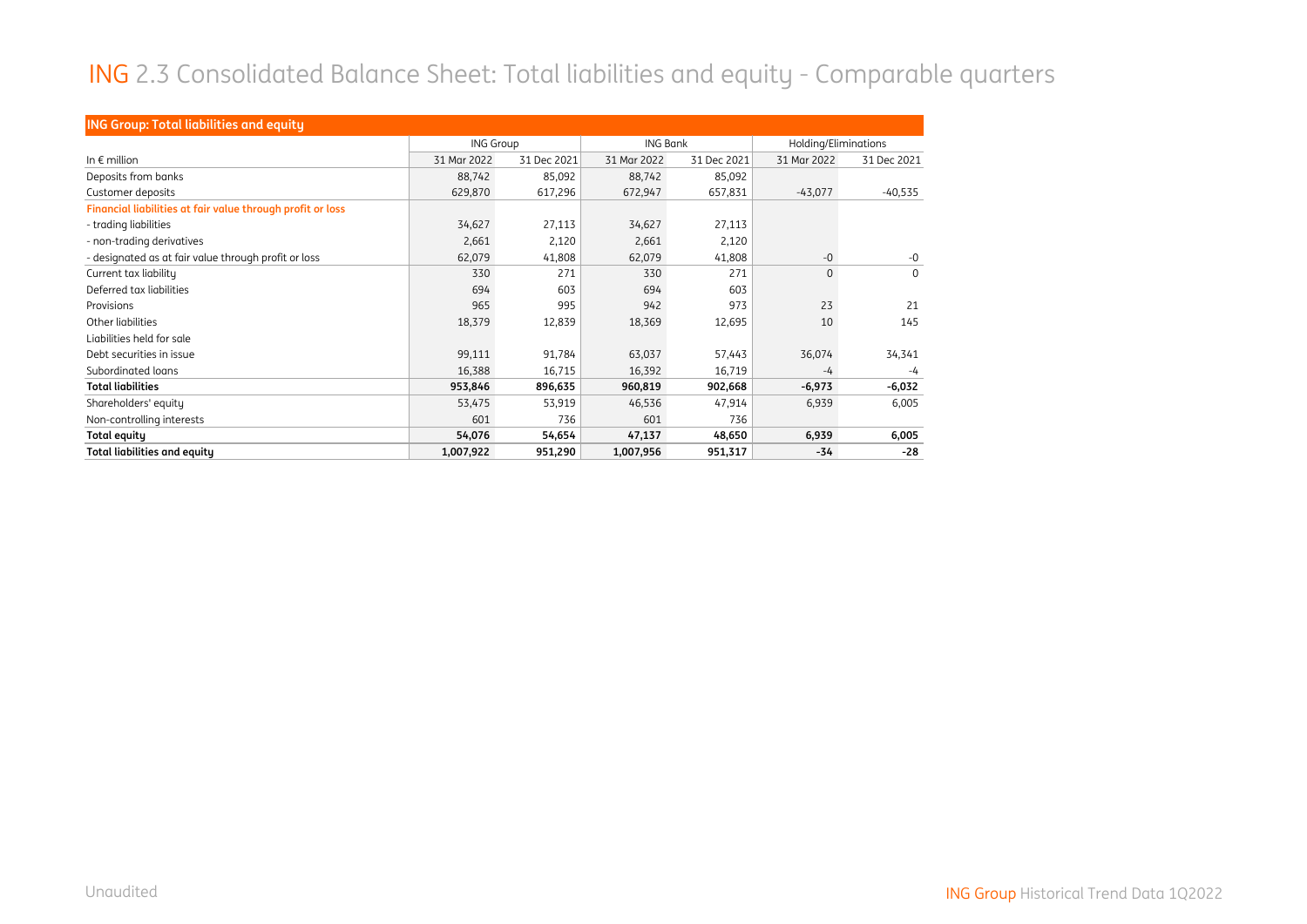#### ING 2.4 Consolidated Balance Sheet: Total liabilities and equity - Quarterly overview

| <b>ING Group: Total liabilities and equity</b>             |        |        |        |           |         |         |         |         |
|------------------------------------------------------------|--------|--------|--------|-----------|---------|---------|---------|---------|
|                                                            | 31 Dec | 30 Sep | 30 Jun | 31 Mar    | 31 Dec  | 30 Sep  | 30 Jun  | 31 Mar  |
| In $\epsilon$ million                                      | 2022   | 2022   | 2022   | 2022      | 2021    | 2021    | 2021    | 2021    |
| Deposits from banks                                        |        |        |        | 88,742    | 85,092  | 91,166  | 89,134  | 85,095  |
| Customer deposits                                          |        |        |        | 629,870   | 617,296 | 620,116 | 620,593 | 628,233 |
| Financial liabilities at fair value through profit or loss |        |        |        |           |         |         |         |         |
| - trading liabilities                                      |        |        |        | 34,627    | 27,113  | 25,051  | 26,845  | 29,700  |
| - non-trading derivatives                                  |        |        |        | 2,661     | 2,120   | 2,080   | 1,925   | 2,853   |
| - designated as at fair value through profit or loss       |        |        |        | 62,079    | 41,808  | 65,859  | 58,370  | 59,437  |
| Current tax liability                                      |        |        |        | 330       | 271     | 316     | 290     | 351     |
| Deferred tax liabilities                                   |        |        |        | 694       | 603     | 574     | 596     | 585     |
| Provisions                                                 |        |        |        | 965       | 995     | 943     | 756     | 744     |
| Other liabilities                                          |        |        |        | 18,379    | 12,839  | 15,980  | 13,652  | 13,363  |
| Liabilities held for sale                                  |        |        |        |           |         | 2,053   | 2,243   |         |
| Debt securities in issue                                   |        |        |        | 99,111    | 91,784  | 92,539  | 91,840  | 90,033  |
| Subordinated loans                                         |        |        |        | 16,388    | 16,715  | 15,689  | 14,791  | 14,494  |
| <b>Total liabilities</b>                                   |        |        |        | 953,846   | 896,635 | 932,367 | 921,037 | 924,887 |
| Shareholders' equity                                       |        |        |        | 53,475    | 53,919  | 55,439  | 56,222  | 55,041  |
| Non-controlling interests                                  |        |        |        | 601       | 736     | 945     | 987     | 941     |
| <b>Total equity</b>                                        |        |        |        | 54,076    | 54,654  | 56,384  | 57,209  | 55,982  |
| <b>Total liabilities and equity</b>                        |        |        |        | 1,007,922 | 951,290 | 988,751 | 978,246 | 980,870 |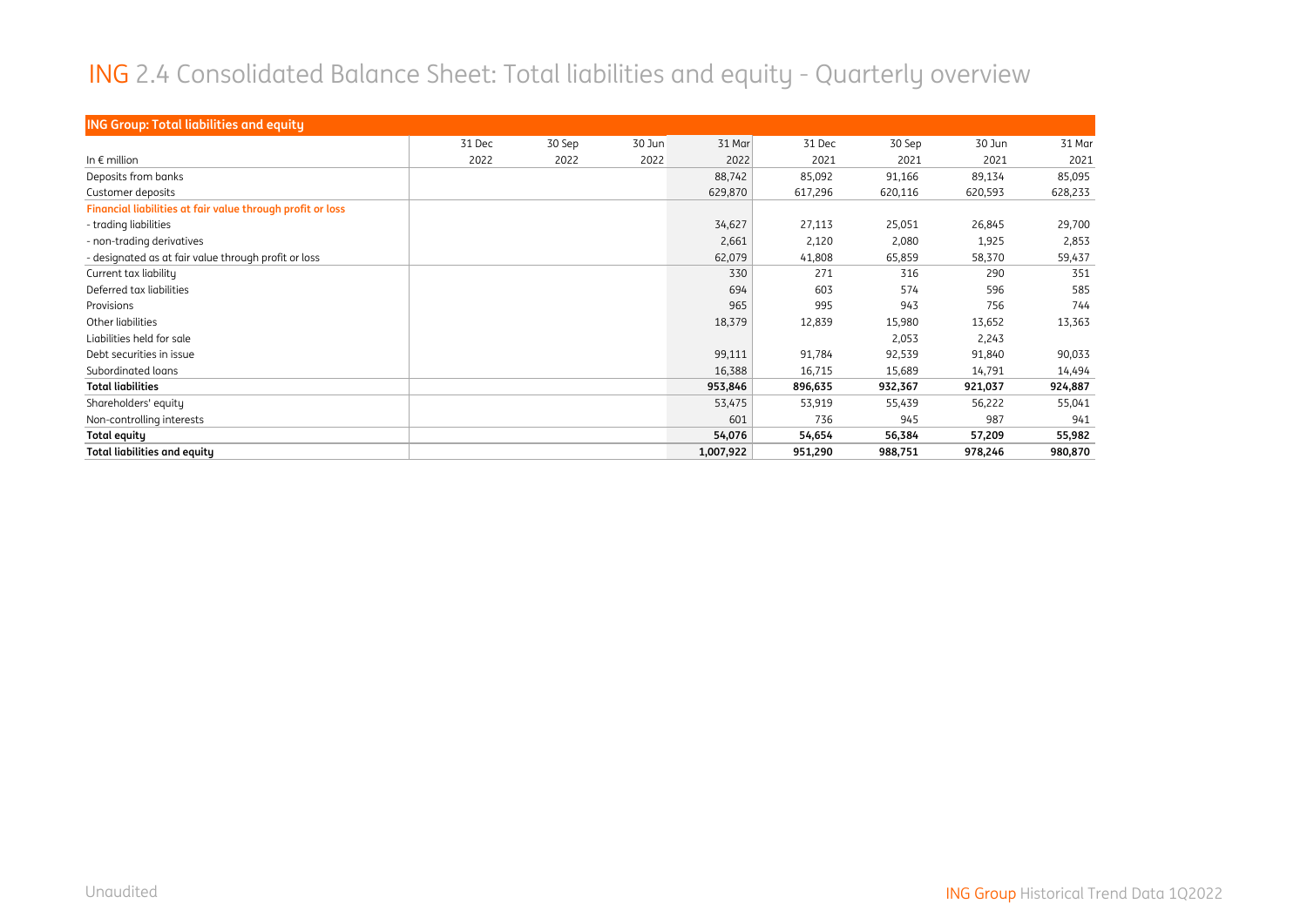# ING 2.5 Total Equity: Comparable quarters

| <b>ING Group: Total equity</b>                           |                  |             |                 |             |                       |             |
|----------------------------------------------------------|------------------|-------------|-----------------|-------------|-----------------------|-------------|
|                                                          | <b>ING Group</b> |             | <b>ING Bank</b> |             | Holdings/Eliminations |             |
| In $\epsilon$ million                                    | 31 Mar 2022      | 31 Dec 2021 | 31 Mar 2022     | 31 Dec 2021 | 31 Mar 2022           | 31 Dec 2021 |
| Share capital                                            | 39               | 39          | 525             | 525         | $-486$                | $-486$      |
| Share premium                                            | 17,116           | 17,105      | 16,542          | 16,542      | 575                   | 563         |
| Revaluation reserve equity securities                    | 1,364            | 1,282       | 1,364           | 1,282       |                       |             |
| Revaluation reserve debt instruments                     | $-57$            | 92          | $-57$           | 92          |                       |             |
| Revaluation reserve cashflow hedge                       | $-1,243$         | $-153$      | $-1,243$        | $-153$      |                       |             |
| Other revaluation reserve                                | 206              | 208         | 206             | 208         |                       |             |
| Remeasurement of the net defined benefit asset/liability | $-209$           | $-212$      | $-209$          | $-212$      |                       |             |
| Currency translation reserve                             | $-3,356$         | $-3,483$    | $-3,357$        | $-3,483$    | $\Omega$              | $\Omega$    |
| Treasury shares                                          | $-1,752$         | $-1,612$    |                 |             | $-1,752$              | $-1,612$    |
| Liability credit reserve                                 | 67               | $-80$       | 67              | $-80$       | $-0$                  |             |
| Retained earnings and other reserves                     | 40,871           | 35,958      | 32,266          | 28,424      | 8,604                 | 7,534       |
| Net result year to date                                  | 429              | 4,776       | 430             | 4,770       | $-1$                  |             |
| Shareholders' equity                                     | 53,475           | 53,919      | 46,536          | 47,914      | 6,939                 | 6,005       |
| Non-controlling interests                                | 601              | 736         | 601             | 736         |                       |             |
| <b>Total equity</b>                                      | 54,076           | 54,654      | 47,137          | 48,650      | 6,939                 | 6,005       |
| <b>Key figures</b>                                       |                  |             |                 |             |                       |             |
| Shareholders' equity per share in €                      | 14.20            | 14.28       |                 |             |                       |             |
| Shares outstanding in the market (in million)            | 3,766            | 3,776       |                 |             |                       |             |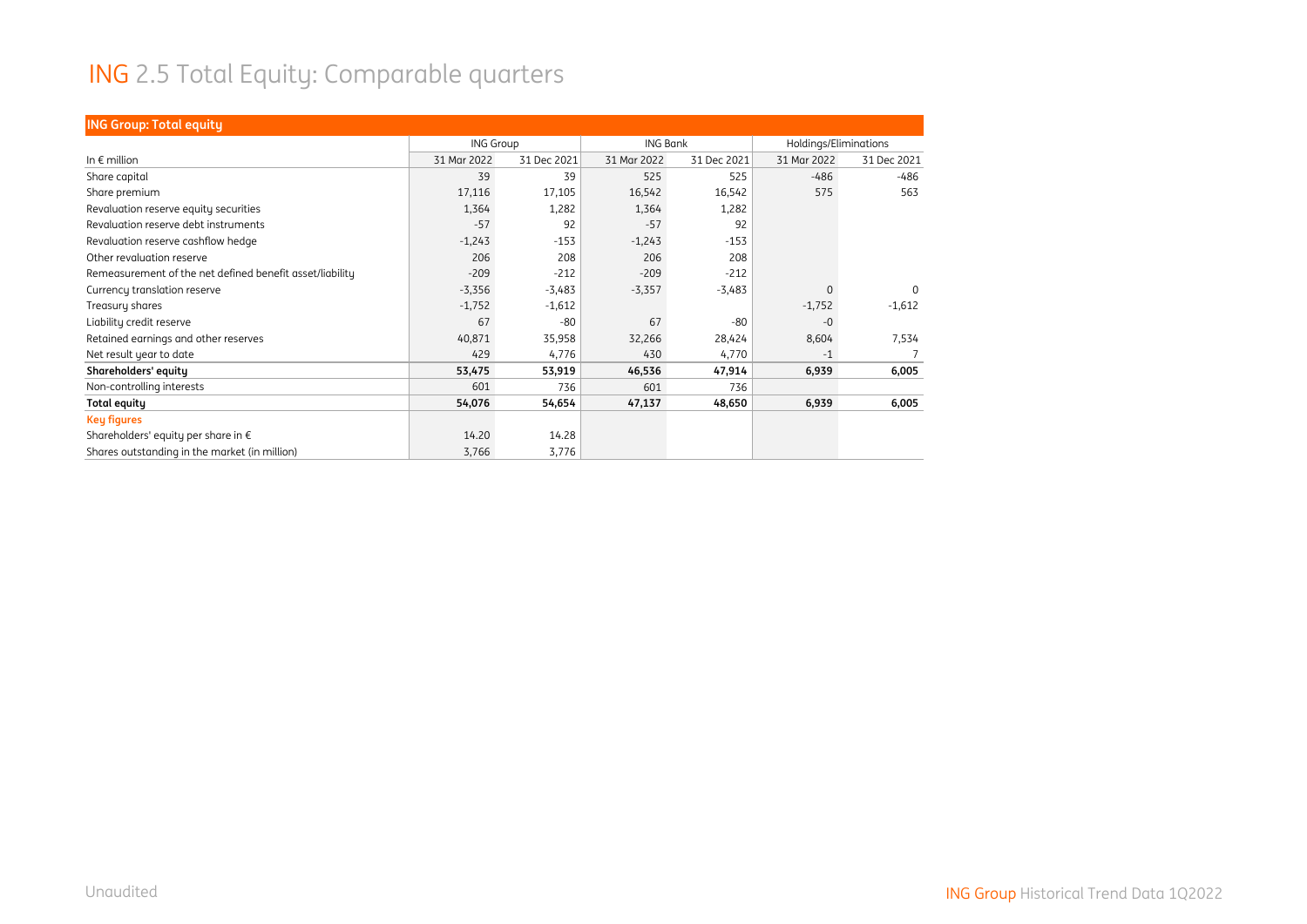# ING 2.6 Total Equity: Quarterly overview

| <b>ING Group: Total equity</b>                           |        |        |        |          |          |          |          |          |
|----------------------------------------------------------|--------|--------|--------|----------|----------|----------|----------|----------|
|                                                          | 31 Dec | 30 Sep | 30 Jun | 31 Mar   | 31 Dec   | 30 Sep   | 30 Jun   | 31 Mar   |
| In $\epsilon$ million                                    | 2022   | 2022   | 2022   | 2022     | 2021     | 2021     | 2021     | 2021     |
| Share capital                                            |        |        |        | 39       | 39       | 39       | 39       | 39       |
| Share premium                                            |        |        |        | 17,116   | 17,105   | 17,105   | 17,105   | 17,105   |
| Revaluation reserve equity securities                    |        |        |        | 1,364    | 1,282    | 1,151    | 1,270    | 1,240    |
| Revaluation reserve debt instruments                     |        |        |        | $-57$    | 92       | 169      | 165      | 197      |
| Revaluation reserve cashflow hedge                       |        |        |        | $-1,243$ | $-153$   | 594      | 873      | 1,009    |
| Other revaluation reserve                                |        |        |        | 206      | 208      | 214      | 215      | 219      |
| Remeasurement of the net defined benefit asset/liability |        |        |        | $-209$   | $-212$   | $-256$   | $-278$   | $-285$   |
| Currency translation reserve                             |        |        |        | $-3,356$ | $-3,483$ | $-3,401$ | $-3,485$ | $-3,336$ |
| Treasury shares                                          |        |        |        | $-1,752$ | $-1,612$ | -6       | -8       | $-7$     |
| Liability credit reserve                                 |        |        |        | 67       | $-80$    | $-96$    | $-100$   | $-100$   |
| Retained earnings and other reserves                     |        |        |        | 40,871   | 35,958   | 36,094   | 37,962   | 37,954   |
| Net result year to date                                  |        |        |        | 429      | 4,776    | 3,832    | 2,464    | 1,005    |
| Shareholders' equity                                     |        |        |        | 53,475   | 53,919   | 55,439   | 56,222   | 55,041   |
| Non-controlling interests                                |        |        |        | 601      | 736      | 945      | 987      | 941      |
| <b>Total equity</b>                                      |        |        |        | 54,076   | 54,654   | 56,384   | 57,209   | 55,982   |
| <b>Key figures</b>                                       |        |        |        |          |          |          |          |          |
| Shareholders' equity per share in €                      |        |        |        | 14.20    | 14.28    | 14.20    | 14.40    | 14.10    |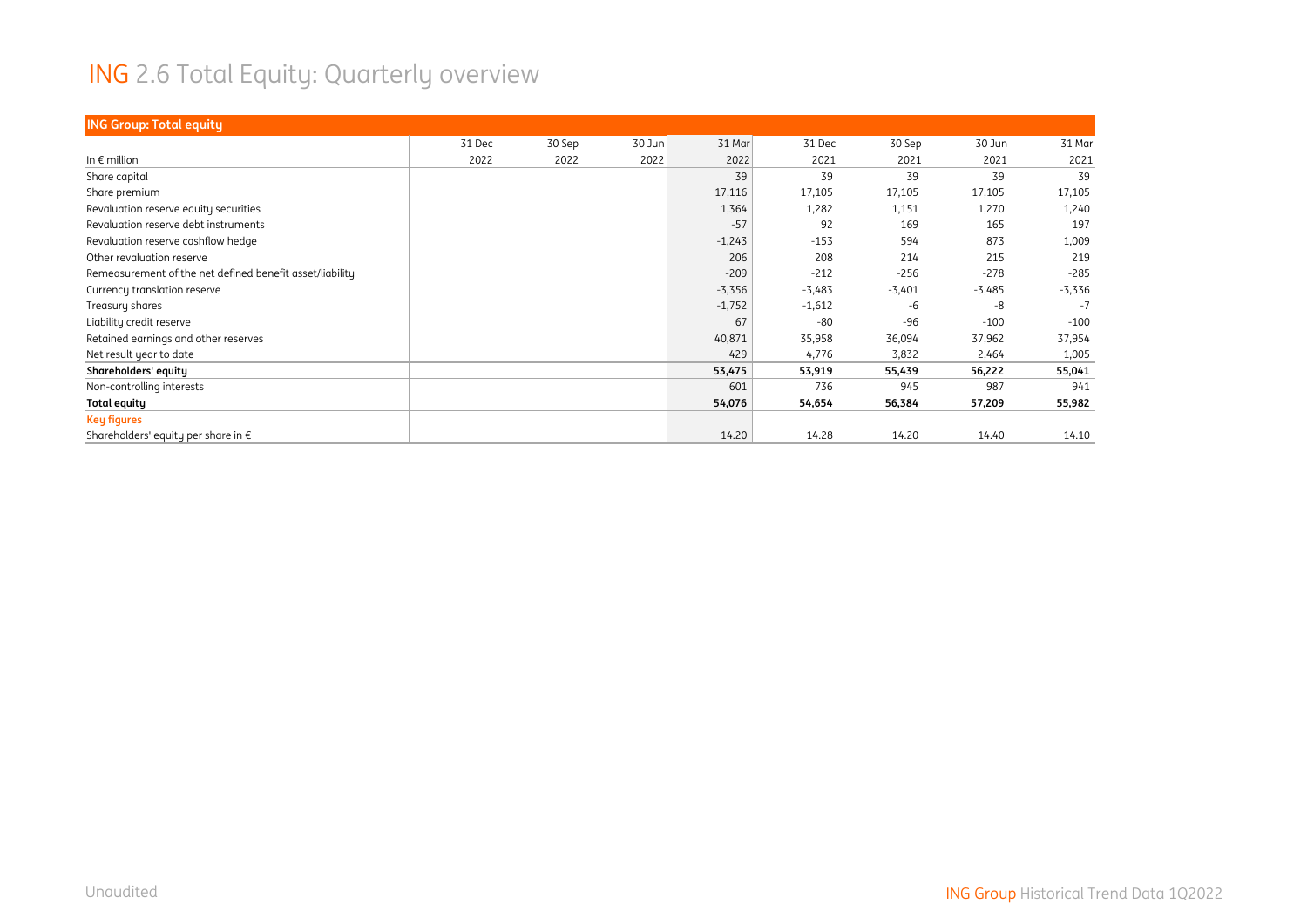#### ING 2.7 Capital position

| <b>Capital position</b>                                       |                  |             |                 |             |
|---------------------------------------------------------------|------------------|-------------|-----------------|-------------|
|                                                               | <b>ING Group</b> |             | <b>ING Bank</b> |             |
| In $\epsilon$ million                                         | 31 Mar 2022      | 31 Dec 2021 | 31 Mar 2022     | 31 Dec 2021 |
| Shareholders' equity (parent)                                 | 53,475           | 53,919      | 46,536          | 47,914      |
| - Reserved profit not included in CET1 capital <sup>1)</sup>  | $-1,783$         | $-1,568$    | $-430$          | $-934$      |
| - Minority interests, counting as CET1 capital                | 228              | 189         | 417             | 369         |
| - Goodwill and intangibles deductible from CET1               | $-807$           | $-821$      | $-807$          | $-821$      |
| - Deferred tax liabilities associated to intangible assets    | 6                | 6           | 6               | 6           |
| - Shortfall on expected loan loss provision                   | $-258$           | $-143$      | $-258$          | $-143$      |
| - Adjustment Revaluation reserve bonds                        |                  |             |                 |             |
| - Adjustment Revaluation reserve equity                       |                  |             |                 |             |
| - Adjustment Revaluation reserve real estate                  |                  |             |                 |             |
| - Adjustment Revaluation reserve cash flow hedge              | 1,243            | 153         | 1,243           | 153         |
| - Treasury shares (ING Group)                                 |                  |             | -8              | -8          |
| - Prudent Valuation adjustment                                | $-552$           | $-467$      | $-552$          | $-467$      |
| - Own credit risk                                             | $-67$            | 80          | $-67$           | 80          |
| - Defined benefit remeasurement                               |                  |             |                 |             |
| - Defined benefit pension fund assets                         | $-563$           | $-603$      | $-563$          | $-603$      |
| - Deferred tax assets                                         | $-271$           | $-257$      | $-271$          | $-257$      |
| - Own credit risk adjustments to derivatives (DVA)            | $-38$            | $-22$       | $-38$           | $-22$       |
| - Irrevocable Payment Commitment (IPC)                        | $-423$           | $-434$      | $-423$          | $-434$      |
| - Excess of provisions over expected losses eligible          | 17               | 23          | 17              | 23          |
| - Non-Performing Exposure Prudential Backstop (Pillar I)      | $-10$            | $-6$        | $-10$           | -6          |
| - Non-Performing Exposure Prudential Backstop (Pillar II)     | $-289$           | $-289$      |                 |             |
| Regulatory adjustments                                        | $-3,568$         | $-4,159$    | $-1,746$        | $-3,064$    |
| Available common equity Tier 1 capital                        | 49,907           | 49,760      | 44,790          | 44,850      |
| Subordinated loans qualifying as Tier 1 capital <sup>2)</sup> | 6,046            | 6,808       | 6,030           | 6,792       |
| Requlatory adjustments additional Tier 1                      | 59               | 50          | 80              | 78          |
| Available Tier 1 capital                                      | 56,012           | 56,618      | 50,900          | 51,720      |
| Supplementary capital - Tier 2 bonds <sup>3)</sup>            | 9,178            | 9,341       | 9,178           | 9,341       |
| Regulatory adjustments Tier 2                                 | $-49$            | $-158$      | 44              | 21          |
| Available BIS capital                                         | 65,141           | 65,801      | 60,122          | 61,081      |
|                                                               |                  |             |                 |             |
| Risk-weighted assets                                          | 334,905          | 313,064     | 334,579         | 312,616     |
| Common equity Tier 1 ratio                                    | 14.9%            | 15.9%       | 13.4%           | 14.3%       |
| Tier 1 ratio                                                  | 16.7%            | 18.1%       | 15.2%           | 16.5%       |
| Total capital ratio                                           | 19.5%            | 21.0%       | 18.0%           | 19.5%       |

<sup>1)</sup> The reserved profit not included in CET1 capital ING Group as per 31 March 2022 was €1,783 million, of which €214 million relates to the result of 2022 and €1,568 million relates to 2021.

<sup>2)</sup> All AT1 securities are CRR/CRD IV compliant.

<sup>3)</sup> As from 2022, all Tier 2 instruments are CRR-compliant (4Q2021: €9,188 million). As from 2022, there are no longer eligible instruments subject to CRR grandfathering rules (4Q2021: €153 million).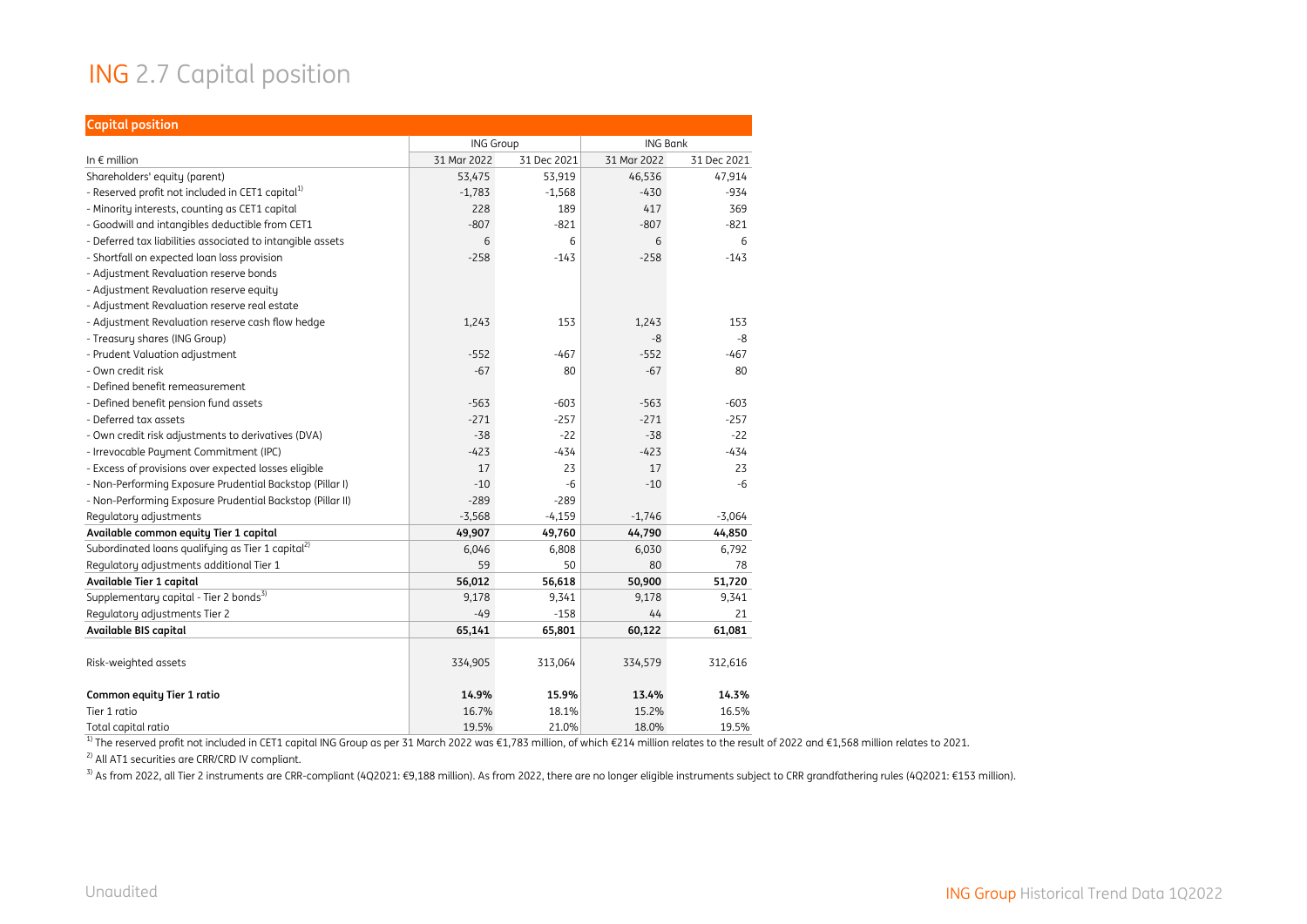#### ING 2.8 Funding

#### **ING Group: Maturity ladder outstanding long-term debt 31 March 2022**

|                                     |       | Long-term debt issued |       |           | Maturing <sup>1)</sup> |       |       |       |       |       |       |       |       |       |
|-------------------------------------|-------|-----------------------|-------|-----------|------------------------|-------|-------|-------|-------|-------|-------|-------|-------|-------|
|                                     |       |                       |       | Remaining |                        |       |       |       |       |       |       |       |       |       |
| In $\epsilon$ million               | 2020  | 2021                  | 2022  | 2022      | 2023                   | 2024  | 2025  | 2026  | 2027  | 2028  | 2029  | 2030  | 2031  | >2031 |
| ING Bank senior debt <sup>2)</sup>  | 1,160 | 1,221                 | 343   | 1,773     | 426                    | 144   | 495   | 489   | 454   | 406   | 174   | 116   | 259   | 1,603 |
| ING Bank covered bond               | 1,250 | 3,390                 | 3,750 | 1,603     | 3,036                  | 1,288 | 1,759 | 2,686 | 2,878 | 3,313 | 3,944 | 1,600 | 1,651 | 2,948 |
| ING Bank RMBS                       |       | 76                    |       |           |                        |       |       |       |       |       |       |       |       | 1,124 |
| ING Group senior debt <sup>2)</sup> | 2,065 | 8,039                 | 6,678 | 270       | 4,597                  | 1,559 | 3,250 | 5,785 | 4,202 | 7,340 | 2,640 | 3,975 | 1,736 | 1,874 |
| ING Bank Tier 2                     |       |                       |       |           | 730                    |       |       |       | 150   |       |       |       |       |       |
| ING Group Tier 2                    | 1,500 | 1,500                 |       |           |                        |       |       |       | 74    | 2.126 | 1,839 | 1,750 | 1,500 | 1,734 |

 $\frac{1}{1}$  All bond instruments with an early redemption option are included as per their contractual maturity date.

2) Figures shown for issued senior bonds are only included with original tenors >= 1 year.

| ING Group: Loan-to-deposit ratio and funding mix |                         |      |
|--------------------------------------------------|-------------------------|------|
|                                                  | 31 Mar 2022 31 Dec 2021 |      |
| Loan-to-deposit ratio                            | 1.00                    | 1.02 |
| <b>Key figures</b>                               |                         |      |
| Customer deposits (retail)                       | 48%                     | 51%  |
| Customer deposits (corporate)                    | 22%                     | 21%  |
| Repurchase agreement                             | 8%                      | 5%   |
| Interbank                                        | 9%                      | 9%   |
| CD/CP                                            | 4%                      | 3%   |
| Long-term senior debt                            | 8%                      | 8%   |
| Subordinated debt                                | 2%                      | 2%   |
| Total $11$                                       | 100%                    | 100% |

 $^{\rm 1)}$  Financial liabilities excluding trading securities and IFRS equity.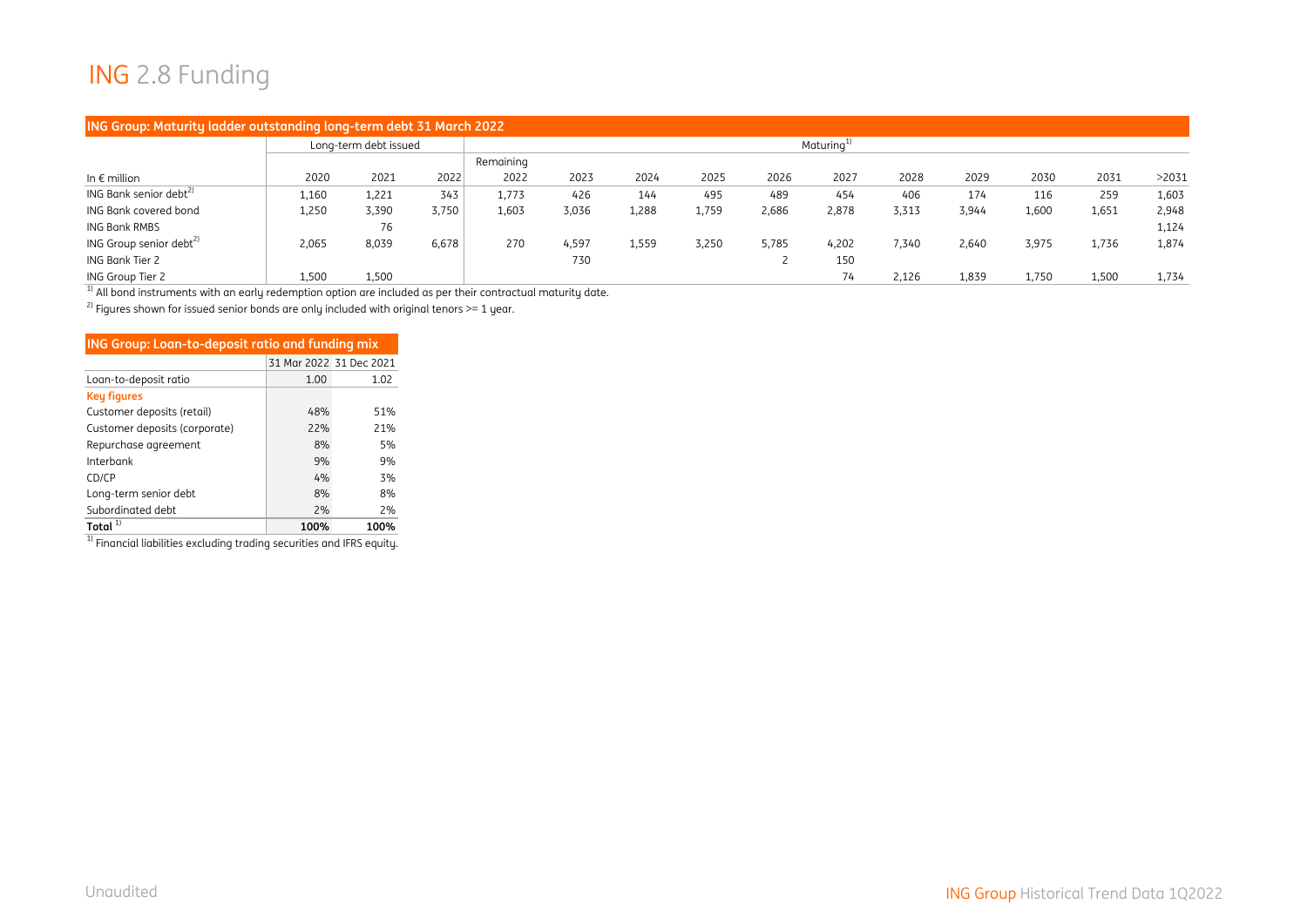#### ING 2.9 Investments: ING Group

| <b>ING Group: Investments - 31 March 2022</b>       |                |                                |                 |                |           |                 |  |  |  |  |
|-----------------------------------------------------|----------------|--------------------------------|-----------------|----------------|-----------|-----------------|--|--|--|--|
|                                                     |                | Financial assets at fair value |                 | Fair value     |           |                 |  |  |  |  |
|                                                     | Securities at  | through other comprehensive    |                 | through profit |           |                 |  |  |  |  |
|                                                     | amortised cost | income (FV OCI)                |                 | or loss        | Total     |                 |  |  |  |  |
| In $\epsilon$ billion                               | B/S value      | B/S value                      | Reval after tax | B/S value      | B/S value | Reval after tax |  |  |  |  |
| Total debt securities                               | 48.2           | 26.5                           | $-0.1$          | 6.5            | 81.2      | $-0.1$          |  |  |  |  |
| of which Government bonds                           | 26.0           | 15.5                           | $-0.1$          | 0.0            | 41.6      | $-0.1$          |  |  |  |  |
| of which Sub-sovereign, Supranationals and Agencies | 14.2           | 7.3                            | 0.0             | 2.9            | 24.4      | 0.0             |  |  |  |  |
| of which Covered bonds                              | 5.0            | 2.0                            | 0.0             | 0.0            | 7.0       | 0.0             |  |  |  |  |
| of which Financial institutions                     | 2.1            | 0.6                            | 0.0             | 2.0            | 4.8       | 0.0             |  |  |  |  |
| of which Corporate bonds                            | 0.0            | 0.1                            | 0.0             | 0.8            | 1.0       | 0.0             |  |  |  |  |
| of which asset-backed securities                    | 0.8            | 0.9                            | 0.0             | 0.7            | 2.5       | 0.0             |  |  |  |  |
| Total equity securities                             |                | 2.5                            | 1.4             |                | 2.5       | 1.4             |  |  |  |  |
| <b>Total Investments</b>                            | 48.2           | 29.0                           | 1.3             | 6.5            | 83.7      | 1.3             |  |  |  |  |

Total investments contains banking book but excludes the trading book and investments indicated as assets held for sale.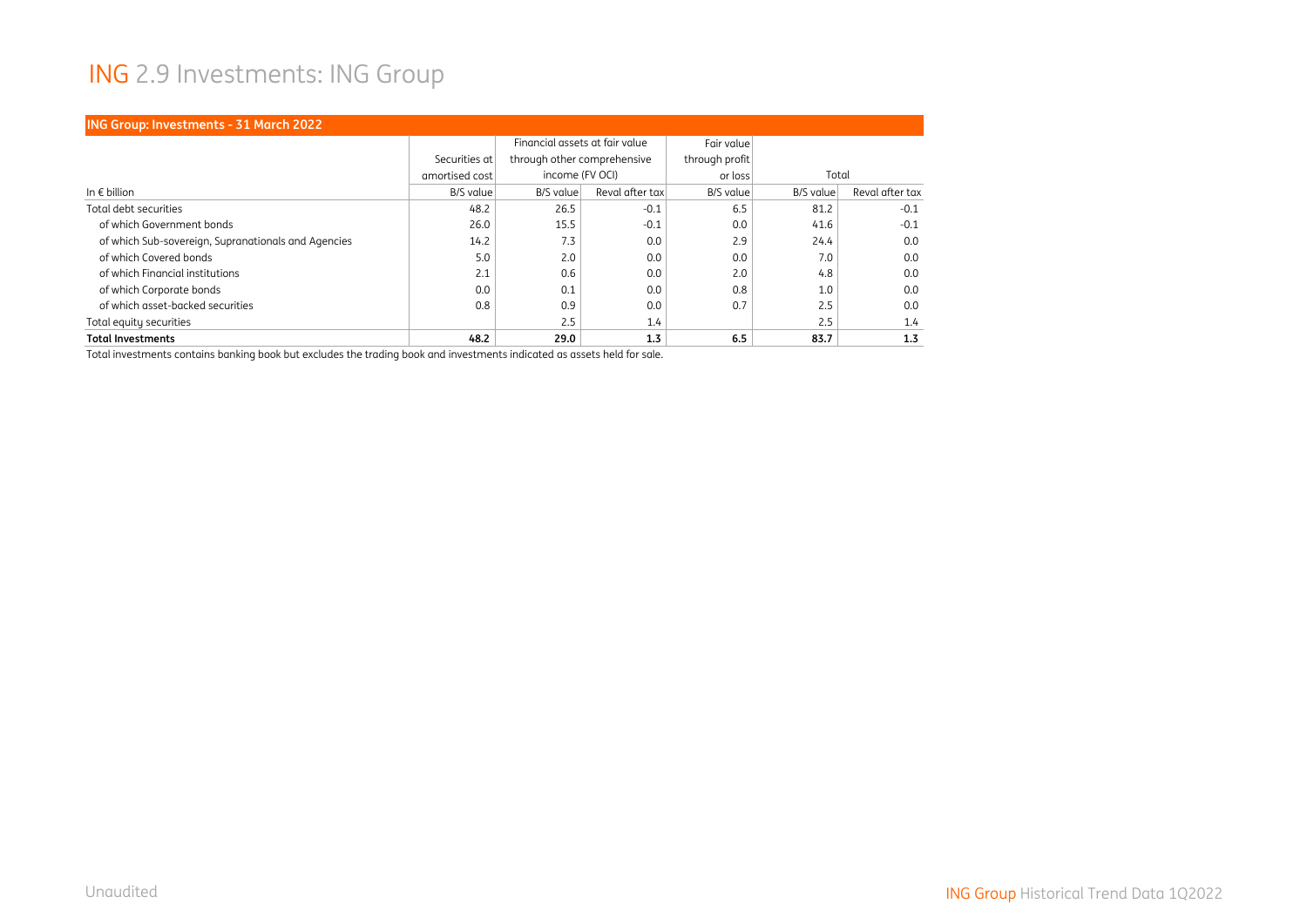#### ING 3.1 Customer lending/deposits: 1Q2022 Segment split

| <b>Customer lending/deposits</b> |        |         |             |                |         |                                        |         |         |                      |           |          |           |
|----------------------------------|--------|---------|-------------|----------------|---------|----------------------------------------|---------|---------|----------------------|-----------|----------|-----------|
|                                  |        | Retail  |             | Retail Benelux |         | Retail Challengers & Growth<br>Markets |         |         | Daily Banking &      | Financial | Treasury | Corporate |
| In $\epsilon$ billion            | Total  | Banking | Netherlands | Belgium        | Germany | Other                                  | Banking | Lending | <b>Trade Finance</b> | Markets   | & Other  | Line      |
|                                  |        |         |             |                |         |                                        |         |         |                      |           |          |           |
| <b>Residential mortgages</b>     |        |         |             |                |         |                                        |         |         |                      |           |          |           |
| <b>Beginning of period</b>       | 313.8  | 313.4   | 109.9       | 39.5           | 85.8    | 78.1                                   | 0.4     | 0.0     | 0.0                  | 0.0       | 0.4      | 0.0       |
| Net production                   | 3.6    | 3.6     | 0.1         | 0.2            | 1.6     | 1.7                                    | 0.0     |         |                      |           | 0.0      |           |
| Treasury                         |        |         |             |                |         |                                        |         |         |                      |           |          |           |
| Acquisitions / divestments       |        |         |             |                |         |                                        |         |         |                      |           |          |           |
| FX impact and other              | $-1.8$ | $-1.2$  | $-1.1$      | $-0.3$         | $-1.5$  | 1.7                                    | $-0.6$  |         |                      |           | $-0.6$   |           |
| End of period                    | 315.6  | 315.7   | 108.9       | 39.4           | 85.9    | 81.5                                   | $-0.1$  | 0.0     | 0.0                  | 0.0       | $-0.1$   | 0.0       |
|                                  |        |         |             |                |         |                                        |         |         |                      |           |          |           |
| Other customer lending           |        |         |             |                |         |                                        |         |         |                      |           |          |           |
| <b>Beginning of period</b>       | 319.0  | 134.4   | 44.3        | 50.2           | 11.3    | 28.5                                   | 184.4   | 140.5   | 33.0                 | 7.2       | 3.7      | 0.2       |
| Net production                   | $-3.5$ | 1.8     | 0.3         | 0.9            | 0.0     | 0.5                                    | $-5.3$  | $-0.3$  | $-1.6$               | $-3.6$    | 0.2      |           |
| Treasury                         | 1.2    | 0.5     | 0.2         | $-0.0$         | 0.4     | $-0.0$                                 | 0.7     |         |                      |           | 0.7      |           |
| Acquisitions / divestments       |        |         |             |                |         |                                        |         |         |                      |           |          |           |
| FX impact and other              | 1.5    | $-0.1$  |             |                |         | $-0.1$                                 | 1.6     | 1.2     | 0.4                  |           | 0.0      | 0.0       |
| End of period                    | 318.2  | 136.6   | 44.8        | 51.1           | 11.7    | 28.9                                   | 181.5   | 141.5   | 31.8                 | 3.6       | 4.6      | 0.2       |
|                                  |        |         |             |                |         |                                        |         |         |                      |           |          |           |
| <b>Customer deposits</b>         |        |         |             |                |         |                                        |         |         |                      |           |          |           |
| <b>Beginning of period</b>       | 617.3  | 553.0   | 185.6       | 91.3           | 134.6   | 141.4                                  | 64.3    | 0.9     | 57.4                 | 1.5       | 4.5      | 0.0       |
| Net production                   | $-0.7$ | $-7.0$  | 2.9         | $-1.3$         | $-7.3$  | $-1.4$                                 | 6.3     | $-0.3$  | 6.0                  | 1.3       | $-0.7$   |           |
| Treasury                         | 12.3   | 7.6     | 7.1         | $-0.3$         | 0.0     | 0.7                                    | 4.7     |         |                      |           | 4.7      |           |
| Acquisitions / divestments       |        |         |             |                |         |                                        |         |         |                      |           |          |           |
| FX impact and other              | 1.0    | 1.0     |             |                |         | 1.0                                    | $-0.0$  | 0.0     | $-0.1$               | $-0.0$    | 0.0      |           |
| End of period                    | 629.9  | 554.6   | 195.7       | 89.8           | 127.3   | 141.8                                  | 75.3    | 0.6     | 63.4                 | 2.8       | 8.5      | 0.0       |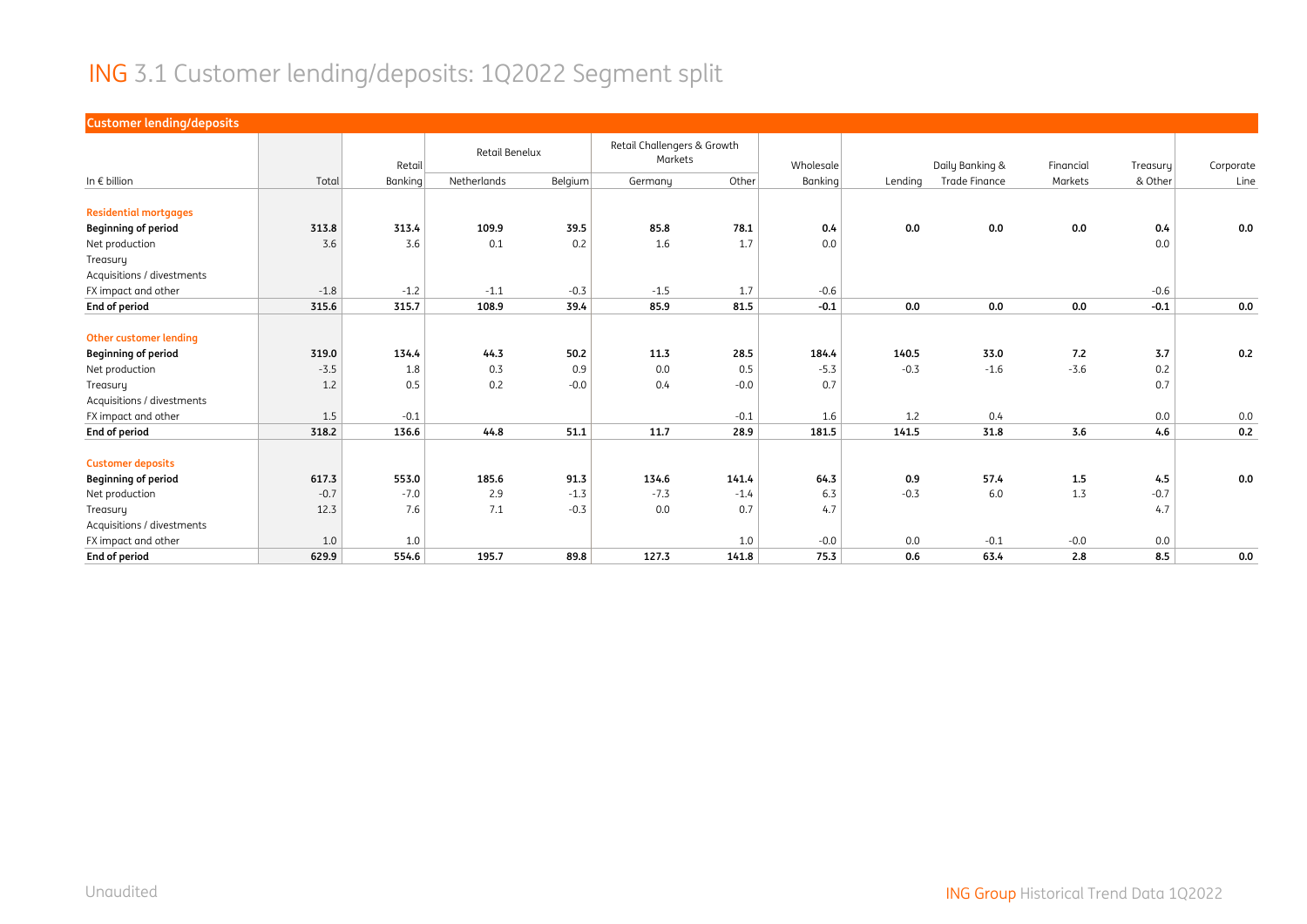#### ING 3.2 Customer lending/deposits: Quarterly overview

| <b>Customer lending/deposits</b> |        |        |        |        |        |               |              |        |
|----------------------------------|--------|--------|--------|--------|--------|---------------|--------------|--------|
| In $\epsilon$ billion            | 4Q2022 | 3Q2022 | 2Q2022 | 1Q2022 | 4Q2021 | $3Q2021^{11}$ | $2Q2021^{2}$ | 1Q2021 |
|                                  |        |        |        |        |        |               |              |        |
| <b>Residential mortgages</b>     |        |        |        |        |        |               |              |        |
| <b>Beginning of period</b>       |        |        |        | 313.8  | 309.6  | 307.0         | 304.6        | 302.2  |
| Net production                   |        |        |        | 3.6    | 3.8    | 3.6           | 3.2          | 2.5    |
| Treasury                         |        |        |        |        |        |               |              |        |
| Acquisitions / divestments       |        |        |        |        |        |               |              |        |
| FX impact and other              |        |        |        | $-1.8$ | 0.5    | $-1.0$        | $-0.8$       | $-0.1$ |
| End of period                    |        |        |        | 315.6  | 313.8  | 309.6         | 307.0        | 304.6  |
|                                  |        |        |        |        |        |               |              |        |
| <b>Other customer lending</b>    |        |        |        |        |        |               |              |        |
| <b>Beginning of period</b>       |        |        |        | 319.0  | 309.6  | 309.3         | 318.9        | 301.8  |
| Net production                   |        |        |        | $-3.5$ | 9.3    | $-0.7$        | $-8.4$       | 15.1   |
| Treasury                         |        |        |        | 1.2    | $-0.8$ | $-0.2$        | $-0.3$       | $-1.2$ |
| Acquisitions / divestments       |        |        |        |        |        |               |              |        |
| FX impact and other              |        |        |        | 1.5    | 0.8    | 1.2           | $-1.0$       | 3.2    |
| End of period                    |        |        |        | 318.2  | 319.0  | 309.6         | 309.3        | 318.9  |
|                                  |        |        |        |        |        |               |              |        |
| <b>Customer deposits</b>         |        |        |        |        |        |               |              |        |
| <b>Beginning of period</b>       |        |        |        | 617.3  | 620.1  | 620.6         | 628.2        | 609.6  |
| Net production                   |        |        |        | $-0.7$ | $-2.1$ | $-1.2$        | $-3.4$       | 8.1    |
| Treasury                         |        |        |        | 12.3   | $-0.6$ | 1.8           | $-4.2$       | 10.3   |
| Acquisitions / divestments       |        |        |        |        |        |               |              |        |
| FX impact and other              |        |        |        | 1.0    | $-0.1$ | $-1.1$        | $-0.0$       | 0.2    |
| End of period                    |        |        |        | 629.9  | 617.3  | 620.1         | 620.6        | 628.2  |

<sup>1)</sup> Net production in customer deposits in 3Q2021 includes €-0.6 billion change in run-off portfolios of Retail Banking Austria (€-0.1 billion) and Retail Banking Czech Republic (€-0.5 billion) due to outflows.

<sup>2)</sup> Net production in customer lending in 2Q2021 includes change in run-off portfolio of Retail Banking Austria due to transfer to assets held for sale (of which €-0.8 billion in mortgages and €-0.4 billion in other customer lending). Net production in customer deposits in 2Q2021 includes €-6.2 billion change in run-off portfolio of Retail Banking Austria due to outflows (€-4.0 billion) and transfer to liabilities held for sale (€-2.2 billion), and €-2.1 billion change in run-off portfolio of Retail Banking Czech Republic due to outflows.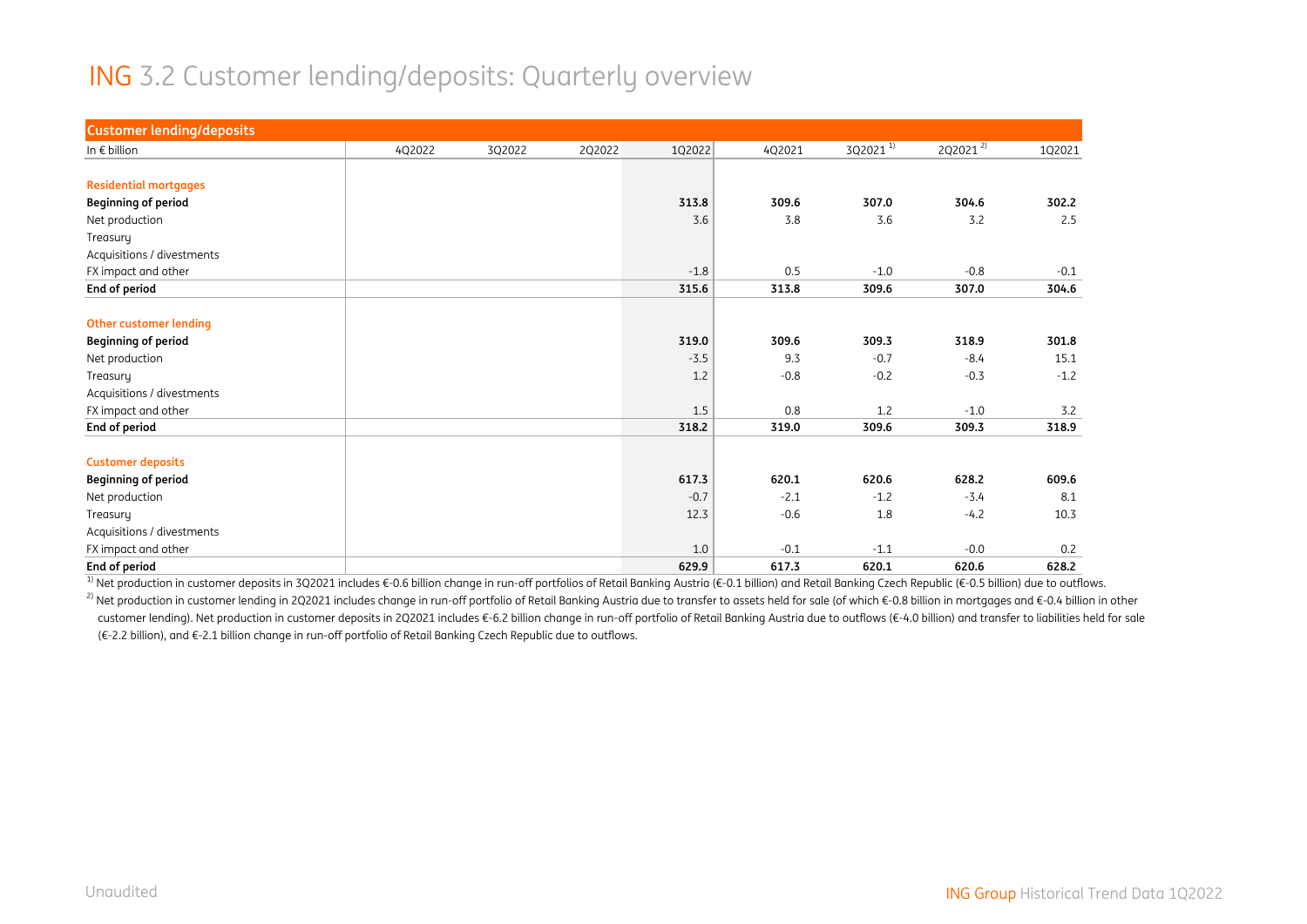#### ING 3.3 Customer lending/deposits: Retail Banking

| <b>Customer lending/deposits Retail Banking</b> |        |        |        |        |        |                      |                      |        |
|-------------------------------------------------|--------|--------|--------|--------|--------|----------------------|----------------------|--------|
| In $\epsilon$ billion                           | 4Q2022 | 3Q2022 | 2Q2022 | 1Q2022 | 4Q2021 | 3Q2021 <sup>1)</sup> | 2Q2021 <sup>2)</sup> | 1Q2021 |
|                                                 |        |        |        |        |        |                      |                      |        |
| <b>Residential mortgages</b>                    |        |        |        |        |        |                      |                      |        |
| <b>Beginning of period</b>                      |        |        |        | 313.4  | 309.1  | 306.4                | 304.0                | 301.4  |
| Net production                                  |        |        |        | 3.6    | 3.8    | 3.6                  | 3.2                  | 2.6    |
| Treasury                                        |        |        |        |        |        |                      |                      |        |
| Acquisitions / divestments                      |        |        |        |        |        |                      |                      |        |
| FX impact and other                             |        |        |        | $-1.2$ | 0.5    | $-0.9$               | $-0.8$               | 0.0    |
| End of period                                   |        |        |        | 315.7  | 313.4  | 309.1                | 306.4                | 304.0  |
|                                                 |        |        |        |        |        |                      |                      |        |
| Other customer lending                          |        |        |        |        |        |                      |                      |        |
| <b>Beginning of period</b>                      |        |        |        | 134.4  | 135.1  | 134.7                | 134.1                | 135.5  |
| Net production                                  |        |        |        | 1.8    | 0.7    | 0.9                  | 0.7                  | $-0.1$ |
| Treasury                                        |        |        |        | 0.5    | $-0.7$ | $-0.1$               | $-0.2$               | $-0.9$ |
| Acquisitions / divestments                      |        |        |        |        |        |                      |                      |        |
| FX impact and other                             |        |        |        | $-0.1$ | $-0.7$ | $-0.3$               | 0.1                  | $-0.3$ |
| End of period                                   |        |        |        | 136.6  | 134.4  | 135.1                | 134.7                | 134.1  |
|                                                 |        |        |        |        |        |                      |                      |        |
| <b>Customer deposits</b>                        |        |        |        |        |        |                      |                      |        |
| <b>Beginning of period</b>                      |        |        |        | 553.0  | 550.7  | 552.9                | 557.2                | 544.2  |
| Net production                                  |        |        |        | $-7.0$ | 2.7    | $-2.5$               | $-1.0$               | 4.8    |
| Treasury                                        |        |        |        | 7.6    | $-0.5$ | 1.5                  | $-3.2$               | 8.2    |
| Acquisitions / divestments                      |        |        |        |        |        |                      |                      |        |
| FX impact and other                             |        |        |        | 1.0    | 0.1    | $-1.2$               | $-0.1$               | 0.0    |
| End of period                                   |        |        |        | 554.6  | 553.0  | 550.7                | 552.9                | 557.2  |

<sup>1)</sup> Net production in customer deposits in 3Q2021 includes €-0.6 billion change in run-off portfolios of Retail Banking Austria (€-0.1 billion) and Retail Banking Czech Republic (€-0.5 billion) due to outflows.

<sup>2)</sup> Net production in customer lending in 2Q2021 includes change in run-off portfolio of Retail Banking Austria due to transfer to assets held for sale (of which €-0.8 billion in mortgages and €-0.4 billion in other customer lending). Net production in customer deposits in 2Q2021 includes €-6.2 billion change in run-off portfolio of Retail Banking Austria due to outflows (€-4.0 billion) and transfer to liabilities held for sale (€-2.2 billion), and €-2.1 billion change in run-off portfolio of Retail Banking Czech Republic due to outflows.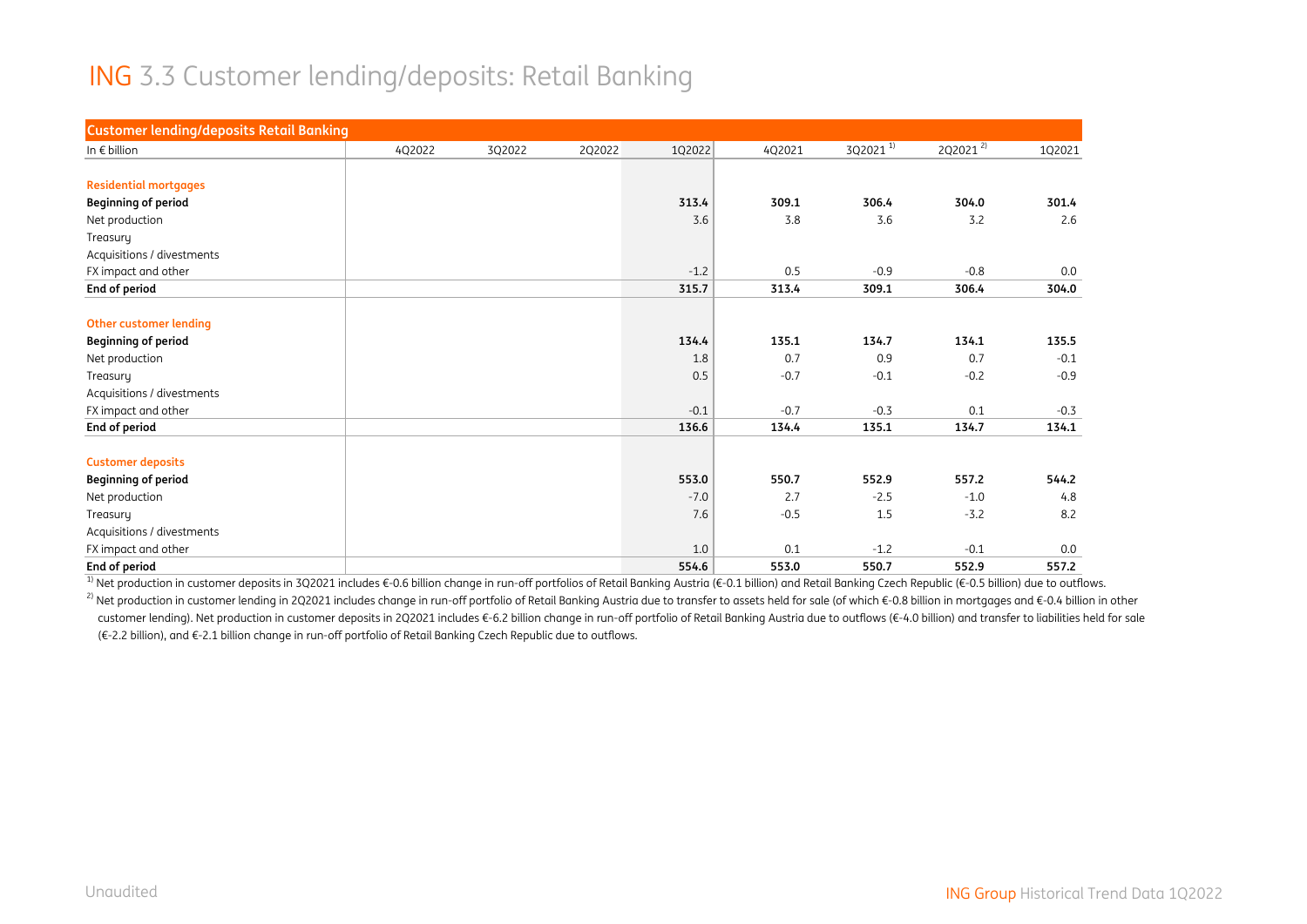# ING 3.4 Customer lending/deposits: Retail Banking Netherlands

| <b>Customer lending/deposits Retail Banking Netherlands</b> |        |        |        |        |        |        |        |        |
|-------------------------------------------------------------|--------|--------|--------|--------|--------|--------|--------|--------|
| In $\epsilon$ billion                                       | 4Q2022 | 3Q2022 | 2Q2022 | 1Q2022 | 4Q2021 | 3Q2021 | 2Q2021 | 1Q2021 |
|                                                             |        |        |        |        |        |        |        |        |
| <b>Residential mortgages</b>                                |        |        |        |        |        |        |        |        |
| <b>Beginning of period</b>                                  |        |        |        | 109.9  | 110.0  | 110.0  | 109.9  | 110.2  |
| Net production                                              |        |        |        | 0.1    | 0.1    | 0.1    | 0.2    | 0.1    |
| Treasury                                                    |        |        |        |        |        |        |        |        |
| Acquisitions / divestments                                  |        |        |        |        |        |        |        |        |
| FX impact and other                                         |        |        |        | $-1.1$ | $-0.1$ | $-0.1$ | $-0.1$ | $-0.5$ |
| End of period                                               |        |        |        | 108.9  | 109.9  | 110.0  | 110.0  | 109.9  |
|                                                             |        |        |        |        |        |        |        |        |
| <b>Other customer lending</b>                               |        |        |        |        |        |        |        |        |
| <b>Beginning of period</b>                                  |        |        |        | 44.3   | 44.9   | 45.2   | 45.7   | 46.6   |
| Net production                                              |        |        |        | 0.3    | $-0.3$ | $-0.2$ | $-0.0$ | $-0.1$ |
| Treasury                                                    |        |        |        | 0.2    | $-0.2$ | $-0.0$ | $-0.5$ | $-0.8$ |
| Acquisitions / divestments                                  |        |        |        |        |        |        |        |        |
| FX impact and other                                         |        |        |        |        |        |        |        |        |
| End of period                                               |        |        |        | 44.8   | 44.3   | 44.9   | 45.2   | 45.7   |
|                                                             |        |        |        |        |        |        |        |        |
| <b>Customer deposits</b>                                    |        |        |        |        |        |        |        |        |
| <b>Beginning of period</b>                                  |        |        |        | 185.6  | 182.0  | 179.4  | 177.2  | 165.2  |
| Net production                                              |        |        |        | 2.9    | 3.8    | 1.7    | 4.2    | 5.1    |
| Treasury                                                    |        |        |        | 7.1    | $-0.2$ | 0.9    | $-2.1$ | 6.9    |
| Acquisitions / divestments                                  |        |        |        |        |        |        |        |        |
| FX impact and other                                         |        |        |        |        |        |        |        |        |
| End of period                                               |        |        |        | 195.7  | 185.6  | 182.0  | 179.4  | 177.2  |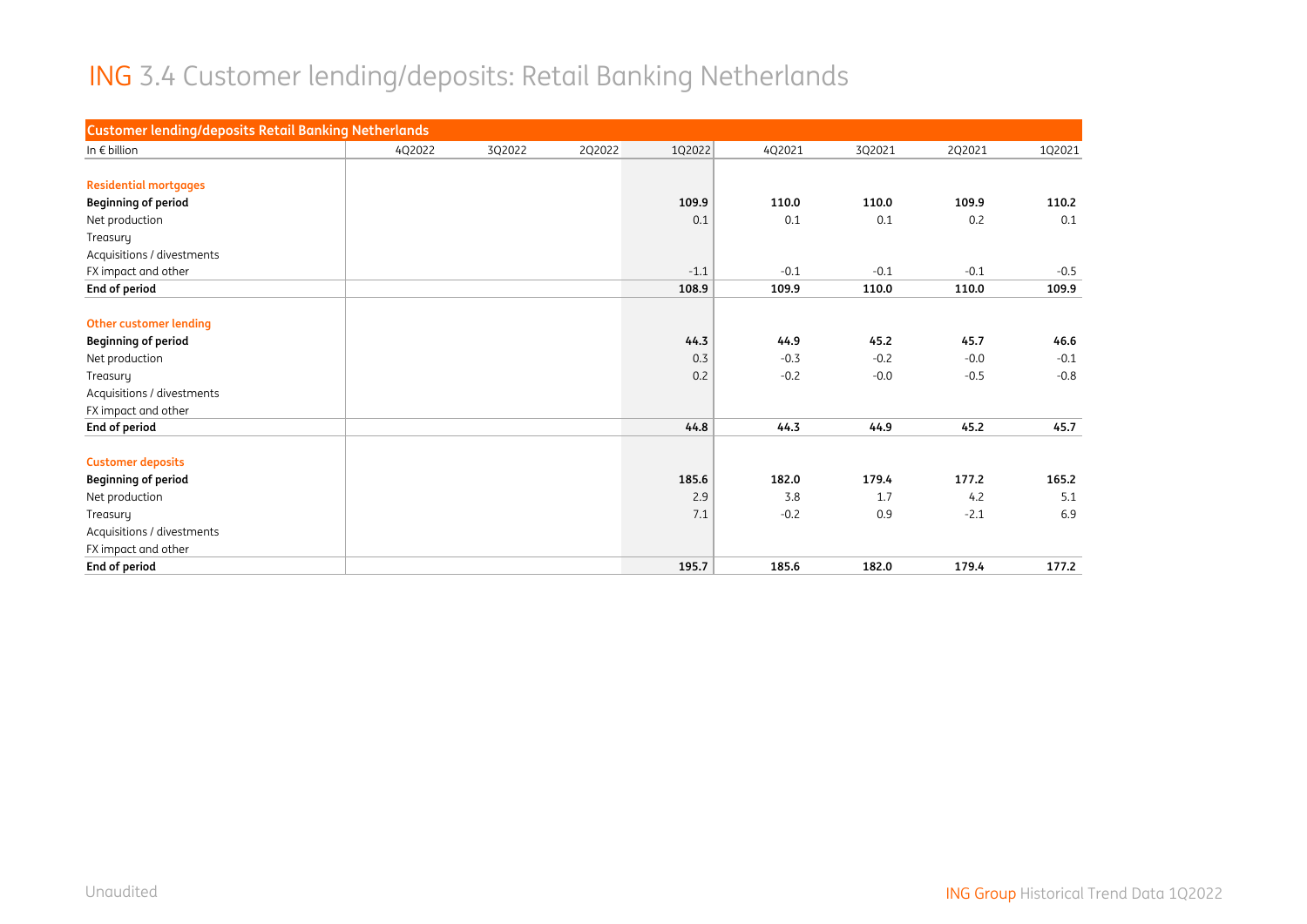#### ING 3.5 Customer lending/deposits: Retail Banking Belgium

| Customer lending/deposits Retail Banking Belgium <sup>1)</sup> |        |        |        |        |        |        |        |        |
|----------------------------------------------------------------|--------|--------|--------|--------|--------|--------|--------|--------|
| In $\epsilon$ billion                                          | 4Q2022 | 3Q2022 | 2Q2022 | 1Q2022 | 4Q2021 | 3Q2021 | 2Q2021 | 1Q2021 |
|                                                                |        |        |        |        |        |        |        |        |
| <b>Residential mortgages</b>                                   |        |        |        |        |        |        |        |        |
| <b>Beginning of period</b>                                     |        |        |        | 39.5   | 39.4   | 39.2   | 38.7   | 38.7   |
| Net production                                                 |        |        |        | 0.2    | 0.2    | 0.2    | 0.5    | 0.1    |
| Treasury                                                       |        |        |        |        |        |        |        |        |
| Acquisitions / divestments                                     |        |        |        |        |        |        |        |        |
| FX impact and other <sup>2)</sup>                              |        |        |        | $-0.3$ | $-0.1$ | 0.0    | $-0.0$ | $-0.1$ |
| End of period                                                  |        |        |        | 39.4   | 39.5   | 39.4   | 39.2   | 38.7   |
|                                                                |        |        |        |        |        |        |        |        |
| <b>Other customer lending</b>                                  |        |        |        |        |        |        |        |        |
| <b>Beginning of period</b>                                     |        |        |        | 50.2   | 50.1   | 50.4   | 50.4   | 50.8   |
| Net production                                                 |        |        |        | 0.9    | 0.2    | $-0.3$ | 0.1    | $-0.4$ |
| Treasury                                                       |        |        |        | $-0.0$ | $-0.0$ | $-0.0$ | 0.0    | $-0.0$ |
| Acquisitions / divestments                                     |        |        |        |        |        |        |        |        |
| FX impact and other <sup>2)</sup>                              |        |        |        |        |        |        |        |        |
| End of period                                                  |        |        |        | 51.1   | 50.2   | 50.1   | 50.4   | 50.4   |
| <b>Customer deposits</b>                                       |        |        |        |        |        |        |        |        |
| <b>Beginning of period</b>                                     |        |        |        | 91.3   | 90.7   | 91.7   | 93.1   | 93.5   |
| Net production                                                 |        |        |        | $-1.3$ | 0.4    | $-1.1$ | $-1.3$ | $-0.5$ |
| Treasury                                                       |        |        |        | $-0.3$ | $-0.1$ | 0.1    | $-0.1$ | 0.1    |
| Acquisitions / divestments                                     |        |        |        |        |        |        |        |        |
| FX impact and other                                            |        |        |        |        | 0.4    |        |        |        |
| End of period                                                  |        |        |        | 89.8   | 91.3   | 90.7   | 91.7   | 93.1   |

<sup>1)</sup> Including ING Luxembourg.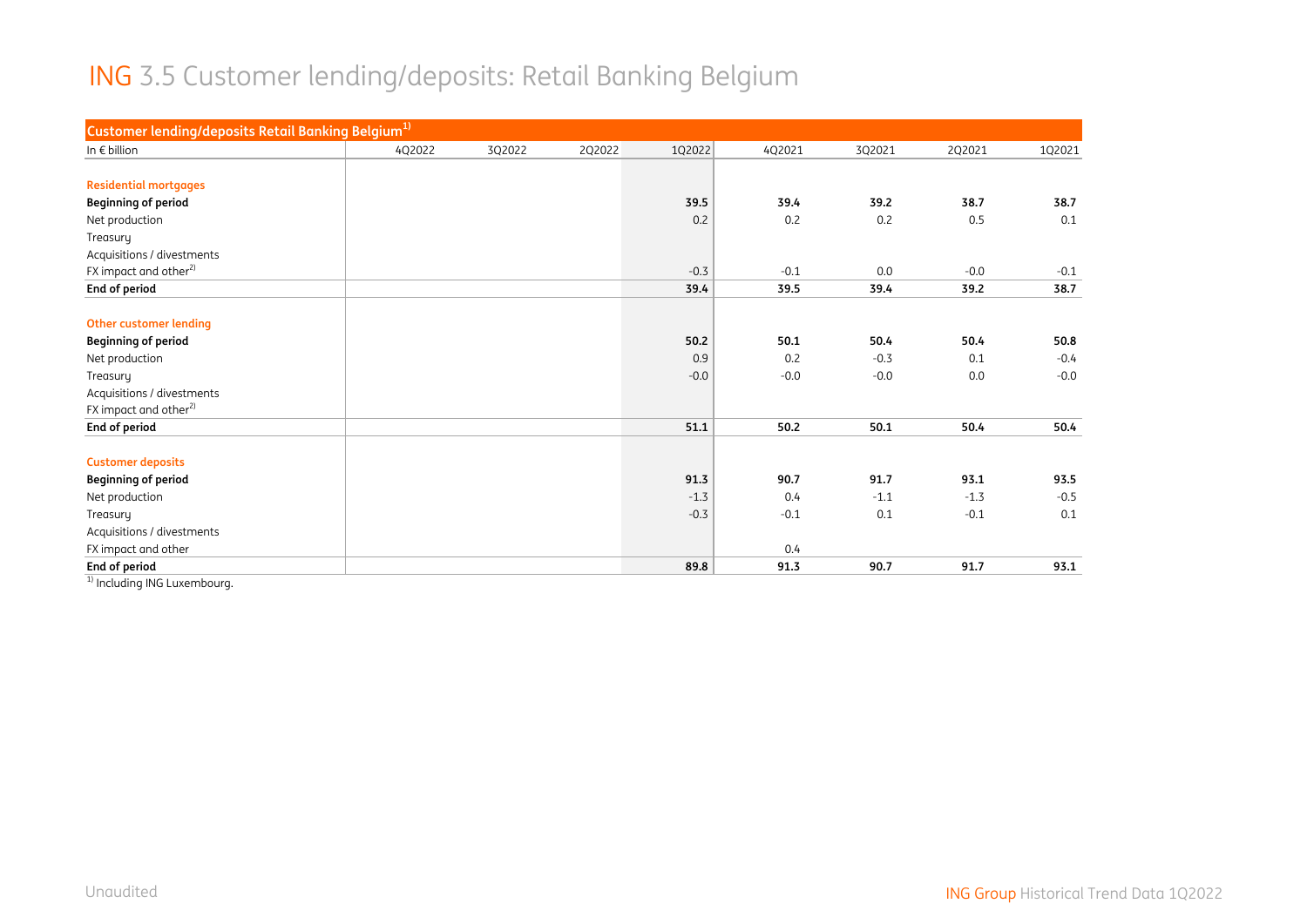#### ING 3.6 Customer lending/deposits: Retail Banking Germany

| Customer lending/deposits Retail Banking Germany <sup>1)</sup> |        |        |        |        |        |              |              |        |
|----------------------------------------------------------------|--------|--------|--------|--------|--------|--------------|--------------|--------|
| In $\epsilon$ billion                                          | 4Q2022 | 3Q2022 | 2Q2022 | 1Q2022 | 4Q2021 | $3Q2021^{2}$ | $2Q2021^{3}$ | 1Q2021 |
|                                                                |        |        |        |        |        |              |              |        |
| <b>Residential mortgages</b>                                   |        |        |        |        |        |              |              |        |
| <b>Beginning of period</b>                                     |        |        |        | 85.8   | 84.0   | 82.3         | 81.3         | 80.2   |
| Net production                                                 |        |        |        | 1.6    | 2.0    | 1.8          | 1.1          | 1.2    |
| Treasury                                                       |        |        |        |        |        |              |              |        |
| Acquisitions / divestments                                     |        |        |        |        |        |              |              |        |
| FX impact and other                                            |        |        |        | $-1.5$ | $-0.2$ | $-0.1$       | $-0.1$       | $-0.2$ |
| End of period                                                  |        |        |        | 85.9   | 85.8   | 84.0         | 82.3         | 81.3   |
|                                                                |        |        |        |        |        |              |              |        |
| <b>Other customer lending</b>                                  |        |        |        |        |        |              |              |        |
| <b>Beginning of period</b>                                     |        |        |        | 11.3   | 11.6   | 11.2         | 11.0         | 11.1   |
| Net production                                                 |        |        |        | 0.0    | 0.2    | 0.4          | $-0.1$       | 0.1    |
| Treasury                                                       |        |        |        | 0.4    | $-0.4$ | $-0.1$       | 0.3          | $-0.1$ |
| Acquisitions / divestments                                     |        |        |        |        |        |              |              |        |
| FX impact and other                                            |        |        |        |        |        |              |              |        |
| End of period                                                  |        |        |        | 11.7   | 11.3   | 11.6         | 11.2         | 11.0   |
| <b>Customer deposits</b>                                       |        |        |        |        |        |              |              |        |
| <b>Beginning of period</b>                                     |        |        |        | 134.6  | 139.6  | 143.7        | 146.6        | 144.3  |
| Net production                                                 |        |        |        | $-7.3$ | $-5.0$ | $-4.4$       | $-2.4$       | 1.7    |
| Treasury                                                       |        |        |        | 0.0    | 0.0    | 0.3          | $-0.5$       | 0.6    |
| Acquisitions / divestments                                     |        |        |        |        |        |              |              |        |
| FX impact and other                                            |        |        |        |        |        |              |              |        |
| End of period                                                  |        |        |        | 127.3  | 134.6  | 139.6        | 143.7        | 146.6  |

 $1)$  Including ING Austria (up to and including 4Q2021, after which ING left the retail market).

<sup>2)</sup> Net production in customer deposits of Retail Banking Germany in 3Q2021 includes €-0.1 billion change in run-off portfolio of Retail Banking Austria due to outflows.

<sup>3)</sup> Net production in customer lending of Retail Banking Germany in 2Q2021 includes €-1.2 billion change in run-off portfolio of Retail Banking Austria due to transfer to assets held for sale (of which €-0.8 billion in mortgages and €-0.4 billion in other customer lending). Net production in customer deposits of Retail Banking Germany in 2Q2021 includes €-6.2 billion change in run-off portfolio of Retail Banking Austria due to outflows (€-4.0 billion) and transfer to liabilities held for sale (€-2.2 billion).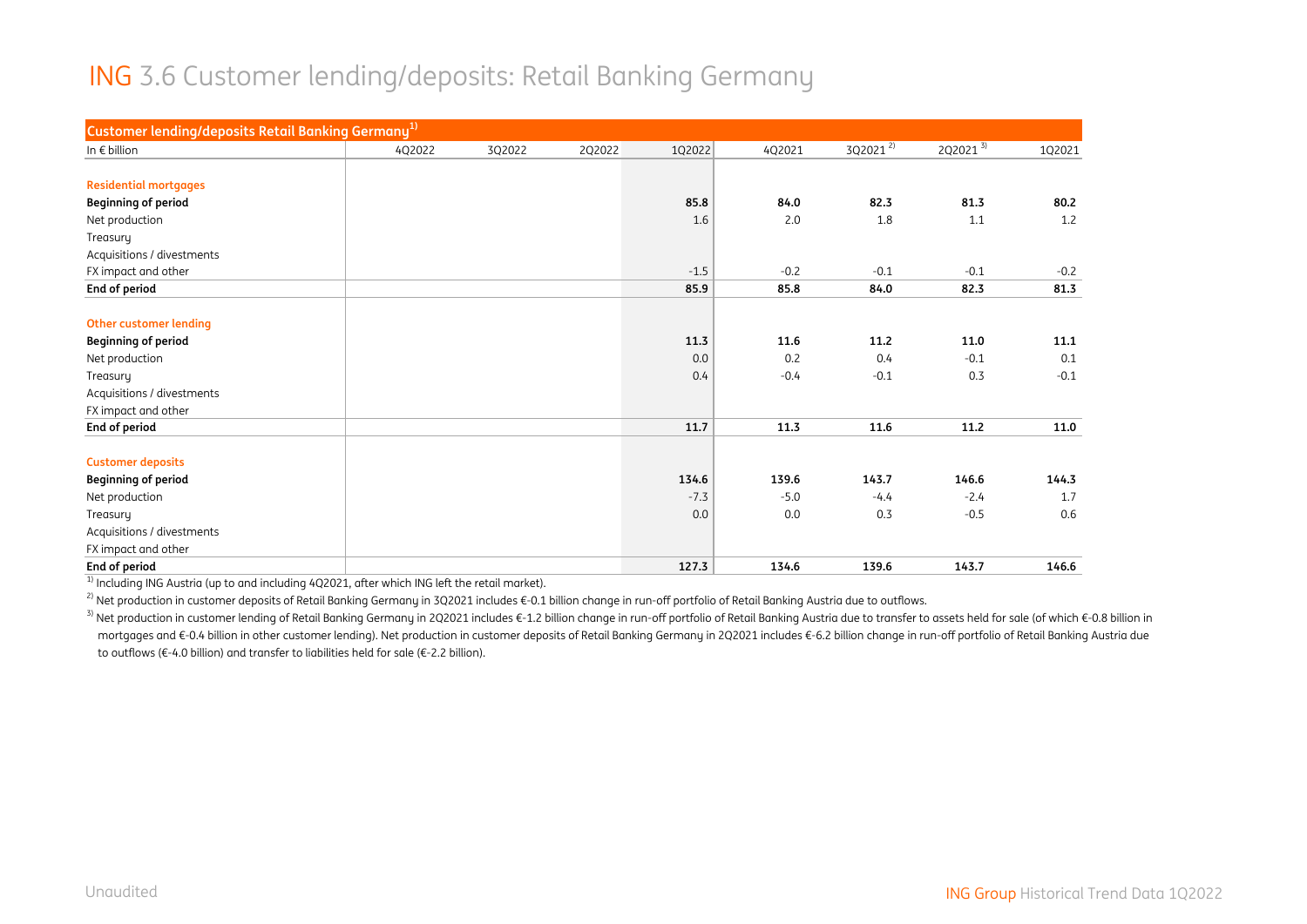#### ING 3.7 Customer lending/deposits: RB Other Challengers & Growth Markets

| Customer lending/deposits Retail Banking Other Challengers & Growth Markets <sup>1)</sup> |        |        |        |        |        |              |                      |        |
|-------------------------------------------------------------------------------------------|--------|--------|--------|--------|--------|--------------|----------------------|--------|
| In $\epsilon$ billion                                                                     | 4Q2022 | 3Q2022 | 2Q2022 | 1Q2022 | 4Q2021 | $3Q2021^{2}$ | 2Q2021 $\frac{3}{3}$ | 102021 |
|                                                                                           |        |        |        |        |        |              |                      |        |
| <b>Residential mortgages</b>                                                              |        |        |        |        |        |              |                      |        |
| <b>Beginning of period</b>                                                                |        |        |        | 78.1   | 75.6   | 74.9         | 74.1                 | 72.2   |
| Net production                                                                            |        |        |        | 1.7    | 1.6    | 1.5          | 1.4                  | 1.2    |
| Treasury                                                                                  |        |        |        |        |        |              |                      |        |
| Acquisitions / divestments                                                                |        |        |        |        |        |              |                      |        |
| FX impact and other                                                                       |        |        |        | 1.7    | 0.9    | $-0.8$       | $-0.7$               | 0.8    |
| End of period                                                                             |        |        |        | 81.5   | 78.1   | 75.6         | 74.9                 | 74.1   |
|                                                                                           |        |        |        |        |        |              |                      |        |
| Other customer lending                                                                    |        |        |        |        |        |              |                      |        |
| <b>Beginning of period</b>                                                                |        |        |        | 28.5   | 28.6   | 27.8         | 26.9                 | 26.9   |
| Net production                                                                            |        |        |        | 0.5    | 0.6    | 1.1          | 0.8                  | 0.4    |
| Treasury                                                                                  |        |        |        | $-0.0$ | 0.0    | $-0.0$       | $-0.0$               | 0.0    |
| Acquisitions / divestments                                                                |        |        |        |        |        |              |                      |        |
| FX impact and other                                                                       |        |        |        | $-0.1$ | $-0.7$ | $-0.3$       | 0.1                  | $-0.3$ |
| End of period                                                                             |        |        |        | 28.9   | 28.5   | 28.6         | 27.8                 | 26.9   |
| <b>Customer deposits</b>                                                                  |        |        |        |        |        |              |                      |        |
| <b>Beginning of period</b>                                                                |        |        |        | 141.4  | 138.4  | 138.1        | 140.2                | 141.1  |
| Net production                                                                            |        |        |        | $-1.4$ | 3.4    | 1.3          | $-1.5$               | $-1.5$ |
| Treasury                                                                                  |        |        |        | 0.7    | $-0.2$ | 0.2          | $-0.6$               | 0.5    |
| Acquisitions / divestments                                                                |        |        |        |        |        |              |                      |        |
| FX impact and other                                                                       |        |        |        | 1.0    | $-0.2$ | $-1.2$       | $-0.1$               | 0.0    |
| End of period                                                                             |        |        |        | 141.8  | 141.4  | 138.4        | 138.1                | 140.2  |

 $\frac{1}{10}$  Includes: Australia, Czech Republic (up to and including 4Q2021, after which ING left the retail market), France, Italy, Spain, Poland, Romania, Turkey, Philippines, Asian stakes and Other.

<sup>2)</sup> Net production in customer deposits of Retail Banking Other Challengers & Growth Markets in 3Q2021 includes €-0.5 billion change in run-off portfolio of Retail Banking Czech Republic due to outflows.

<sup>3)</sup> Net production in customer deposits of Retail Banking Other Challengers & Growth Markets in 2Q2021 includes €-2.1 billion change in run-off portfolio of Retail Banking Czech Republic due to outflows.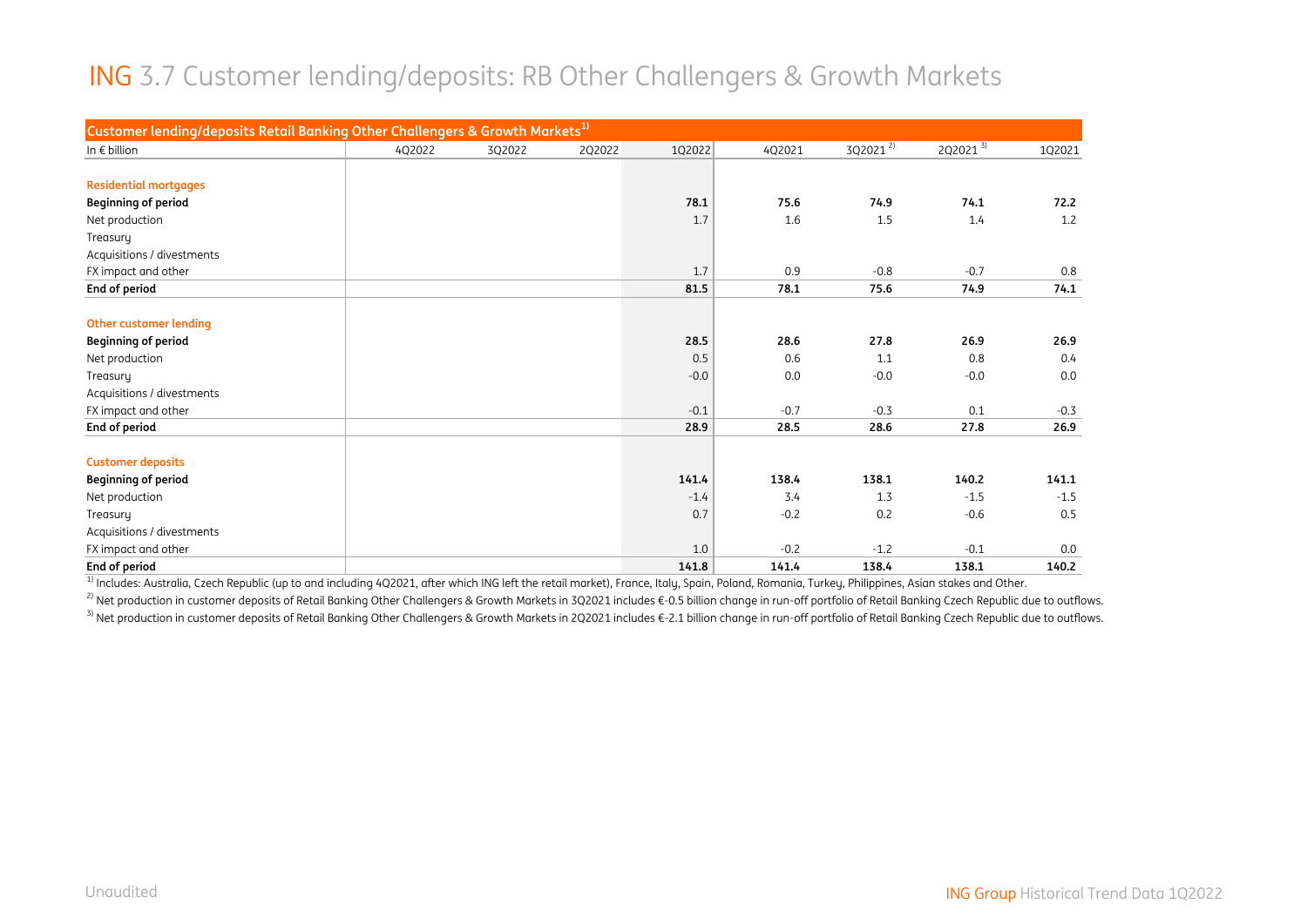# ING 3.8 Customer lending/deposits: Wholesale Banking

| <b>Customer lending/deposits Wholesale Banking</b> |        |        |        |        |        |        |        |        |
|----------------------------------------------------|--------|--------|--------|--------|--------|--------|--------|--------|
| In $\epsilon$ billion                              | 4Q2022 | 3Q2022 | 2Q2022 | 1Q2022 | 4Q2021 | 3Q2021 | 2Q2021 | 102021 |
|                                                    |        |        |        |        |        |        |        |        |
| <b>Residential mortgages</b>                       |        |        |        |        |        |        |        |        |
| <b>Beginning of period</b>                         |        |        |        | 0.4    | 0.5    | 0.6    | 0.6    | 0.8    |
| Net production                                     |        |        |        | 0.0    | 0.0    |        | 0.0    | $-0.1$ |
| Treasury                                           |        |        |        |        |        |        |        |        |
| Acquisitions / divestments                         |        |        |        |        |        |        |        |        |
| FX impact and other                                |        |        |        | $-0.6$ | $-0.1$ | $-0.1$ | $-0.0$ | $-0.1$ |
| End of period                                      |        |        |        | $-0.1$ | 0.4    | 0.5    | 0.6    | 0.6    |
|                                                    |        |        |        |        |        |        |        |        |
| <b>Other customer lending</b>                      |        |        |        |        |        |        |        |        |
| <b>Beginning of period</b>                         |        |        |        | 184.4  | 174.1  | 174.2  | 184.4  | 165.9  |
| Net production                                     |        |        |        | $-5.3$ | 8.6    | $-1.6$ | $-9.1$ | 15.2   |
| Treasury                                           |        |        |        | 0.7    | $-0.1$ | $-0.0$ | $-0.1$ | $-0.3$ |
| Acquisitions / divestments                         |        |        |        |        |        |        |        |        |
| FX impact and other                                |        |        |        | 1.6    | 1.8    | 1.6    | $-1.1$ | 3.6    |
| End of period                                      |        |        |        | 181.5  | 184.4  | 174.1  | 174.2  | 184.4  |
| <b>Customer deposits</b>                           |        |        |        |        |        |        |        |        |
| <b>Beginning of period</b>                         |        |        |        | 64.3   | 69.4   | 67.7   | 71.1   | 65.4   |
| Net production                                     |        |        |        | 6.3    | $-4.9$ | 1.4    | $-2.5$ | 3.3    |
| Treasury                                           |        |        |        | 4.7    | $-0.1$ | 0.3    | $-0.9$ | 2.1    |
| Acquisitions / divestments                         |        |        |        |        |        |        |        |        |
| FX impact and other                                |        |        |        | $-0.0$ | $-0.2$ | 0.0    | 0.1    | 0.1    |
| <b>End of period</b>                               |        |        |        | 75.3   | 64.3   | 69.4   | 67.7   | 71.1   |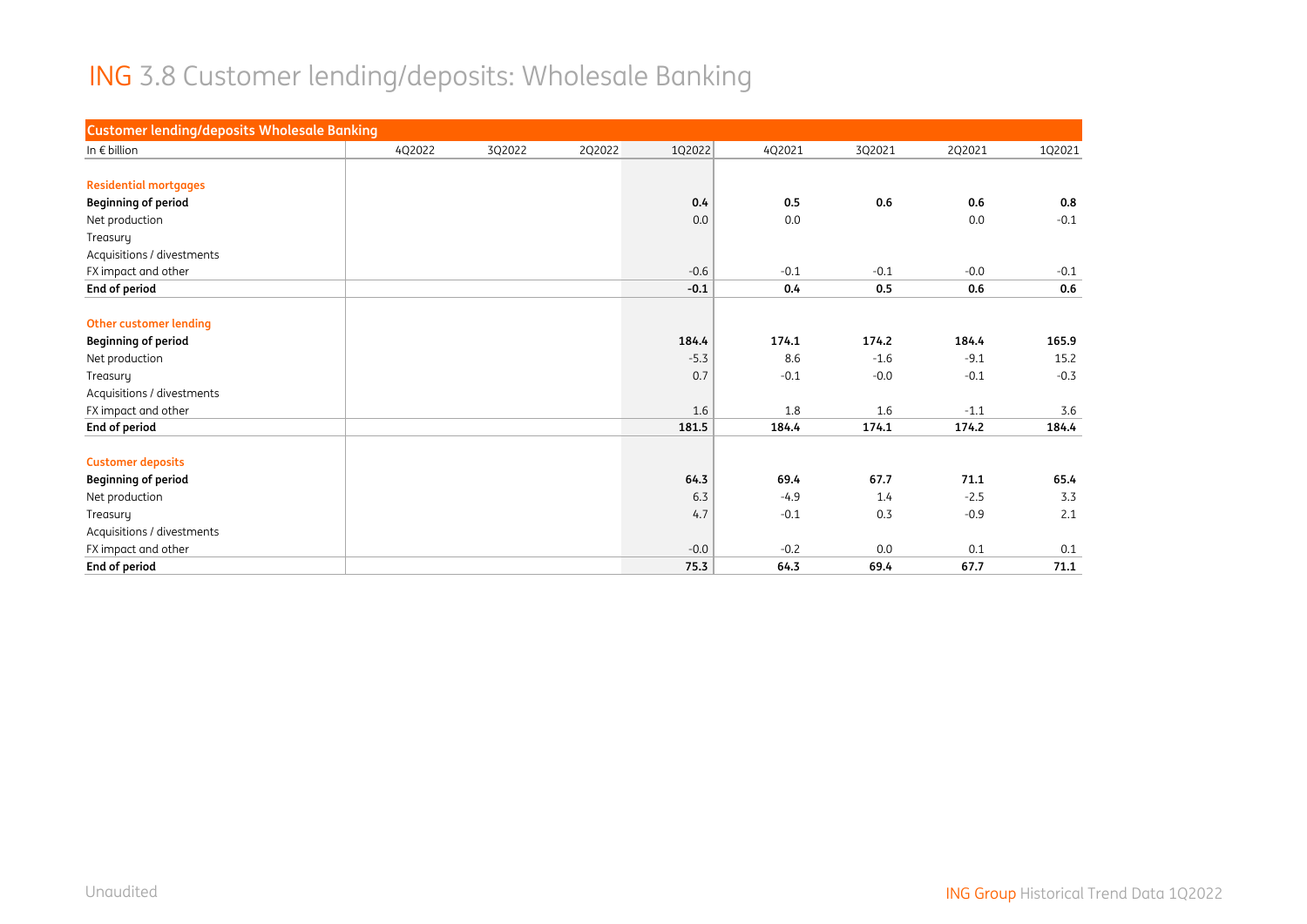# ING 3.9 Customer lending/deposits: WB - Lending

| Customer lending/deposits Wholesale Banking - Lending |        |        |        |        |        |        |        |        |
|-------------------------------------------------------|--------|--------|--------|--------|--------|--------|--------|--------|
| In $\epsilon$ billion                                 | 4Q2022 | 3Q2022 | 2Q2022 | 1Q2022 | 4Q2021 | 3Q2021 | 2Q2021 | 1Q2021 |
|                                                       |        |        |        |        |        |        |        |        |
| <b>Residential mortgages</b>                          |        |        |        |        |        |        |        |        |
| <b>Beginning of period</b>                            |        |        |        | 0.0    | 0.0    | 0.0    | 0.0    | 0.0    |
| Net production                                        |        |        |        |        |        |        |        |        |
| Treasury                                              |        |        |        |        |        |        |        |        |
| Acquisitions / divestments                            |        |        |        |        |        |        |        |        |
| FX impact and other                                   |        |        |        |        |        |        |        |        |
| End of period                                         |        |        |        | 0.0    | 0.0    | 0.0    | 0.0    | 0.0    |
|                                                       |        |        |        |        |        |        |        |        |
| <b>Other customer lending</b>                         |        |        |        |        |        |        |        |        |
| <b>Beginning of period</b>                            |        |        |        | 140.5  | 133.2  | 134.6  | 139.1  | 130.6  |
| Net production                                        |        |        |        | $-0.3$ | 6.0    | $-2.5$ | $-3.6$ | 5.8    |
| Treasury                                              |        |        |        |        |        |        |        |        |
| Acquisitions / divestments                            |        |        |        |        |        |        |        |        |
| FX impact and other                                   |        |        |        | 1.2    | 1.3    | 1.1    | $-0.9$ | 2.7    |
| End of period                                         |        |        |        | 141.5  | 140.5  | 133.2  | 134.6  | 139.1  |
|                                                       |        |        |        |        |        |        |        |        |
| <b>Customer deposits</b>                              |        |        |        |        |        |        |        |        |
| <b>Beginning of period</b>                            |        |        |        | 0.9    | 1.0    | 0.4    | 0.6    | 1.0    |
| Net production                                        |        |        |        | $-0.3$ | $-0.1$ | 0.5    | $-0.2$ | $-0.4$ |
| Treasury                                              |        |        |        |        |        |        |        |        |
| Acquisitions / divestments                            |        |        |        |        |        |        |        |        |
| FX impact and other                                   |        |        |        | 0.0    | 0.0    | 0.0    | $-0.0$ | 0.0    |
| End of period                                         |        |        |        | 0.6    | 0.9    | 1.0    | 0.4    | 0.6    |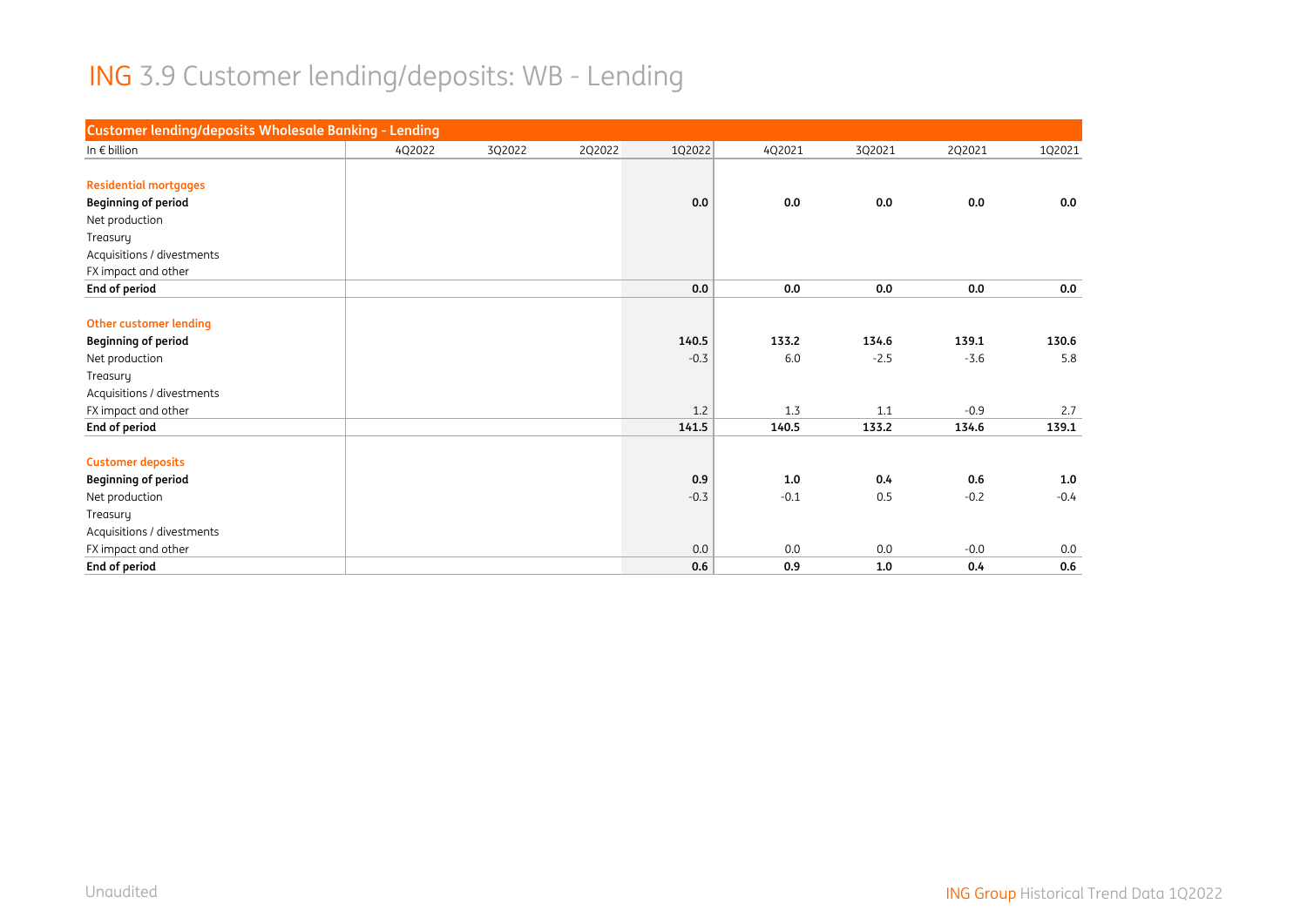#### ING 3.10 Customer lending/deposits: WB - Daily Banking & Trade Finance

| Customer lending/deposits Wholesale Banking - Daily Banking & Trade Finance |        |        |        |        |        |        |        |        |
|-----------------------------------------------------------------------------|--------|--------|--------|--------|--------|--------|--------|--------|
| In $\epsilon$ billion                                                       | 4Q2022 | 3Q2022 | 2Q2022 | 1Q2022 | 4Q2021 | 3Q2021 | 2Q2021 | 1Q2021 |
|                                                                             |        |        |        |        |        |        |        |        |
| <b>Residential mortgages</b>                                                |        |        |        |        |        |        |        |        |
| <b>Beginning of period</b>                                                  |        |        |        | 0.0    | 0.0    | 0.0    | 0.0    | 0.0    |
| Net production                                                              |        |        |        |        |        |        |        |        |
| Treasury                                                                    |        |        |        |        |        |        |        |        |
| Acquisitions / divestments                                                  |        |        |        |        |        |        |        |        |
| FX impact and other                                                         |        |        |        |        |        |        |        |        |
| End of period                                                               |        |        |        | 0.0    | 0.0    | 0.0    | 0.0    | 0.0    |
|                                                                             |        |        |        |        |        |        |        |        |
| <b>Other customer lending</b>                                               |        |        |        |        |        |        |        |        |
| <b>Beginning of period</b>                                                  |        |        |        | 33.0   | 31.7   | 30.4   | 31.7   | 29.1   |
| Net production                                                              |        |        |        | $-1.6$ | 0.8    | 1.0    | $-1.1$ | 1.7    |
| Treasury                                                                    |        |        |        |        |        |        |        |        |
| Acquisitions / divestments                                                  |        |        |        |        |        |        |        |        |
| FX impact and other                                                         |        |        |        | 0.4    | 0.4    | 0.4    | $-0.2$ | 0.8    |
| End of period                                                               |        |        |        | 31.8   | 33.0   | 31.7   | 30.4   | 31.7   |
|                                                                             |        |        |        |        |        |        |        |        |
| <b>Customer deposits</b>                                                    |        |        |        |        |        |        |        |        |
| <b>Beginning of period</b>                                                  |        |        |        | 57.4   | 62.0   | 61.4   | 62.1   | 58.9   |
| Net production                                                              |        |        |        | 6.0    | $-4.4$ | 0.6    | $-0.8$ | 3.2    |
| Treasury                                                                    |        |        |        |        |        |        |        |        |
| Acquisitions / divestments                                                  |        |        |        |        |        |        |        |        |
| FX impact and other                                                         |        |        |        | $-0.1$ | $-0.3$ | $-0.0$ | 0.1    | $-0.0$ |
| End of period                                                               |        |        |        | 63.4   | 57.4   | 62.0   | 61.4   | 62.1   |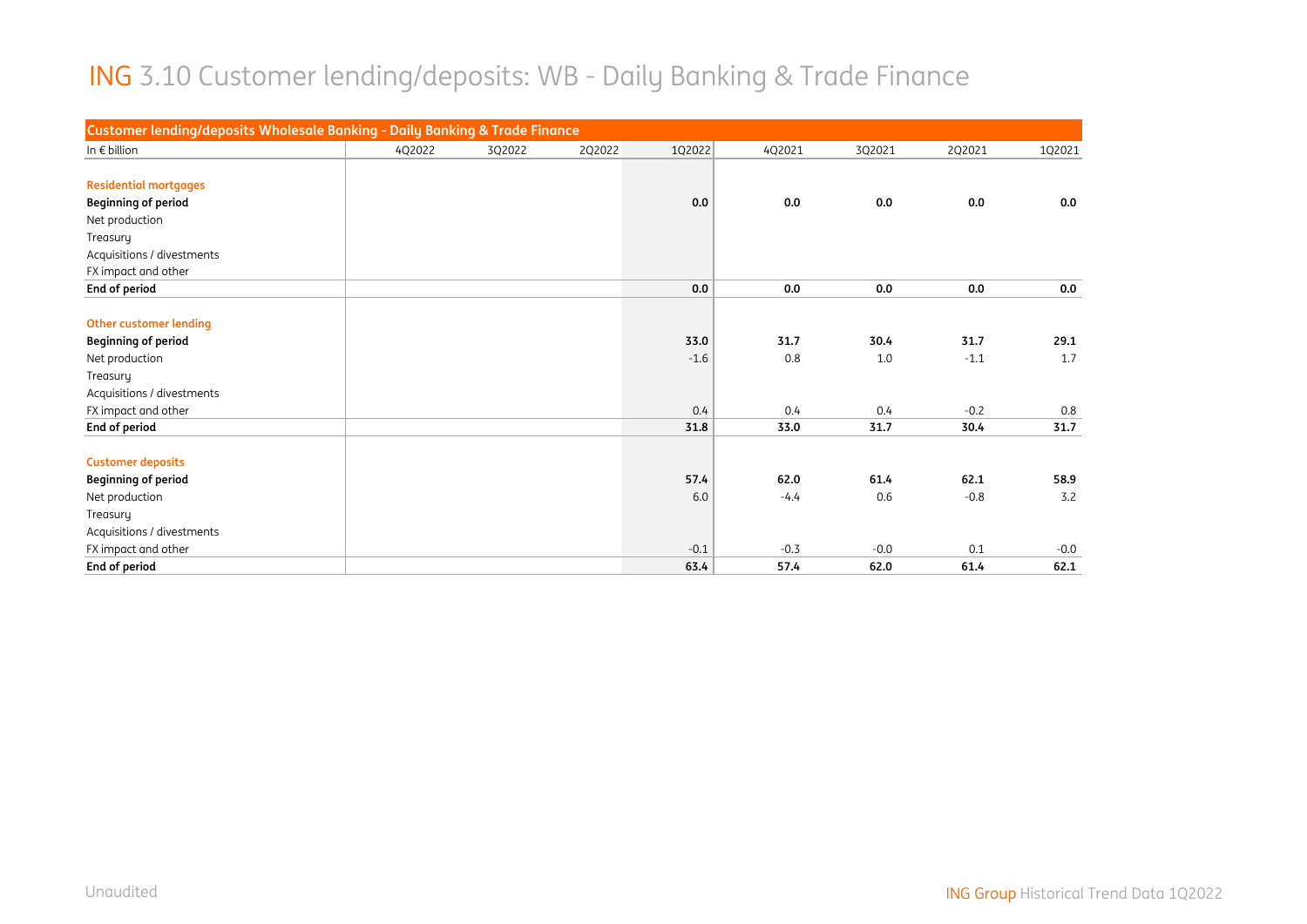#### ING 3.11 Customer lending/deposits: WB - Financial Markets

| <b>Customer lending/deposits Wholesale Banking - Financial Markets</b> |        |        |        |        |        |        |        |        |
|------------------------------------------------------------------------|--------|--------|--------|--------|--------|--------|--------|--------|
| In $\epsilon$ billion                                                  | 4Q2022 | 3Q2022 | 2Q2022 | 1Q2022 | 4Q2021 | 3Q2021 | 2Q2021 | 1Q2021 |
|                                                                        |        |        |        |        |        |        |        |        |
| <b>Residential mortgages</b>                                           |        |        |        |        |        |        |        |        |
| <b>Beginning of period</b>                                             |        |        |        | 0.0    | 0.0    | 0.0    | 0.0    | 0.0    |
| Net production                                                         |        |        |        |        |        |        |        |        |
| Treasury                                                               |        |        |        |        |        |        |        |        |
| Acquisitions / divestments                                             |        |        |        |        |        |        |        |        |
| FX impact and other                                                    |        |        |        |        |        |        |        |        |
| End of period                                                          |        |        |        | 0.0    | 0.0    | 0.0    | 0.0    | 0.0    |
|                                                                        |        |        |        |        |        |        |        |        |
| <b>Other customer lending</b>                                          |        |        |        |        |        |        |        |        |
| <b>Beginning of period</b>                                             |        |        |        | 7.2    | 4.9    | 5.3    | 9.5    | 2.0    |
| Net production                                                         |        |        |        | $-3.6$ | 2.3    | $-0.3$ | $-4.3$ | 7.5    |
| Treasury                                                               |        |        |        |        |        |        |        |        |
| Acquisitions / divestments                                             |        |        |        |        |        |        |        |        |
| FX impact and other                                                    |        |        |        |        |        |        |        |        |
| End of period                                                          |        |        |        | 3.6    | 7.2    | 4.9    | 5.3    | 9.5    |
|                                                                        |        |        |        |        |        |        |        |        |
| <b>Customer deposits</b>                                               |        |        |        |        |        |        |        |        |
| <b>Beginning of period</b>                                             |        |        |        | 1.5    | 2.1    | 2.4    | 3.9    | 3.3    |
| Net production                                                         |        |        |        | 1.3    | $-0.6$ | $-0.3$ | $-1.5$ | 0.5    |
| Treasury                                                               |        |        |        |        |        |        |        |        |
| Acquisitions / divestments                                             |        |        |        |        |        |        |        |        |
| FX impact and other                                                    |        |        |        | $-0.0$ | 0.0    | 0.0    | $-0.0$ | 0.1    |
| End of period                                                          |        |        |        | 2.8    | 1.5    | 2.1    | 2.4    | 3.9    |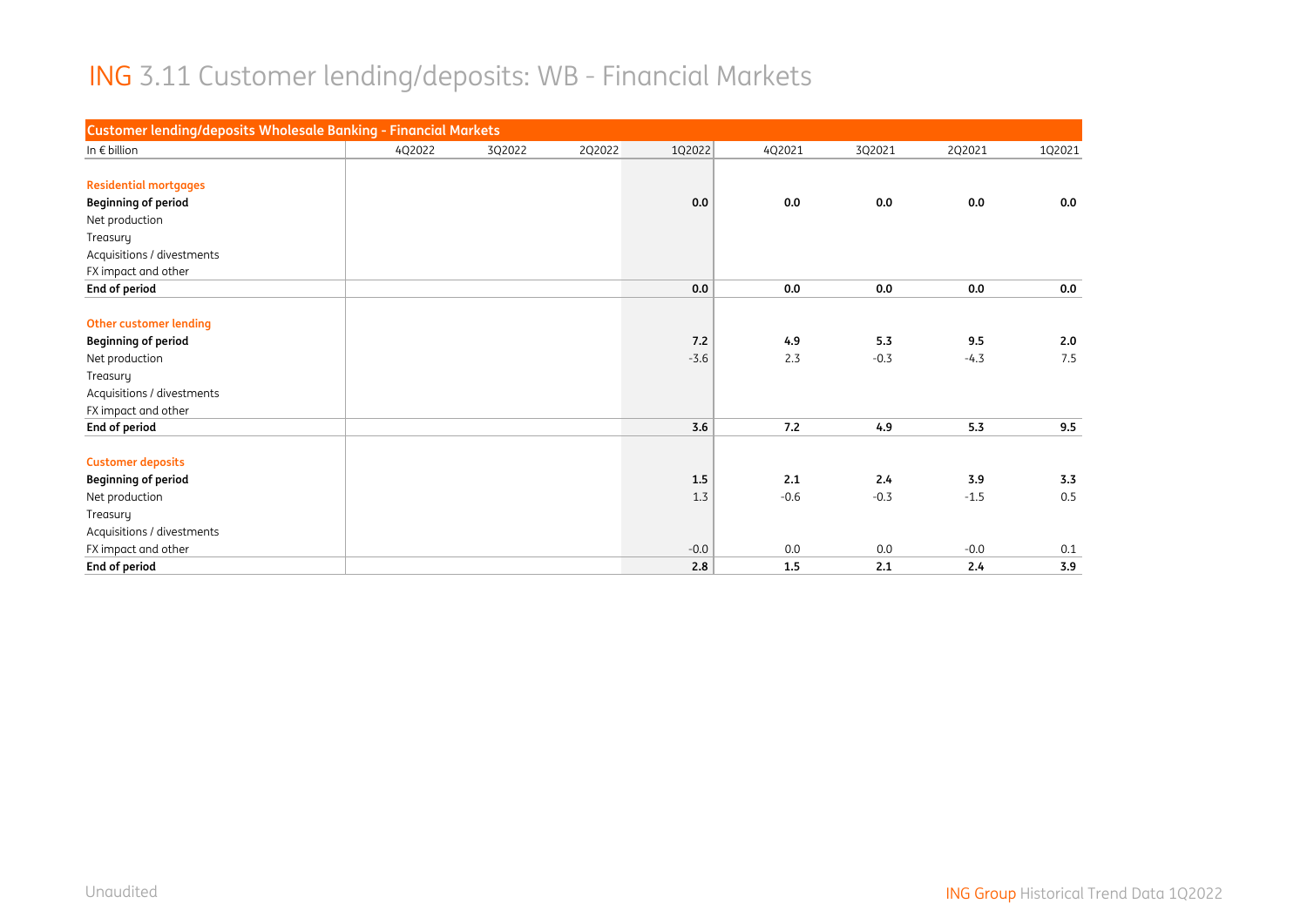# ING 3.12 Customer lending/deposits: WB - Treasury & Other

| Customer lending/deposits Wholesale Banking - Treasury & Other |        |        |        |        |        |        |        |        |
|----------------------------------------------------------------|--------|--------|--------|--------|--------|--------|--------|--------|
| In $\epsilon$ billion                                          | 4Q2022 | 3Q2022 | 2Q2022 | 1Q2022 | 4Q2021 | 3Q2021 | 2Q2021 | 1Q2021 |
|                                                                |        |        |        |        |        |        |        |        |
| <b>Residential mortgages</b>                                   |        |        |        |        |        |        |        |        |
| <b>Beginning of period</b>                                     |        |        |        | 0.4    | 0.5    | 0.6    | 0.6    | 0.8    |
| Net production                                                 |        |        |        | 0.0    | 0.0    |        | 0.0    | $-0.1$ |
| Treasury                                                       |        |        |        |        |        |        |        |        |
| Acquisitions / divestments                                     |        |        |        |        |        |        |        |        |
| FX impact and other                                            |        |        |        | $-0.6$ | $-0.1$ | $-0.1$ | $-0.0$ | $-0.1$ |
| End of period                                                  |        |        |        | $-0.1$ | 0.4    | 0.5    | 0.6    | 0.6    |
|                                                                |        |        |        |        |        |        |        |        |
| <b>Other customer lending</b>                                  |        |        |        |        |        |        |        |        |
| <b>Beginning of period</b>                                     |        |        |        | 3.7    | 4.2    | 3.9    | 4.1    | 4.2    |
| Net production                                                 |        |        |        | 0.2    | $-0.4$ | 0.3    | $-0.1$ | 0.1    |
| Treasury                                                       |        |        |        | 0.7    | $-0.1$ | $-0.0$ | $-0.1$ | $-0.3$ |
| Acquisitions / divestments                                     |        |        |        |        |        |        |        |        |
| FX impact and other                                            |        |        |        | 0.0    |        |        | $-0.0$ | 0.0    |
| End of period                                                  |        |        |        | 4.6    | 3.7    | 4.2    | 3.9    | 4.1    |
|                                                                |        |        |        |        |        |        |        |        |
| <b>Customer deposits</b>                                       |        |        |        |        |        |        |        |        |
| <b>Beginning of period</b>                                     |        |        |        | 4.5    | 4.4    | 3.5    | 4.4    | 2.3    |
| Net production                                                 |        |        |        | $-0.7$ | 0.3    | 0.5    | 0.0    | 0.0    |
| Treasury                                                       |        |        |        | 4.7    | $-0.1$ | 0.3    | $-0.9$ | 2.1    |
| Acquisitions / divestments                                     |        |        |        |        |        |        |        |        |
| FX impact and other                                            |        |        |        | 0.0    | 0.0    | $-0.0$ | 0.0    | $-0.0$ |
| End of period                                                  |        |        |        | 8.5    | 4.5    | 4.4    | 3.5    | 4.4    |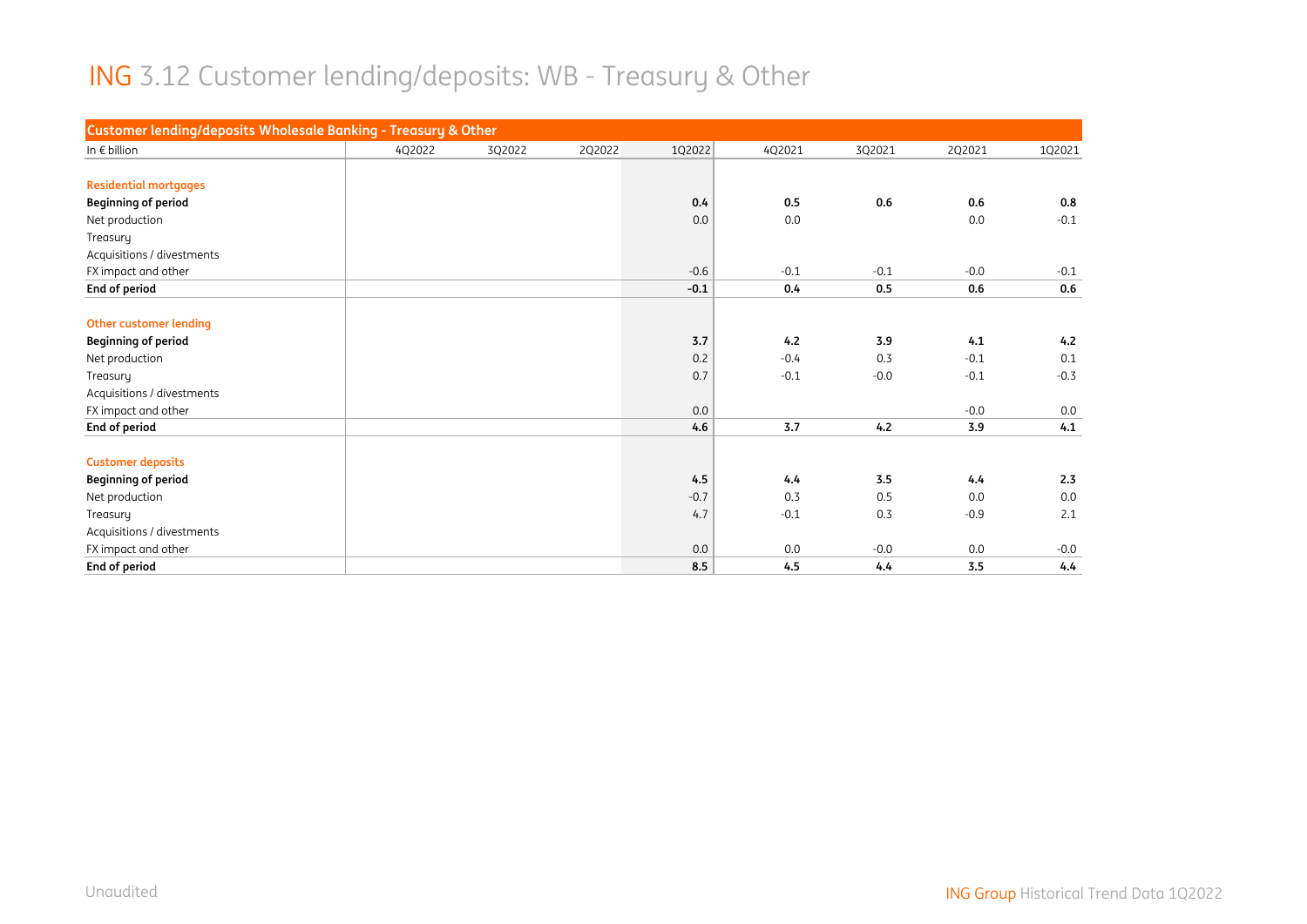# ING 3.13 Customer lending/deposits: Corporate Line

| <b>Customer lending/deposits Corporate Line</b> |        |        |        |        |        |        |        |        |
|-------------------------------------------------|--------|--------|--------|--------|--------|--------|--------|--------|
| In $\epsilon$ billion                           | 4Q2022 | 3Q2022 | 2Q2022 | 1Q2022 | 4Q2021 | 3Q2021 | 2Q2021 | 1Q2021 |
|                                                 |        |        |        |        |        |        |        |        |
| <b>Residential mortgages</b>                    |        |        |        |        |        |        |        |        |
| <b>Beginning of period</b>                      |        |        |        |        |        |        |        |        |
| Net production                                  |        |        |        |        |        |        |        |        |
| Treasury                                        |        |        |        |        |        |        |        |        |
| Acquisitions / divestments                      |        |        |        |        |        |        |        |        |
| FX impact and other                             |        |        |        |        |        |        |        |        |
| End of period                                   |        |        |        |        |        |        |        |        |
|                                                 |        |        |        |        |        |        |        |        |
| <b>Other customer lending</b>                   |        |        |        |        |        |        |        |        |
| <b>Beginning of period</b>                      |        |        |        | 0.2    | 0.4    | 0.4    | 0.4    | 0.4    |
| Net production                                  |        |        |        |        |        |        |        |        |
| Treasury                                        |        |        |        |        |        |        |        |        |
| Acquisitions / divestments                      |        |        |        |        |        |        |        |        |
| FX impact and other                             |        |        |        | 0.0    | $-0.3$ | $-0.0$ | 0.0    | 0.0    |
| End of period                                   |        |        |        | 0.2    | 0.2    | 0.4    | 0.4    | 0.4    |
|                                                 |        |        |        |        |        |        |        |        |
| <b>Customer deposits</b>                        |        |        |        |        |        |        |        |        |
| <b>Beginning of period</b>                      |        |        |        | 0.0    | 0.0    | 0.0    | 0.0    | 0.0    |
| Net production                                  |        |        |        |        |        |        |        |        |
| Treasury                                        |        |        |        |        |        |        |        |        |
| Acquisitions / divestments                      |        |        |        |        |        |        |        |        |
| FX impact and other                             |        |        |        |        |        |        |        |        |
| End of period                                   |        |        |        | 0.0    | 0.0    | 0.0    | 0.0    | 0.0    |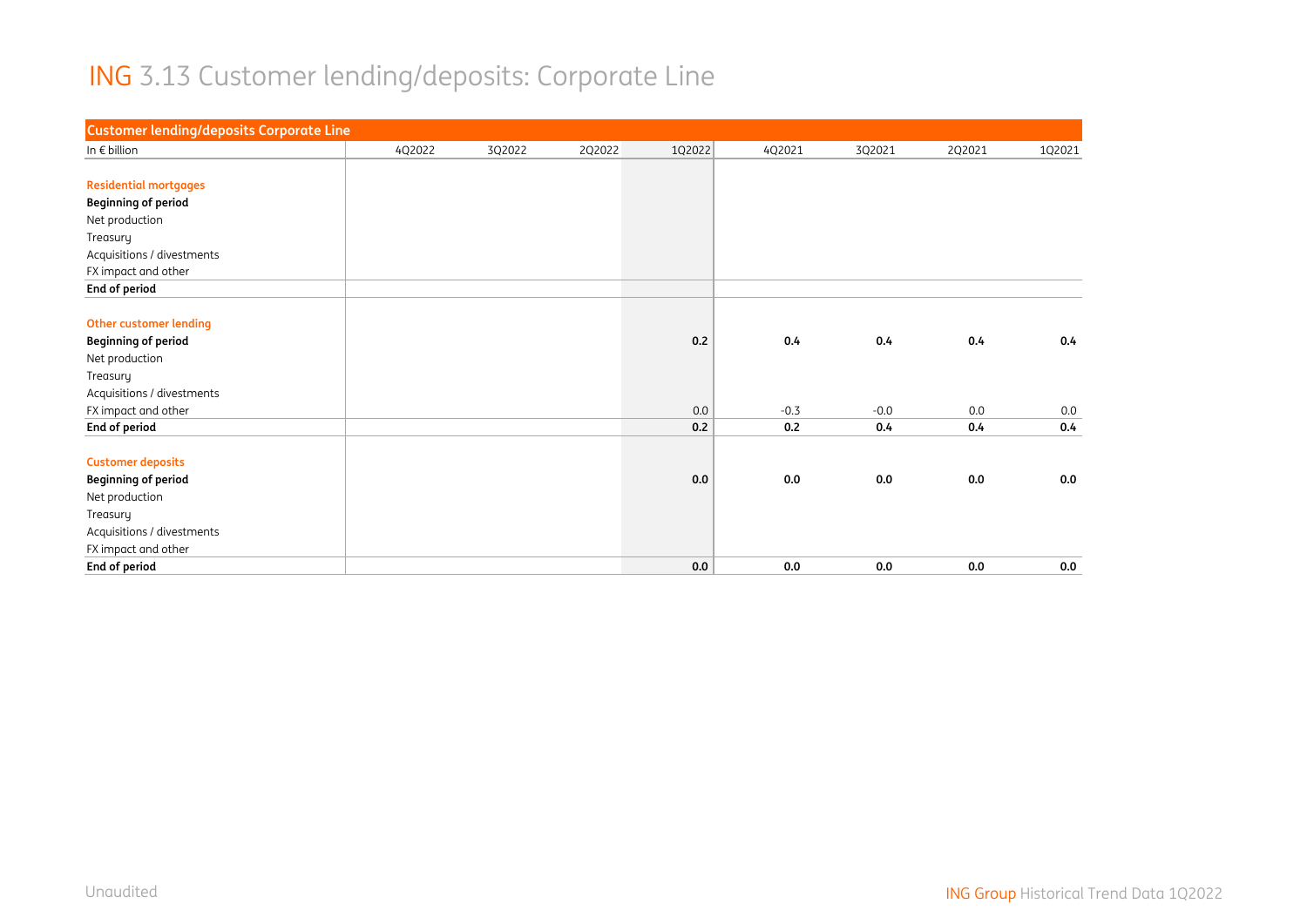# ING 3.14 Customer lending/deposits: 1Q2022 Geographical split

| <b>Customer lending/deposits Geographical split</b> |        |             |         |         |             |                   |                            |        |
|-----------------------------------------------------|--------|-------------|---------|---------|-------------|-------------------|----------------------------|--------|
|                                                     |        |             |         |         | Other       | Growth<br>Markets | <b>WB Rest</b><br>of World |        |
| In $\epsilon$ billion                               | Total  | Netherlands | Belgium | Germanu | Challengers |                   |                            | Other  |
| <b>Residential mortgages</b>                        |        |             |         |         |             |                   |                            |        |
| <b>Beginning of period</b>                          | 313.8  | 110.3       | 39.6    | 85.8    | 62.9        | 15.2              | 0.0                        | 0.0    |
| Net production                                      | 3.6    | 0.1         | 0.2     | 1.6     | 1.6         | 0.1               |                            |        |
| Treasury                                            |        |             |         |         |             |                   |                            |        |
| Acquisitions / divestments                          |        |             |         |         |             |                   |                            |        |
| FX impact and other                                 | $-1.8$ | $-1.3$      | $-0.3$  | $-1.8$  | 1.8         | $-0.2$            |                            |        |
| End of period                                       | 315.6  | 109.0       | 39.4    | 85.6    | 66.4        | 15.2              | 0.0                        | 0.0    |
|                                                     |        |             |         |         |             |                   |                            |        |
| Other customer lending                              |        |             |         |         |             |                   |                            |        |
| <b>Beginning of period</b>                          | 319.0  | 75.6        | 66.8    | 42.0    | 31.8        | 26.9              | 75.7                       | 0.2    |
| Net production                                      | $-3.5$ | $-5.3$      | 0.4     | $-1.1$  | $-0.6$      | 1.3               | 1.8                        | $-0.0$ |
| Treasury                                            | 1.2    | 0.7         | 0.0     | 0.5     | $-0.1$      | 0.0               | 0.1                        |        |
| Acquisitions / divestments                          |        |             |         |         |             |                   |                            |        |
| FX impact and other                                 | 1.5    | 0.2         | 0.1     | 0.2     | 0.5         | $-0.3$            | 1.0                        | 0.0    |
| End of period                                       | 318.2  | 71.2        | 67.3    | 41.5    | 31.5        | 27.9              | 78.7                       | 0.2    |
|                                                     |        |             |         |         |             |                   |                            |        |
| <b>Customer deposits</b>                            |        |             |         |         |             |                   |                            |        |
| <b>Beginning of period</b>                          | 617.3  | 216.2       | 109.2   | 136.0   | 96.1        | 50.8              | 9.1                        | 0.0    |
| Net production                                      | $-0.7$ | 5.8         | $-1.0$  | $-7.1$  | $-0.6$      | 0.2               | 1.9                        |        |
| Treasury                                            | 12.3   | 11.6        | $-0.3$  | 0.0     | $-0.0$      | 0.9               | 0.1                        |        |
| Acquisitions / divestments                          |        |             |         |         |             |                   |                            |        |
| FX impact and other                                 | 1.0    |             |         |         | 1.6         | $-0.7$            | $-0.0$                     |        |
| End of period                                       | 629.9  | 233.6       | 107.8   | 129.0   | 97.1        | 51.3              | 11.1                       | 0.0    |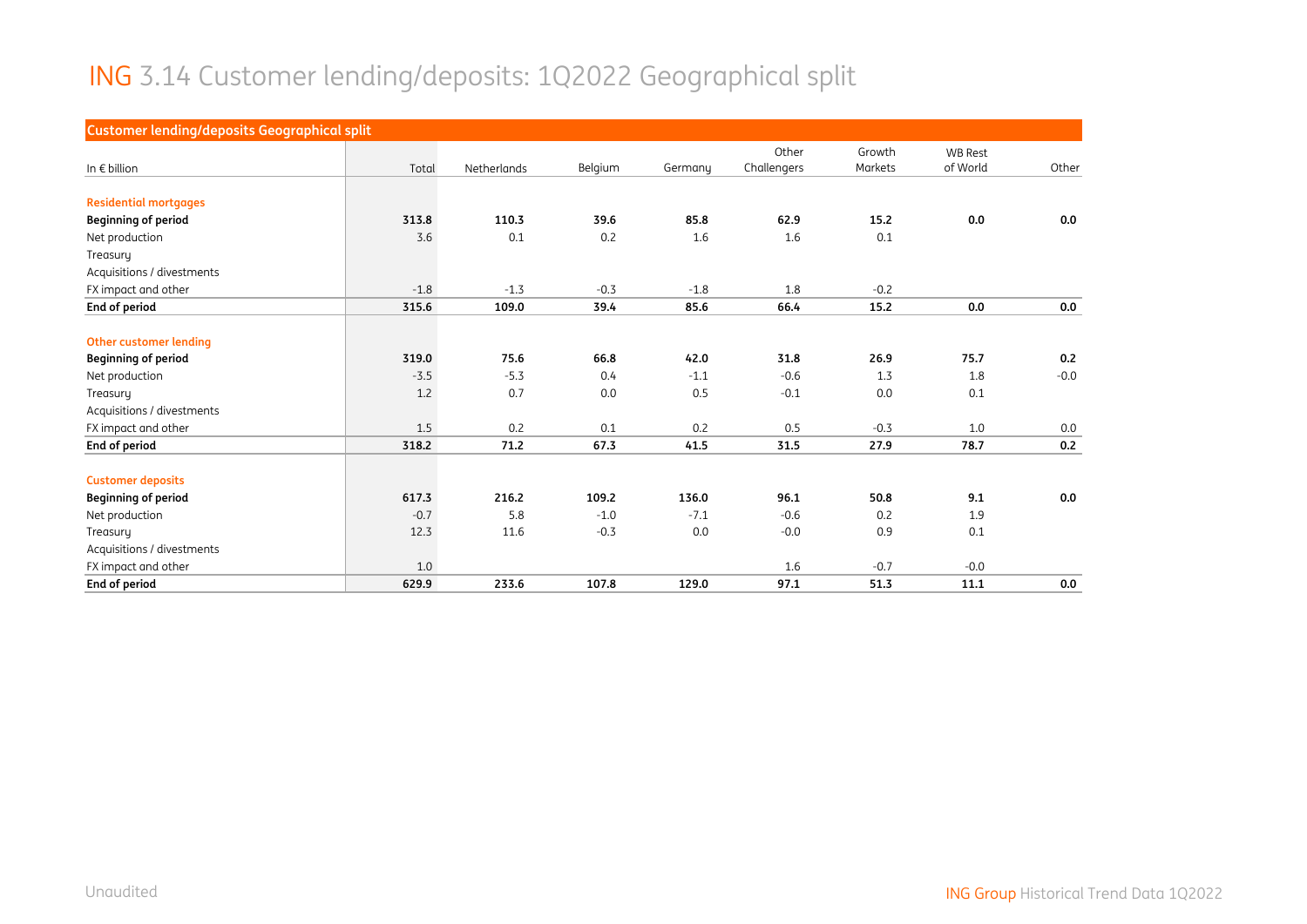# ING 3.15 Customer lending/deposits: Geographical Netherlands

| 1Q2022<br>3Q2022<br>2Q2022<br>4Q2021<br>3Q2021<br>2Q2021<br>1Q2021<br>4Q2022<br>110.3<br>110.4<br>110.5<br>110.3<br>110.8<br>0.2<br>0.1<br>0.1<br>0.1<br>0.1<br>$-0.2$<br>$-0.2$<br>$-0.1$<br>$-1.3$<br>$-0.6$<br>109.0<br>110.3<br>110.4<br>110.5<br>110.3<br>75.6<br>72.7<br>73.8<br>80.0<br>72.0<br>$-5.3$<br>3.0<br>$-1.2$<br>8.5<br>$-5.4$<br>$-0.9$<br>0.7<br>$-0.3$<br>$-0.0$<br>$-0.7$<br>0.2<br>0.2<br>0.2<br>$-0.1$<br>0.4<br>71.2<br>72.7<br>75.6<br>73.8<br>80.0<br><b>Customer deposits</b><br><b>Beginning of period</b><br>216.2<br>215.5<br>212.9<br>212.8<br>199.0<br>5.8<br>0.9<br>1.5<br>2.7<br>5.1<br>Net production<br>8.8<br>11.6<br>$-0.2$<br>1.1<br>$-2.6$<br>Treasury<br>Acquisitions / divestments<br>FX impact and other | <b>Customer lending/deposits Geographical Netherlands</b> |  |  |  |  |
|-----------------------------------------------------------------------------------------------------------------------------------------------------------------------------------------------------------------------------------------------------------------------------------------------------------------------------------------------------------------------------------------------------------------------------------------------------------------------------------------------------------------------------------------------------------------------------------------------------------------------------------------------------------------------------------------------------------------------------------------------------|-----------------------------------------------------------|--|--|--|--|
|                                                                                                                                                                                                                                                                                                                                                                                                                                                                                                                                                                                                                                                                                                                                                     | In $\epsilon$ billion                                     |  |  |  |  |
|                                                                                                                                                                                                                                                                                                                                                                                                                                                                                                                                                                                                                                                                                                                                                     |                                                           |  |  |  |  |
|                                                                                                                                                                                                                                                                                                                                                                                                                                                                                                                                                                                                                                                                                                                                                     | <b>Residential mortgages</b>                              |  |  |  |  |
|                                                                                                                                                                                                                                                                                                                                                                                                                                                                                                                                                                                                                                                                                                                                                     | <b>Beginning of period</b>                                |  |  |  |  |
|                                                                                                                                                                                                                                                                                                                                                                                                                                                                                                                                                                                                                                                                                                                                                     | Net production                                            |  |  |  |  |
|                                                                                                                                                                                                                                                                                                                                                                                                                                                                                                                                                                                                                                                                                                                                                     | Treasury                                                  |  |  |  |  |
|                                                                                                                                                                                                                                                                                                                                                                                                                                                                                                                                                                                                                                                                                                                                                     | Acquisitions / divestments                                |  |  |  |  |
|                                                                                                                                                                                                                                                                                                                                                                                                                                                                                                                                                                                                                                                                                                                                                     | FX impact and other                                       |  |  |  |  |
|                                                                                                                                                                                                                                                                                                                                                                                                                                                                                                                                                                                                                                                                                                                                                     | End of period                                             |  |  |  |  |
|                                                                                                                                                                                                                                                                                                                                                                                                                                                                                                                                                                                                                                                                                                                                                     |                                                           |  |  |  |  |
|                                                                                                                                                                                                                                                                                                                                                                                                                                                                                                                                                                                                                                                                                                                                                     | <b>Other customer lending</b>                             |  |  |  |  |
|                                                                                                                                                                                                                                                                                                                                                                                                                                                                                                                                                                                                                                                                                                                                                     | <b>Beginning of period</b>                                |  |  |  |  |
|                                                                                                                                                                                                                                                                                                                                                                                                                                                                                                                                                                                                                                                                                                                                                     | Net production                                            |  |  |  |  |
|                                                                                                                                                                                                                                                                                                                                                                                                                                                                                                                                                                                                                                                                                                                                                     | Treasury                                                  |  |  |  |  |
|                                                                                                                                                                                                                                                                                                                                                                                                                                                                                                                                                                                                                                                                                                                                                     | Acquisitions / divestments                                |  |  |  |  |
|                                                                                                                                                                                                                                                                                                                                                                                                                                                                                                                                                                                                                                                                                                                                                     | FX impact and other                                       |  |  |  |  |
|                                                                                                                                                                                                                                                                                                                                                                                                                                                                                                                                                                                                                                                                                                                                                     | End of period                                             |  |  |  |  |
|                                                                                                                                                                                                                                                                                                                                                                                                                                                                                                                                                                                                                                                                                                                                                     |                                                           |  |  |  |  |
|                                                                                                                                                                                                                                                                                                                                                                                                                                                                                                                                                                                                                                                                                                                                                     |                                                           |  |  |  |  |
|                                                                                                                                                                                                                                                                                                                                                                                                                                                                                                                                                                                                                                                                                                                                                     |                                                           |  |  |  |  |
|                                                                                                                                                                                                                                                                                                                                                                                                                                                                                                                                                                                                                                                                                                                                                     |                                                           |  |  |  |  |
|                                                                                                                                                                                                                                                                                                                                                                                                                                                                                                                                                                                                                                                                                                                                                     |                                                           |  |  |  |  |
|                                                                                                                                                                                                                                                                                                                                                                                                                                                                                                                                                                                                                                                                                                                                                     |                                                           |  |  |  |  |
| 233.6<br>216.2<br>215.5<br>212.9<br>212.8                                                                                                                                                                                                                                                                                                                                                                                                                                                                                                                                                                                                                                                                                                           | End of period                                             |  |  |  |  |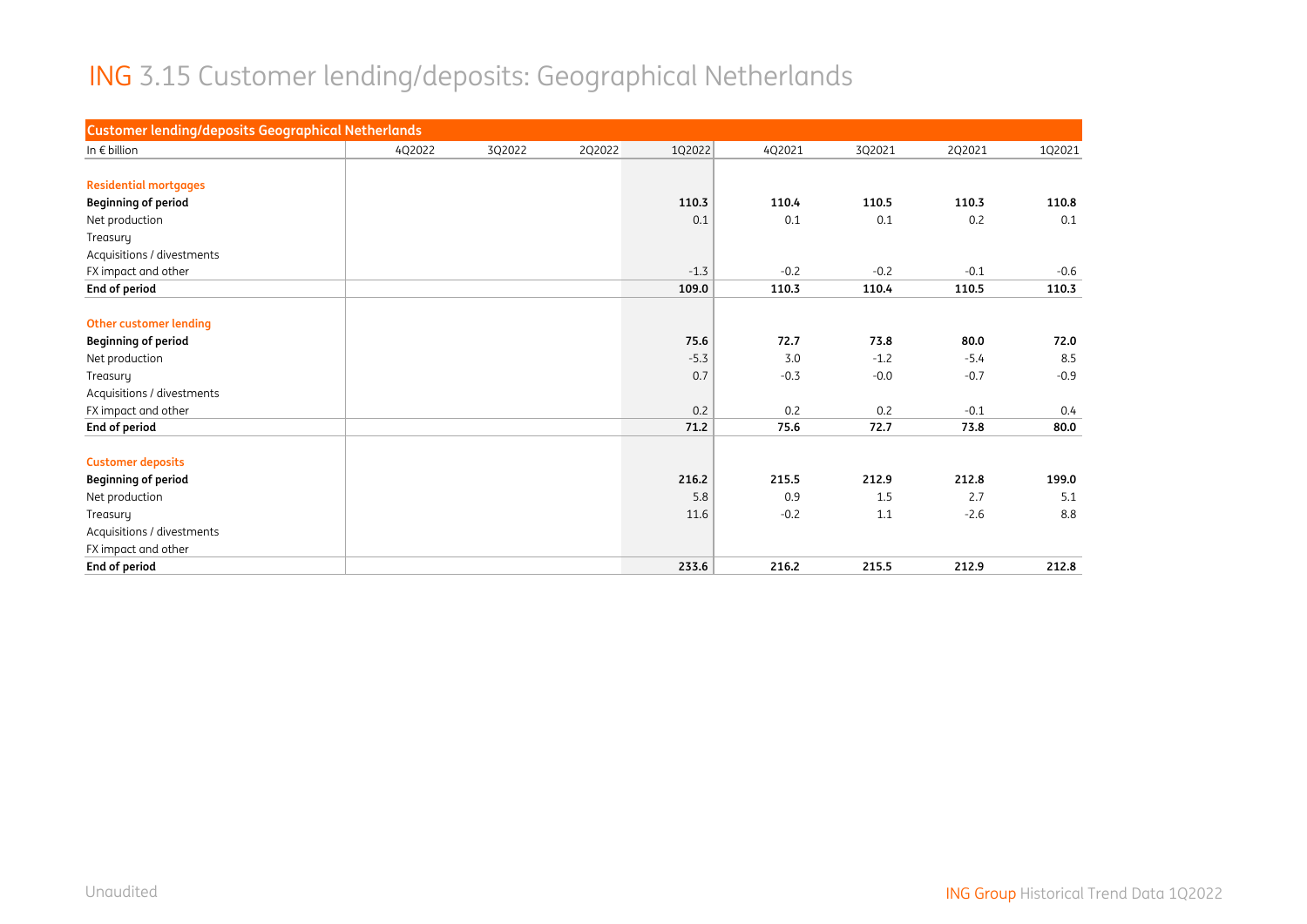#### ING 3.16 Customer lending/deposits: Geographical Belgium

| Customer lending/deposits Geographical Belgium <sup>1)</sup> |        |        |        |        |        |        |        |        |
|--------------------------------------------------------------|--------|--------|--------|--------|--------|--------|--------|--------|
| In $\epsilon$ billion                                        | 4Q2022 | 3Q2022 | 2Q2022 | 1Q2022 | 4Q2021 | 3Q2021 | 2Q2021 | 1Q2021 |
|                                                              |        |        |        |        |        |        |        |        |
| <b>Residential mortgages</b>                                 |        |        |        |        |        |        |        |        |
| <b>Beginning of period</b>                                   |        |        |        | 39.6   | 39.5   | 39.2   | 38.8   | 38.8   |
| Net production                                               |        |        |        | 0.2    | 0.2    | 0.2    | 0.5    | 0.0    |
| Treasury                                                     |        |        |        |        |        |        |        |        |
| Acquisitions / divestments                                   |        |        |        |        |        |        |        |        |
| FX impact and other                                          |        |        |        | $-0.3$ | $-0.1$ | $-0.0$ | $-0.0$ | $-0.0$ |
| End of period                                                |        |        |        | 39.4   | 39.6   | 39.5   | 39.2   | 38.8   |
|                                                              |        |        |        |        |        |        |        |        |
| <b>Other customer lending</b>                                |        |        |        |        |        |        |        |        |
| <b>Beginning of period</b>                                   |        |        |        | 66.8   | 66.0   | 65.5   | 66.4   | 64.7   |
| Net production                                               |        |        |        | 0.4    | 0.8    | 0.5    | $-0.9$ | 1.6    |
| Treasury                                                     |        |        |        | 0.0    | $-0.0$ | $-0.1$ | 0.0    | $-0.0$ |
| Acquisitions / divestments                                   |        |        |        |        |        |        |        |        |
| FX impact and other                                          |        |        |        | 0.1    | 0.1    | 0.1    | $-0.0$ | 0.2    |
| End of period                                                |        |        |        | 67.3   | 66.8   | 66.0   | 65.5   | 66.4   |
| <b>Customer deposits</b>                                     |        |        |        |        |        |        |        |        |
| <b>Beginning of period</b>                                   |        |        |        | 109.2  | 108.9  | 110.7  | 110.7  | 108.9  |
| Net production                                               |        |        |        | $-1.0$ | 0.4    | $-1.9$ | 0.0    | 1.6    |
| Treasury                                                     |        |        |        | $-0.3$ | $-0.1$ | 0.1    | $-0.1$ | 0.2    |
| Acquisitions / divestments                                   |        |        |        |        |        |        |        |        |
| FX impact and other                                          |        |        |        |        |        |        |        |        |
| End of period                                                |        |        |        | 107.8  | 109.2  | 108.9  | 110.7  | 110.7  |

<sup>1)</sup> Including ING Luxembourg.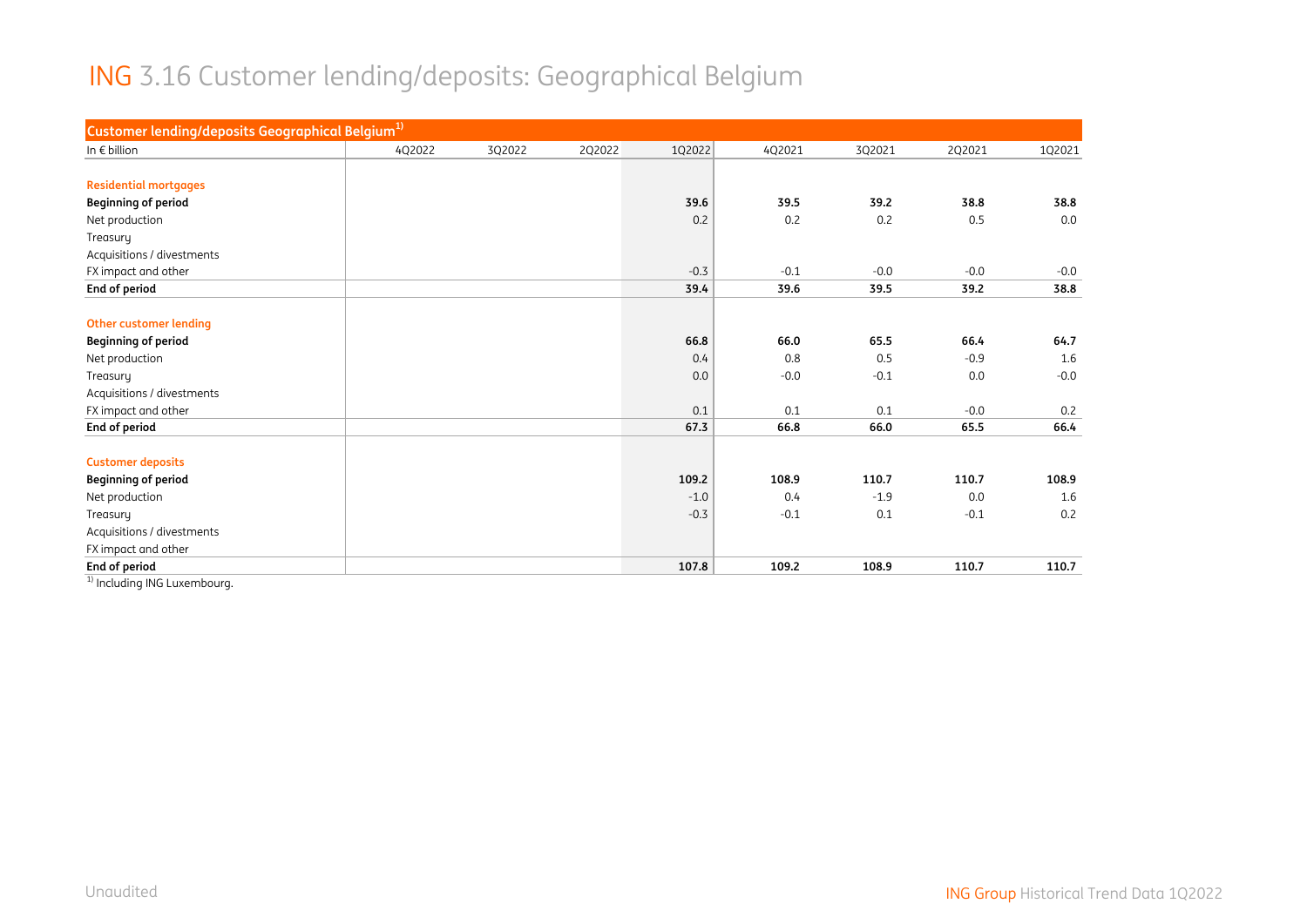#### ING 3.17 Customer lending/deposits: Geographical Germany

| Customer lending/deposits Geographical Germany <sup>1)</sup> |        |        |        |        |        |              |              |        |
|--------------------------------------------------------------|--------|--------|--------|--------|--------|--------------|--------------|--------|
| In $\epsilon$ billion                                        | 4Q2022 | 3Q2022 | 2Q2022 | 1Q2022 | 4Q2021 | $3Q2021^{2}$ | $2Q2021^{3}$ | 1Q2021 |
|                                                              |        |        |        |        |        |              |              |        |
| <b>Residential mortgages</b>                                 |        |        |        |        |        |              |              |        |
| <b>Beginning of period</b>                                   |        |        |        | 85.8   | 84.1   | 82.4         | 81.3         | 80.3   |
| Net production                                               |        |        |        | 1.6    | 2.0    | 1.8          | 1.1          | 1.2    |
| Treasury                                                     |        |        |        |        |        |              |              |        |
| Acquisitions / divestments                                   |        |        |        |        |        |              |              |        |
| FX impact and other                                          |        |        |        | $-1.8$ | $-0.3$ | $-0.1$       | $-0.1$       | $-0.2$ |
| End of period                                                |        |        |        | 85.6   | 85.8   | 84.1         | 82.4         | 81.3   |
|                                                              |        |        |        |        |        |              |              |        |
| Other customer lending                                       |        |        |        |        |        |              |              |        |
| <b>Beginning of period</b>                                   |        |        |        | 42.0   | 41.8   | 43.1         | 44.6         | 41.9   |
| Net production                                               |        |        |        | $-1.1$ | 0.5    | $-1.5$       | $-1.8$       | 2.4    |
| Treasury                                                     |        |        |        | 0.5    | $-0.5$ | $-0.1$       | 0.4          | $-0.1$ |
| Acquisitions / divestments                                   |        |        |        |        |        |              |              |        |
| FX impact and other                                          |        |        |        | 0.2    | 0.2    | 0.2          | $-0.1$       | 0.5    |
| End of period                                                |        |        |        | 41.5   | 42.0   | 41.8         | 43.1         | 44.6   |
|                                                              |        |        |        |        |        |              |              |        |
| <b>Customer deposits</b>                                     |        |        |        |        |        |              |              |        |
| <b>Beginning of period</b>                                   |        |        |        | 136.0  | 140.9  | 144.8        | 148.0        | 145.6  |
| Net production                                               |        |        |        | $-7.1$ | $-5.0$ | $-4.3$       | $-2.6$       | 1.7    |
| Treasury                                                     |        |        |        | 0.0    | 0.0    | 0.4          | $-0.6$       | 0.7    |
| Acquisitions / divestments                                   |        |        |        |        |        |              |              |        |
| FX impact and other                                          |        |        |        |        |        |              |              |        |
| End of period                                                |        |        |        | 129.0  | 136.0  | 140.9        | 144.8        | 148.0  |

 $1$  Including Wholesale Banking in Austria (up to and including 4Q2021 both Retail Banking and Wholesale Banking in Austria were included, after which ING left the retail market).

<sup>2)</sup> Net production in customer deposits of Germany in 3Q2021 includes €-0.1 billion change in run-off portfolio of Retail Banking Austria due to outflows.

<sup>3)</sup> Net production in customer lending of Germany in 2Q2021 includes €-1.2 billion change in run-off portfolio of Retail Banking Austria due to transfer to assets held for sale (of which €-0.8 billion in mortgages and €-0.4 billion in other customer lending). Net production in customer deposits of Germany in 2Q2021 includes €-6.2 billion change in run-off portfolio of Retail Banking Austria due to outflows (€-4.0 billion) and transfer to liabilities held for sale (€-2.2 billion).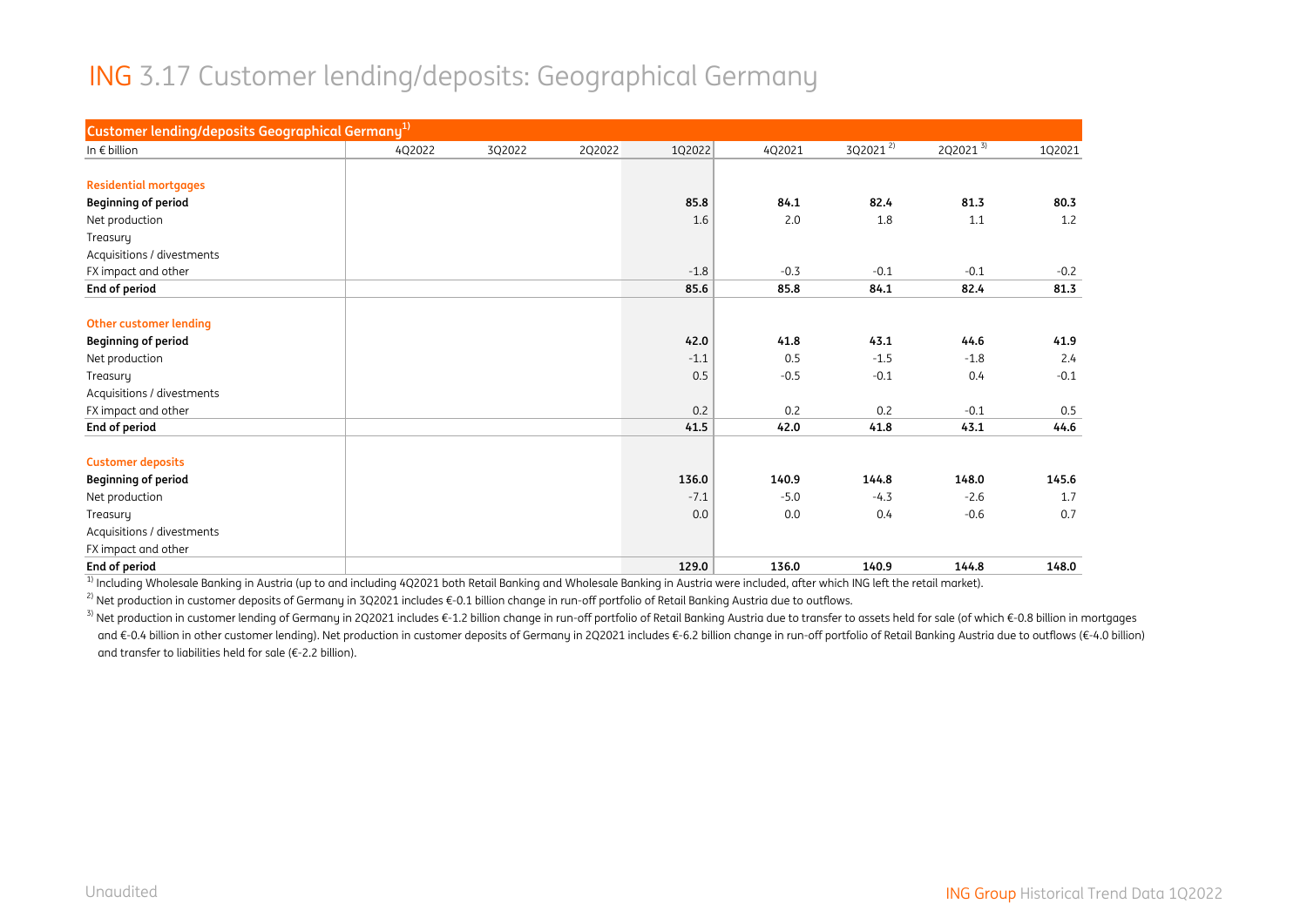#### ING 3.18 Customer lending/deposits: Geographical Other Challengers

| Customer lending/deposits Geographical Other Challengers <sup>1)</sup> |        |        |        |        |        |              |              |        |
|------------------------------------------------------------------------|--------|--------|--------|--------|--------|--------------|--------------|--------|
| In $\epsilon$ billion                                                  | 4Q2022 | 3Q2022 | 2Q2022 | 1Q2022 | 4Q2021 | $3Q2021^{2}$ | $2Q2021^{3}$ | 1Q2021 |
|                                                                        |        |        |        |        |        |              |              |        |
| <b>Residential mortgages</b>                                           |        |        |        |        |        |              |              |        |
| <b>Beginning of period</b>                                             |        |        |        | 62.9   | 60.8   | 60.5         | 60.6         | 59.1   |
| Net production                                                         |        |        |        | 1.6    | 1.1    | 0.8          | 0.8          | 0.4    |
| Treasury                                                               |        |        |        |        |        |              |              |        |
| Acquisitions / divestments                                             |        |        |        |        |        |              |              |        |
| FX impact and other                                                    |        |        |        | 1.8    | 1.0    | $-0.5$       | $-0.9$       | 1.0    |
| End of period                                                          |        |        |        | 66.4   | 62.9   | 60.8         | 60.5         | 60.6   |
|                                                                        |        |        |        |        |        |              |              |        |
| <b>Other customer lending</b>                                          |        |        |        |        |        |              |              |        |
| <b>Beginning of period</b>                                             |        |        |        | 31.8   | 31.0   | 31.8         | 32.6         | 30.7   |
| Net production                                                         |        |        |        | $-0.6$ | 0.6    | $-0.8$       | $-0.5$       | 1.6    |
| Treasury                                                               |        |        |        | $-0.1$ | $-0.0$ | $-0.0$       | $-0.0$       | $-0.0$ |
| Acquisitions / divestments                                             |        |        |        |        |        |              |              |        |
| FX impact and other                                                    |        |        |        | 0.5    | 0.3    | $-0.1$       | $-0.3$       | 0.3    |
| End of period                                                          |        |        |        | 31.5   | 31.8   | 31.0         | 31.8         | 32.6   |
|                                                                        |        |        |        |        |        |              |              |        |
| <b>Customer deposits</b>                                               |        |        |        |        |        |              |              |        |
| <b>Beginning of period</b>                                             |        |        |        | 96.1   | 94.5   | 94.5         | 98.2         | 100.0  |
| Net production                                                         |        |        |        | $-0.6$ | 0.7    | 0.4          | $-2.9$       | $-2.7$ |
| Treasury                                                               |        |        |        | $-0.0$ | $-0.0$ | 0.0          | 0.1          | $-0.1$ |
| Acquisitions / divestments                                             |        |        |        |        |        |              |              |        |
| FX impact and other                                                    |        |        |        | 1.6    | 0.9    | $-0.4$       | $-0.8$       | 1.0    |
| End of period                                                          |        |        |        | 97.1   | 96.1   | 94.5         | 94.5         | 98.2   |

<sup>1)</sup> Including Australia, Czech Republic (up to and including 4Q2021, after which ING left the retail market), France, Italy, Spain and Portugal, Other. As from 2022 financials of Czech Republic are reported in Wholesale Banking Rest of World. Historical figures up to and including 4Q2021 of Wholesale Banking in Czech Republic moved to Wholesale Banking Rest of World from Other Challengers, while historical figures up to and including 4Q2021 of Retail Banking in Czech Republic remain reported in Other Challengers.

<sup>2)</sup> Net production in customer deposits of Other Challengers in 3Q2021 includes €-0.5 billion change in run-off portfolio of Retail Banking Czech Republic due to outflows.

3) Net production in customer deposits of Other Challengers in 2Q2021 includes €-2.1 billion change in run-off portfolio of Retail Banking Czech Republic due to outflows.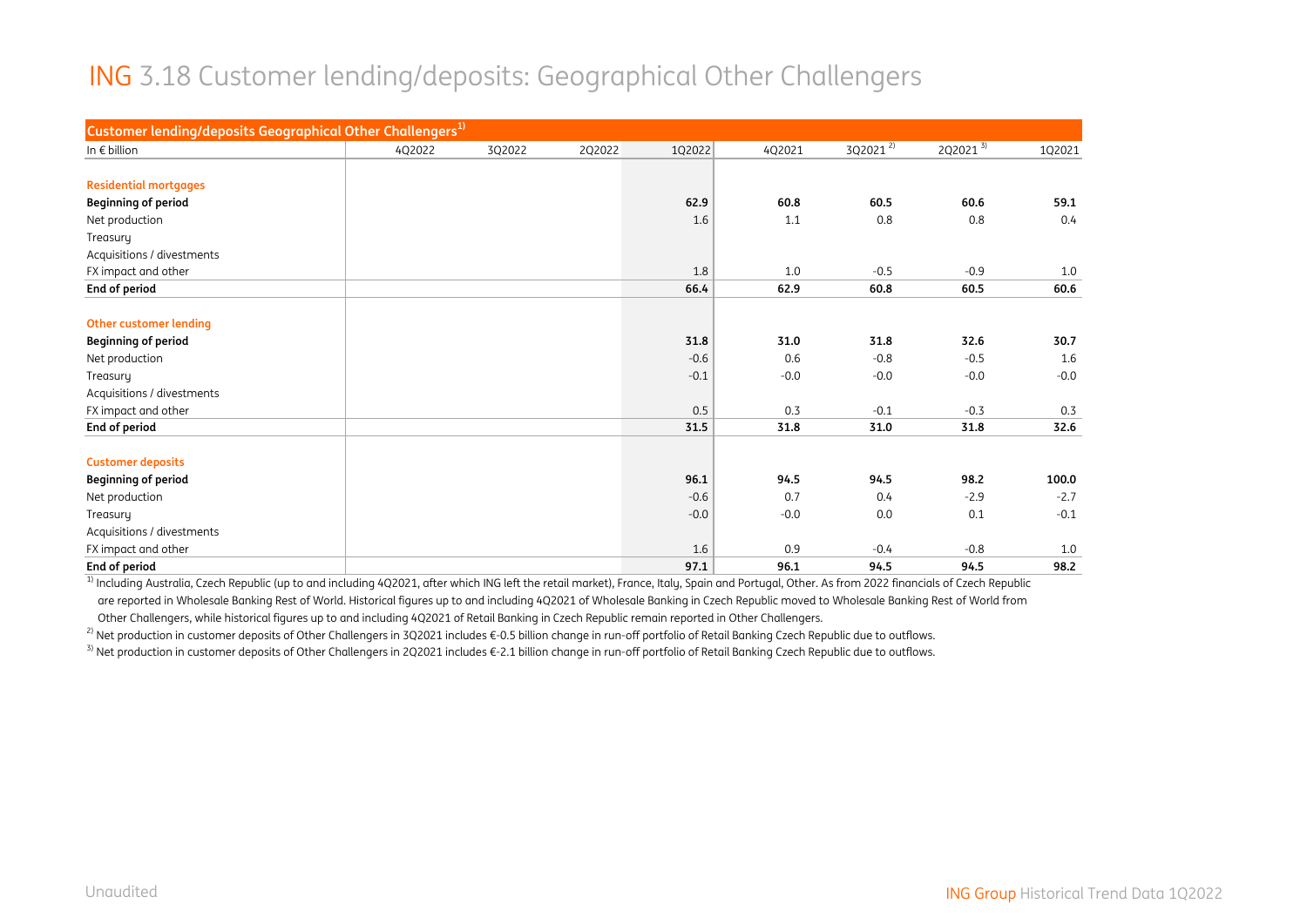# ING 3.19 Customer lending/deposits: Geographical Growth Markets

| Customer lending/deposits Geographical Growth Markets <sup>1)</sup> |        |        |        |        |        |        |        |        |
|---------------------------------------------------------------------|--------|--------|--------|--------|--------|--------|--------|--------|
| In $\epsilon$ billion                                               | 4Q2022 | 3Q2022 | 2Q2022 | 1Q2022 | 4Q2021 | 3Q2021 | 2Q2021 | 1Q2021 |
|                                                                     |        |        |        |        |        |        |        |        |
| <b>Residential mortgages</b>                                        |        |        |        |        |        |        |        |        |
| <b>Beginning of period</b>                                          |        |        |        | 15.2   | 14.8   | 14.5   | 13.5   | 13.1   |
| Net production                                                      |        |        |        | 0.1    | 0.5    | 0.6    | 0.6    | 0.7    |
| Treasury                                                            |        |        |        |        |        |        |        |        |
| Acquisitions / divestments                                          |        |        |        |        |        |        |        |        |
| FX impact and other                                                 |        |        |        | $-0.2$ | $-0.1$ | $-0.3$ | 0.3    | $-0.3$ |
| End of period                                                       |        |        |        | 15.2   | 15.2   | 14.8   | 14.5   | 13.5   |
|                                                                     |        |        |        |        |        |        |        |        |
| <b>Other customer lending</b>                                       |        |        |        |        |        |        |        |        |
| <b>Beginning of period</b>                                          |        |        |        | 26.9   | 26.3   | 25.4   | 24.9   | 24.9   |
| Net production                                                      |        |        |        | 1.3    | 1.4    | 1.2    | 0.3    | 0.5    |
| Treasury                                                            |        |        |        | 0.0    | 0.0    | $-0.0$ | $-0.0$ | 0.0    |
| Acquisitions / divestments                                          |        |        |        |        |        |        |        |        |
| FX impact and other                                                 |        |        |        | $-0.3$ | $-0.9$ | $-0.3$ | 0.2    | $-0.5$ |
| End of period                                                       |        |        |        | 27.9   | 26.9   | 26.3   | 25.4   | 24.9   |
|                                                                     |        |        |        |        |        |        |        |        |
| <b>Customer deposits</b>                                            |        |        |        |        |        |        |        |        |
| <b>Beginning of period</b>                                          |        |        |        | 50.8   | 49.8   | 49.3   | 48.0   | 46.6   |
| Net production                                                      |        |        |        | 0.2    | 2.5    | 1.1    | 1.4    | 1.7    |
| Treasury                                                            |        |        |        | 0.9    | $-0.2$ | 0.2    | $-0.7$ | 0.7    |
| Acquisitions / divestments                                          |        |        |        |        |        |        |        |        |
| FX impact and other                                                 |        |        |        | $-0.7$ | $-1.2$ | $-0.8$ | 0.7    | $-1.0$ |
| End of period                                                       |        |        |        | 51.3   | 50.8   | 49.8   | 49.3   | 48.0   |

<sup>1)</sup> Includes: Poland, Romania, Turkey, Philippines, Asian stakes.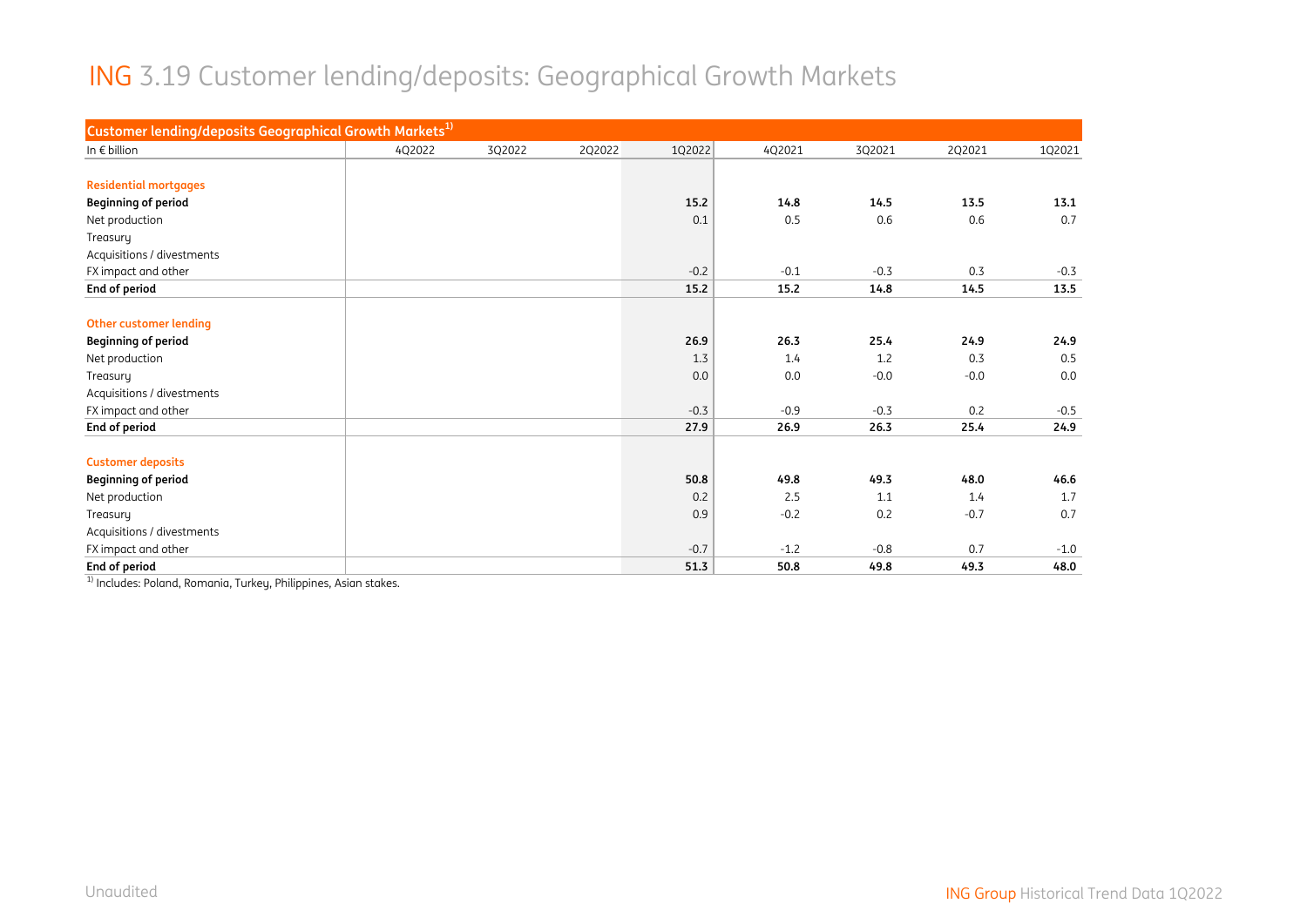#### ING 3.20 Customer lending/deposits: Geographical WB Rest of World

| Customer lending/deposits Geographical Wholesale Banking Rest of World |        |        |        |        |        |        |        |        |
|------------------------------------------------------------------------|--------|--------|--------|--------|--------|--------|--------|--------|
| In $\epsilon$ billion                                                  | 4Q2022 | 3Q2022 | 2Q2022 | 1Q2022 | 4Q2021 | 3Q2021 | 2Q2021 | 1Q2021 |
|                                                                        |        |        |        |        |        |        |        |        |
| <b>Residential mortgages</b>                                           |        |        |        |        |        |        |        |        |
| <b>Beginning of period</b>                                             |        |        |        | 0.0    | 0.0    | 0.0    | 0.0    | 0.0    |
| Net production                                                         |        |        |        |        |        |        |        |        |
| Treasury                                                               |        |        |        |        |        |        |        |        |
| Acquisitions / divestments                                             |        |        |        |        |        |        |        |        |
| FX impact and other                                                    |        |        |        |        |        |        |        |        |
| End of period                                                          |        |        |        | 0.0    | 0.0    | 0.0    | 0.0    | 0.0    |
|                                                                        |        |        |        |        |        |        |        |        |
| <b>Other customer lending</b>                                          |        |        |        |        |        |        |        |        |
| <b>Beginning of period</b>                                             |        |        |        | 75.7   | 71.4   | 69.2   | 69.9   | 67.2   |
| Net production                                                         |        |        |        | 1.8    | 3.0    | 1.1    | $-0.1$ | 0.4    |
| Treasury                                                               |        |        |        | 0.1    | 0.1    | 0.0    | 0.0    | $-0.1$ |
| Acquisitions / divestments                                             |        |        |        |        |        |        |        |        |
| FX impact and other                                                    |        |        |        | 1.0    | 1.2    | 1.1    | $-0.7$ | 2.4    |
| End of period                                                          |        |        |        | 78.7   | 75.7   | 71.4   | 69.2   | 69.9   |
|                                                                        |        |        |        |        |        |        |        |        |
| <b>Customer deposits</b>                                               |        |        |        |        |        |        |        |        |
| <b>Beginning of period</b>                                             |        |        |        | 9.1    | 10.5   | 8.3    | 10.6   | 9.6    |
| Net production                                                         |        |        |        | 1.9    | $-1.7$ | 2.1    | $-2.1$ | 0.7    |
| Treasury                                                               |        |        |        | 0.1    | $-0.0$ | $-0.0$ | $-0.2$ | $-0.0$ |
| Acquisitions / divestments                                             |        |        |        |        |        |        |        |        |
| FX impact and other                                                    |        |        |        | $-0.0$ | 0.2    | 0.1    | 0.0    | 0.2    |
| End of period                                                          |        |        |        | 11.1   | 9.1    | 10.5   | 8.3    | 10.6   |

 $^{\rm 1)}$  As from 2022 financials of Czech Republic are reported in Wholesale Banking Rest of World. Historical figures up to and including 4Q2021 of Wholesale Banking in Czech Republic moved to Wholesale Banking Rest of World from Other Challengers, while historical figures up to and including 4Q2021 of Retail Banking in Czech Republic remain reported in Other Challengers.

Unaudited ING Group Historical Trend Data 1Q2022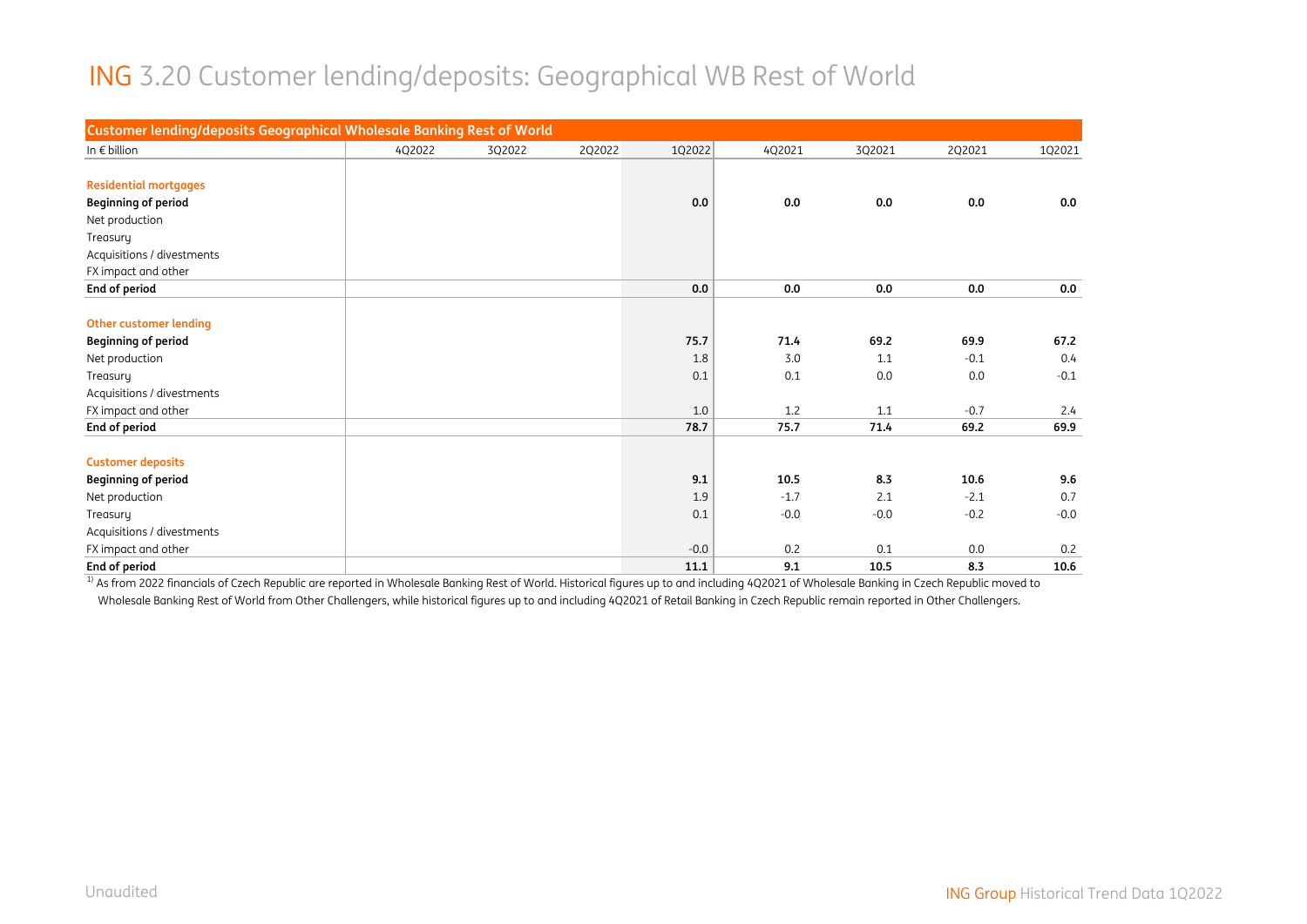#### ING 3.21 Customer lending/deposits: Geographical Other

| Customer lending/deposits Geographical Other <sup>1)</sup> |        |        |        |        |        |        |        |        |
|------------------------------------------------------------|--------|--------|--------|--------|--------|--------|--------|--------|
| In $\epsilon$ billion                                      | 4Q2022 | 3Q2022 | 2Q2022 | 1Q2022 | 4Q2021 | 3Q2021 | 2Q2021 | 1Q2021 |
|                                                            |        |        |        |        |        |        |        |        |
| <b>Residential mortgages</b>                               |        |        |        |        |        |        |        |        |
| <b>Beginning of period</b>                                 |        |        |        |        |        |        |        |        |
| Net production                                             |        |        |        |        |        |        |        |        |
| Treasury                                                   |        |        |        |        |        |        |        |        |
| Acquisitions / divestments                                 |        |        |        |        |        |        |        |        |
| FX impact and other                                        |        |        |        |        |        |        |        |        |
| End of period                                              |        |        |        |        |        |        |        |        |
|                                                            |        |        |        |        |        |        |        |        |
| <b>Other customer lending</b>                              |        |        |        |        |        |        |        |        |
| <b>Beginning of period</b>                                 |        |        |        | 0.2    | 0.4    | 0.4    | 0.4    | 0.4    |
| Net production                                             |        |        |        |        |        |        |        |        |
| Treasury                                                   |        |        |        |        |        |        |        |        |
| Acquisitions / divestments                                 |        |        |        |        |        |        |        |        |
| FX impact and other                                        |        |        |        | 0.0    | $-0.3$ | $-0.0$ | 0.0    | 0.0    |
| End of period                                              |        |        |        | 0.2    | 0.2    | 0.4    | 0.4    | 0.4    |
|                                                            |        |        |        |        |        |        |        |        |
| <b>Customer deposits</b>                                   |        |        |        |        |        |        |        |        |
| <b>Beginning of period</b>                                 |        |        |        | 0.0    | 0.0    | 0.0    | 0.0    | 0.0    |
| Net production                                             |        |        |        |        |        |        |        |        |
| Treasury                                                   |        |        |        |        |        |        |        |        |
| Acquisitions / divestments                                 |        |        |        |        |        |        |        |        |
| FX impact and other                                        |        |        |        |        |        |        |        |        |
| End of period                                              |        |        |        | 0.0    | 0.0    | 0.0    | 0.0    | 0.0    |

<sup>1)</sup> Region Other consists mainly of Corporate Line.